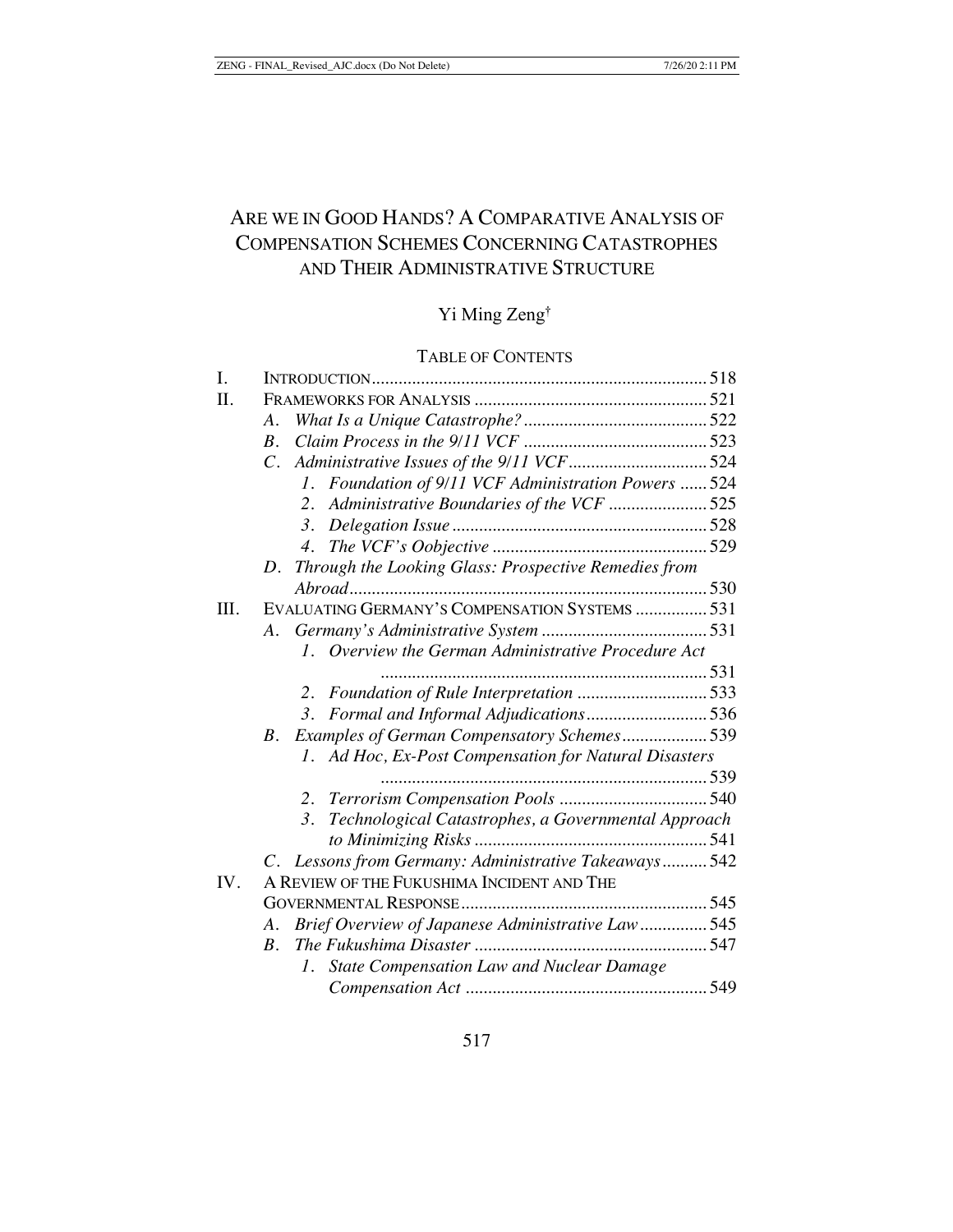- *2. Compensation Crossroads: TEPCO, ADR, or Litigation* 550
- *3. The First Option: The TEPCO Compensation Fund* . 551
- *4. The Second Path: Alternative Dispute Resolution* ..... 552
- *5. The Third Way—Litigation*......................................... 554
- *C. Conclusions from Fukushima and Takeaways*................... 555

|--|--|--|--|--|

# I. INTRODUCTION

On September 11, 2001, "[n]early 3,000 people" were killed due to terrorist-related aircraft crashes into the World Trade Center towers, the Pentagon, and Shanksville, Pennsylvania.<sup>1</sup> Eleven days later, President George W. Bush and the U.S. Congress enacted the Air Transportation Safety and System Stabilization Act (the "ATSSSA").2 The rationale behind the ATSSSA's formation was to "[limit] the liability of air carriers for all claims," these claims would be funneled into the "VCF as a source of compensation for those physically injured by, or who lost family members in, the attacks."3 In Title IV of the ATSSSA, "captioned 'Victim Compensation'" created the "September 11th Victim Compensation Fund of 2001 (the "VCF")."4 The objective of Title IV was "to provide compensation to any individual (or relatives of a deceased individual) who was physically injured or killed as a result of the terrorist-related aircraft crashes of September 11, 2001."5 Pursuant to "section 407 of the Act," a "Notice of Inquiry initiated a process of rule-making under the Act" whereby

<sup>†</sup> J.D. Candidate, Class of 2020, at the Benjamin N. Cardozo School of Law, Yeshiva University.

<sup>1</sup> Pamela Engel, *What Happened on 9/11, 17 Years Ago*, BUS. INSIDER (Sept. 11, 2018), https://www.businessinsider.com/what-happened-on-911-why-2016-9.

<sup>2</sup> Colaio v. Feinberg, 262 F. Supp. 2d 273, 278-79 (S.D.N.Y. 2003) (ATSSSA was codified into 49 U.S.C. § 40101 (2000) and subsequently amended on Nov. 19, 2001, and Jan. 23, 2002); *see also* Edward Sherman, *Compensating Victims of Mass Disasters Through the Court System: Procedural Challenges and Innovations*, 1 RUSSIAN L.J. 66, 68 (2013).

<sup>3</sup> Gillian K. Hadfield, *Framing the Choice between Cash and the Courthouse: Experiences with the 9/11 Victim Compensation Fund*, 42 L. & SOC. REV. 645, 649- 50 (2008).

<sup>4</sup> *See Colaio*, 262 F. Supp. 2d at 279.

<sup>5</sup> *Id.* at 279.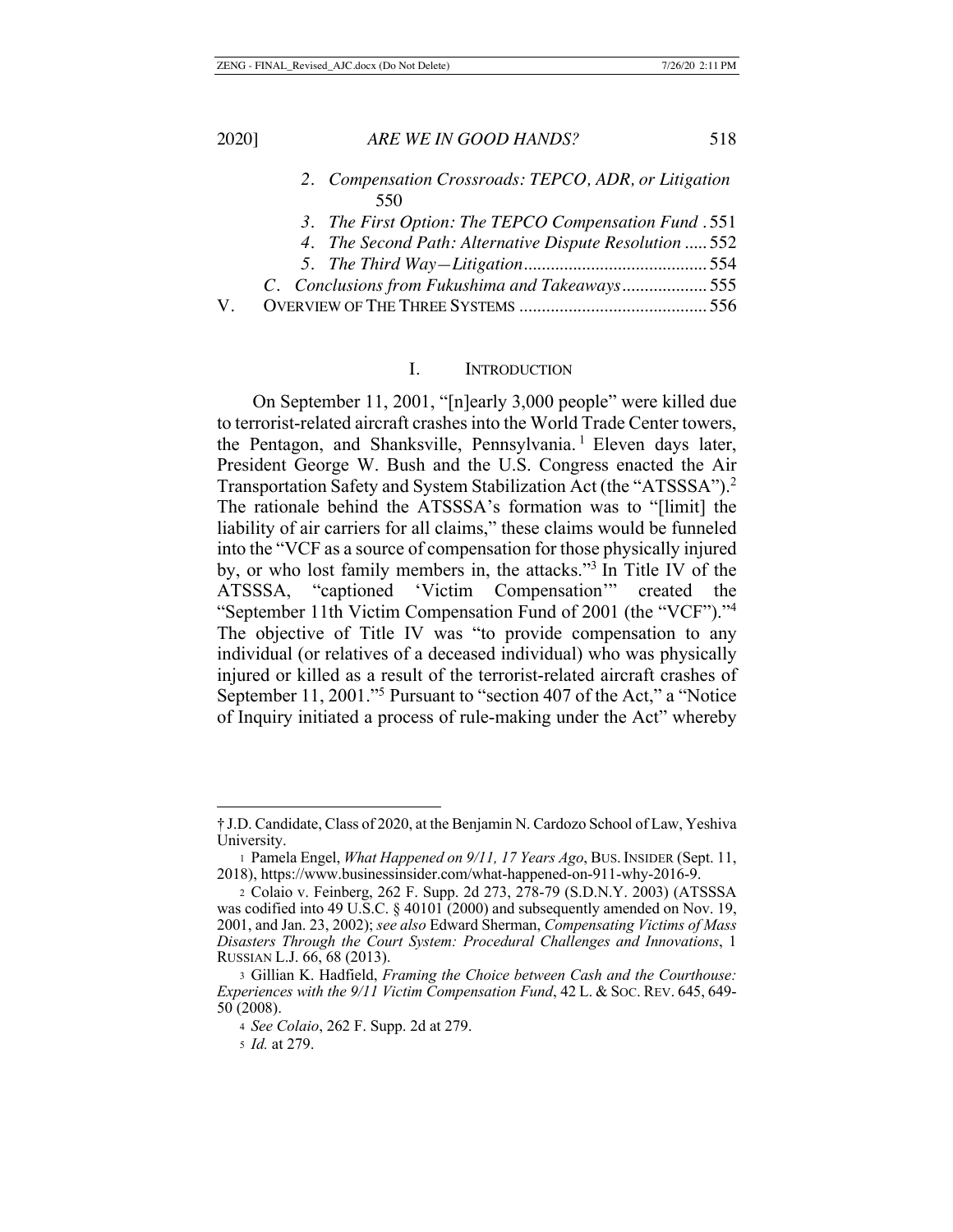a Special Master is appointed by the Department of Justice (the "DOJ") as to promulgate the regulations of the VCF. $<sup>6</sup>$ </sup>

On November 26, 2001, Kenneth R. Feinberg was appointed the Special Master of the VCF, followed by the DOJ's "Interim Final Rule," which were the guidelines set out to regulate the fund.<sup>7</sup> Feinberg accompanied the Interim Final Rule with his "Statement by the Special Master," which provided "methodolog[ies] for determining awards" along with logistical guidelines, such as the timelines, schedules and eligibility tables.<sup>8</sup> Finally, a "Final Rule" was published by the DOJ following public comments, "modifying some provisions in the Interim Final Rule but otherwise leaving the Interim Final Rule in full force as the law governing the administration of the Fund," which was followed by another "Statement by the Special Master."<sup>9</sup>

Since the inception of the VCF in 2001, the compensation fund has been amended with several administrative changes. This compensation fund was provided as an alternative to tort litigation.10 The initial VCF resembled a no-fault compensation scheme that had with a federal cause of action against the fund, with exclusive jurisdiction in the federal court for the S.D.N.Y.<sup>11</sup> In December 2003, the first VCF closed, but was later reopened under "H.R. 847, the James Zadroga 9/11 Health and Compensation Act," which set forth new regulations to "explain in detail how people will be compensated" so that the people "will have a clearer idea of where they stand."<sup>12</sup> Because of H.R. 847, the VCF will remain until "the end of [the] fiscal year 2020."13

<sup>6</sup> *Id.* at 281 (Special Master is appointed by Attorney General John Ashcroft in order to regulate the VCF).

<sup>7</sup> *Id.*

<sup>8</sup> *Id.* at 282

<sup>9</sup> *Id.* at 281; *see* 67 Fed. Reg. 11, 233 (Mar. 13, 2002) (codified at 28 C.F.R. pt. 104).

<sup>10</sup> *See Colaio*, 262 F. Supp. 2d at 282 (by electing to file a claim with the VCF, the claimant waives their right to litigation).

<sup>11</sup> Robert M. Ackerman, *The September 11th Victim Compensation Fund: An Effective Administrative Response to National Tragedy*, 10 HARV. NEGOT. L. REV. 135, 145 (2005).

<sup>12</sup> Press Release, Rep. Carolyn B. Maloney, Zadroga Bill Authors Applaud Commitment to Reopen 9/11 Victim Compensation Fund by October 1st (May 4, 2011), https://maloney.house.gov/media-center/press-releases/zadroga-bill-authorsapplaud-commitment-reopen-911-victim-compensation-fund-october.

<sup>13</sup> H.R. 847, 111th Cong. (2010) (enacted).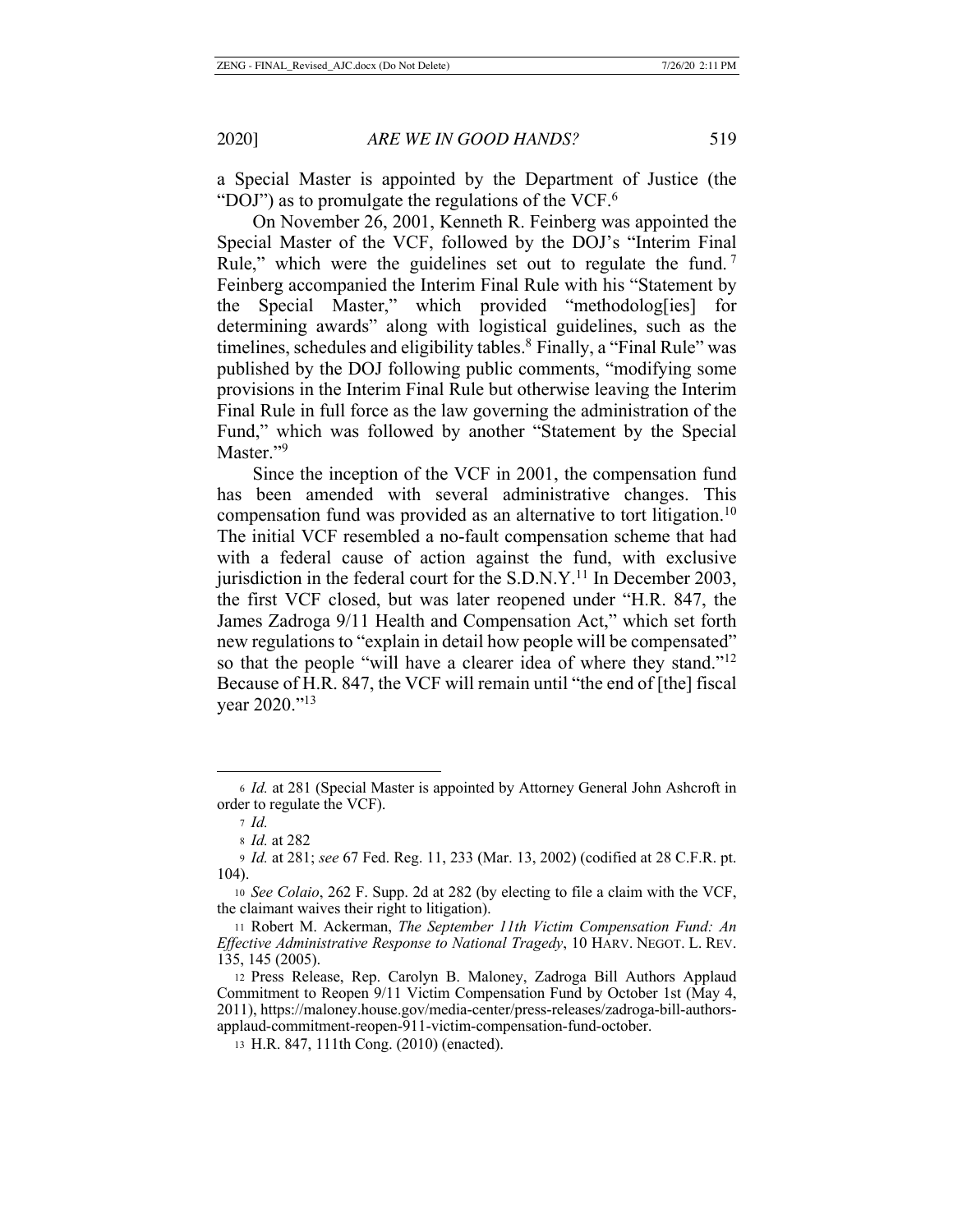Moreover, the 9/11 VCF was unique, in that it was "unlike any other government benefit program"14 as "the most comprehensive nofault schemes [of the past] addressing nationwide injury tolls – workers' compensation and auto no-fault – have been adopted at the state level, rather than through Congressional action."15 Due to the disaster's unique cause and the emotional devastation it left within its take, this ad-hoc response was justified under special circumstances of the disaster—"[i]n short, the Fund was created under singular circumstances."16

However, despite the innovative approach of the  $VCF<sup>17</sup>$  and its compensatory boons to the claimants, there are still issues such as a cap on funds and claim eligibility. 18 Furthermore, because of the "[VCF] limited resource[s]," the Special Master will ultimately have to "compare the urgency of each claimant's needs" when the number of claims increases.19

Once the immediate disaster—especially one as devastating as 9/11 has occurred—"the question of what should be done to compensate the victims for their personal [loss]" is asked.20 In order

<sup>16</sup> Rabin, *supra* note 15, at 574.

<sup>17</sup> *Id.* at 585 (explaining the hybrid nature of the 9/11 VCF due to the "game plan for implementation from the Fund and its subsequent interpretation in the Final Rule" as its conception blends the "no-fault precepts" and "tort principles.").

<sup>19</sup> *Id.*

<sup>20</sup> Edward Sherman, *Compensating Victims of Mass Disasters Through the Court System: Procedural Challenges and Innovations*, 1 RUSSIAN L. J. 66 (2013).

<sup>14</sup> Matthew Diller, *Tort and Social Welfare Principles in the Victim Compensation Fund*, 53 DEPAUL L. REV. 719, 720 (2013) (explaining that previous governmental programs only provided for death benefits or pensions, however, the 911 VCF is attempts to "compensate" survivors in making them "financially whole again.").

<sup>15</sup> Robert L. Rabin, *The Quest for Fairness in Compensating Victims of September 11*, 49 CLEV. ST. L. REV. 573, 574 (2001) [hereinafter Rabin, *Quest for Fairness*];*see also* Robert L. Rabin, *Some Thoughts on the Efficacy of a Mass Toxics Administrative Compensation Scheme*, 52 MD. L. REV. 951, 955 (1993) (explaining how Congress enacted the Price-Anderson Act "with the express intent of encouraging investment in nuclear energy research and operations by a private sector daunted by the prospect of multimillion-dollar claims and a constrained insurance market.").

<sup>18</sup> Adam Zimmerman, *The September 11 Victim Compensation Fund (Redux?)*, PRAWFSBLAWG (Jan. 2, 2012), http://prawfsblawg.blogs.com/prawfsblawg/2012/01/the-september-11-victimcompensation-fund-redux.html (explaining the difference between the original VCF from 2003 against the renewed VCF in 2011, and how the first VCF allowed wrongful death claims which had no proof of fault, whereas the second VCF operates under personal injury claims. Personal injury claims require a higher factual causation which ultimately decreases potential awards for claimants, in addition to lowering the efficiency of acquiring funds).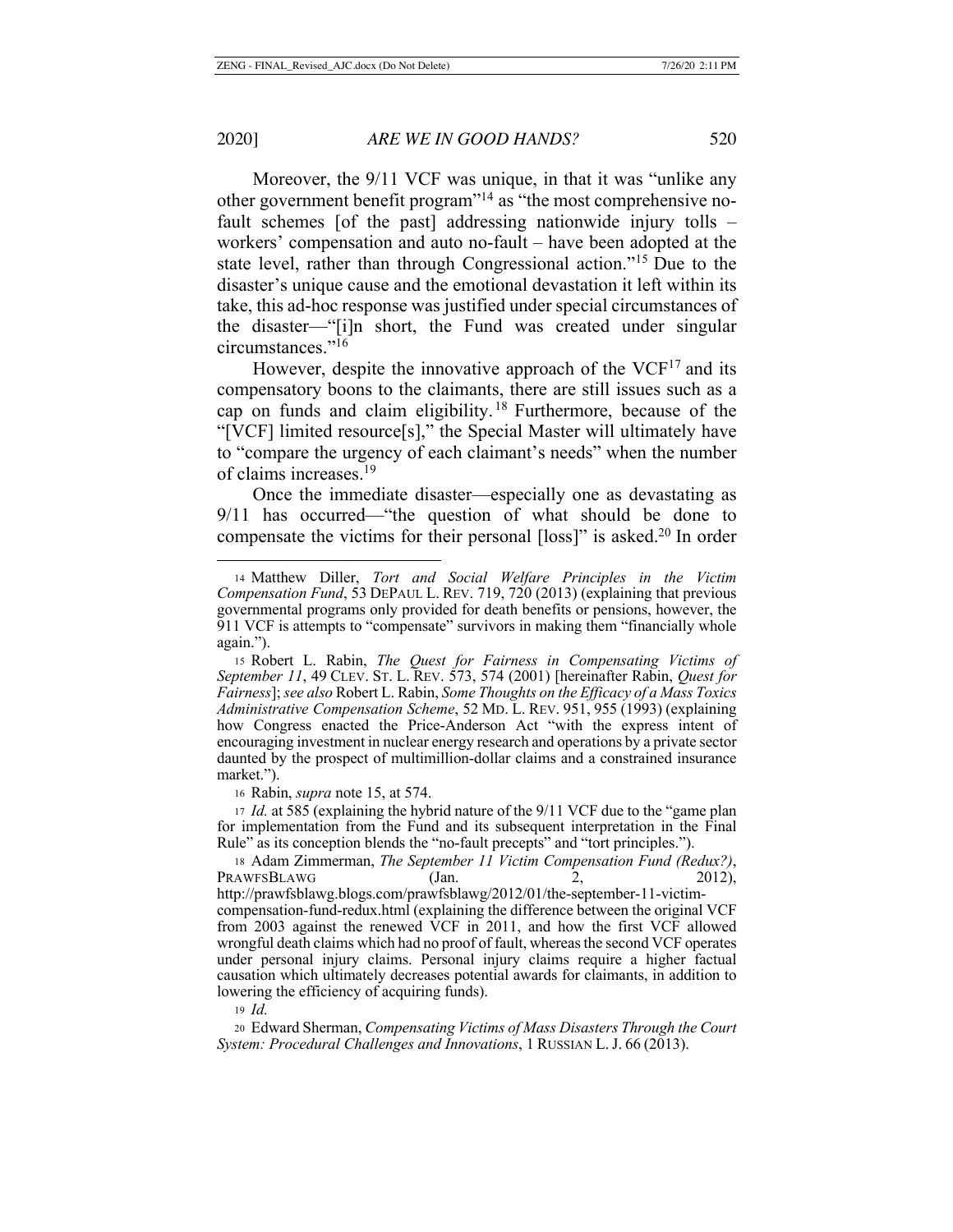to assess the optimal route of compensation from the government, a multitude of domestic and foreign compensation models for victims of "unique disasters"21 must be analyzed. The objective is to remedy any potential administrative burdens for claimants, through the optimization of the compensation fund's administrative functions. Specifically, the comparative analysis will focus on the administrative procedures and force of law between the United States, Germany,  $2^2$ and Japan, in terms of their national compensation schemes. The goal is to analyze the underlying administrative function of various compensation schemes so as to streamline statutory compensation in America against unique catastrophes of man-made nature. Part I will set out a brief overview of the 9/11 VCF along with its history. Part II will analyze the VCF's administrative components and the assessment of its administrative powers. Part III will follow with the analysis of specific nations and their respective administrative procedures when faced with disasters of a similar caliber, such as 9/11. Finally, Part IV will assess the various benefits from each administrative system and propose their potential integration into the United States compensatory scheme.

# II. FRAMEWORKS FOR ANALYSIS

In proposing a more efficient and streamlined means of compensation, this note will define the bounds of the analysis. Part II will define the scope of a unique catastrophe and how mass disasters and man-made disasters fit into this frame. Part II will also describe the administrative structure of the 9/11 VCF and how proceedings are facilitated. This outline will showcase the potential issues of the fund, along with prospective remedies that concern compensation schemes from Japan and Germany. In short, Part II aims to illuminate potential drawbacks to the American compensatory scheme while discussing possible solutions to these issues.

<sup>21</sup> *See generally* Thomson Reuters Foundation Et Al., *Compensation Schemes – A Comparative Report on National State Compensation Schemes*, THOMSON REUTERS FOUND. (July 20, 2015, 06:17 AM), http://www.trust.org/publications/i/?id=038ad26c-b7c2-4ce1-8e22-d57dad736f9c.

<sup>22</sup> Hermann Pünder, *German Administrative Procedure in a Comparative Perspective: Observations on the Path to a Transnational Ius Commune Proceduralis in Administrative Law*, 4 INT'L J.CONST. L. 11, 940-61 (2013); *see also*  Michael G. Faure, *Financial Compensation for Victims of Catastrophes: A Law and Economics Perspective*, 29 L. & POL. 339-42 (2004) (comparing the "four different legislative approaches in relation to financial compensation for catastrophes.").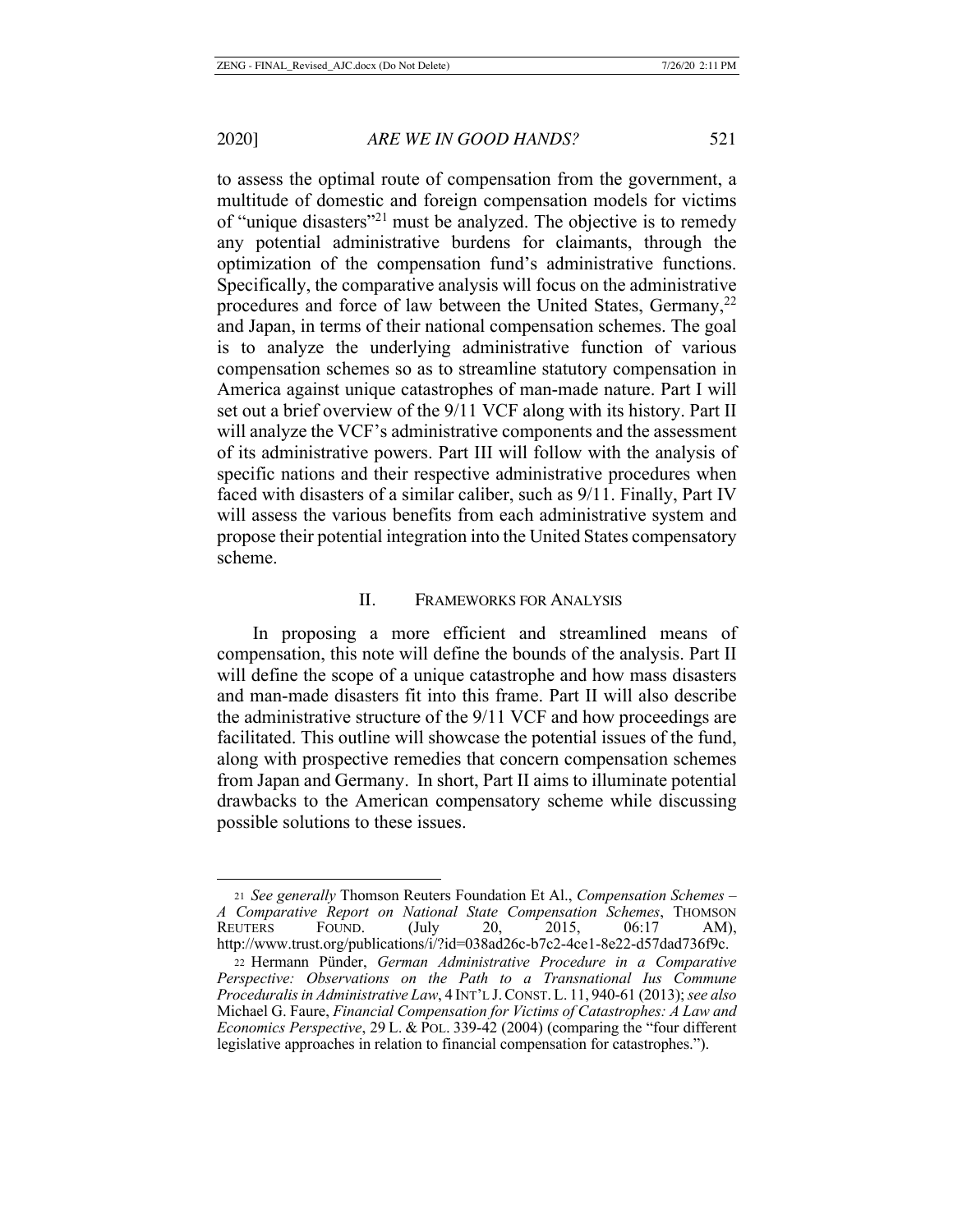### *A. What Is a Unique Catastrophe?*

Disasters are ultimately inevitable, whether they are perpetrated by man or through a whim of nature. One thing is for certain—that disasters will happen, and that they will happen regardless of the location. Logically, the next question that follows is: "[a]re [y]ou [i]n [g]ood [h]ands?"<sup>23</sup> When assessing disasters and their subsequent compensation, these systems may be analyzed in two ways—micro and macro. On the micro or "individual level, even if no else is directly impacted, a loss may be disastrous (or catastrophic)," whereas a macro framework will focus on mass disasters, which can inflict multiple losses to a large group of people.<sup>24</sup> For the purpose of this note, the focus will be on the macro aspect of catastrophes of large magnitudes.

Disasters, whether major or minor, do not discriminate between borders. As such, this is an issue that every nation has faced. Because of this, various countries have developed different types of remedial actions relating to disasters which plague them.25 This is illustrated through the criterion established in the nations' laws and regulations in response to the disasters they face.<sup>26</sup> "Where no tortfeasor is (easily) . . . held liable, and when no insurance coverage is available, victims often turn to the government for some form of compensation."<sup>27</sup>

For example, in the United States, the Federal Emergency Management Agency ("FEMA") declares a "major disaster" when an event is announced as such by "the President, in response to a request from a state governor."28 This categorization is initiated in the face of disasters "with widespread and very grave consequences that are seen to overwhelm the capacities of state and local governments," which is "the result either of a 'natural catastrophe' or of a fire, explosion, or flood, regardless of the cause."<sup>29</sup>

<sup>23</sup> *See* Lewis Lazare, *Allstate's Dennis Haysbert Muses on 'Truth' in New Ads*, CHICAGO BUS. J. (July 23, 2018, 3:36 PM), https://www.bizjournals.com/chicago/news/2018/07/23/allstate-haysbert-museson-truth-in-new-ads.html.

<sup>24</sup> Stephen D. Sugarman, *Roles of Government in Compensating Disaster Victims*, 6 ISSUES IN LEGAL SCHOLARSHIP 1 (2007) (explaining that disasters may be different from different points of view, such as individuals versus societal).

<sup>25</sup> *See* Faure, *supra* note 22, at 340 (explaining that some nations may suffer from more natural disasters, whereas others suffer from technological disasters such as "great fires, explosions.").

<sup>26</sup> *See id.*

<sup>27</sup> *See id.*

<sup>28</sup> *See* Sugarman, *supra* note 24; *see also* FEMA, http://www.fema.gov (last visited May 26, 2020).

<sup>29</sup> Sugarman, *supra* note 24, at 2.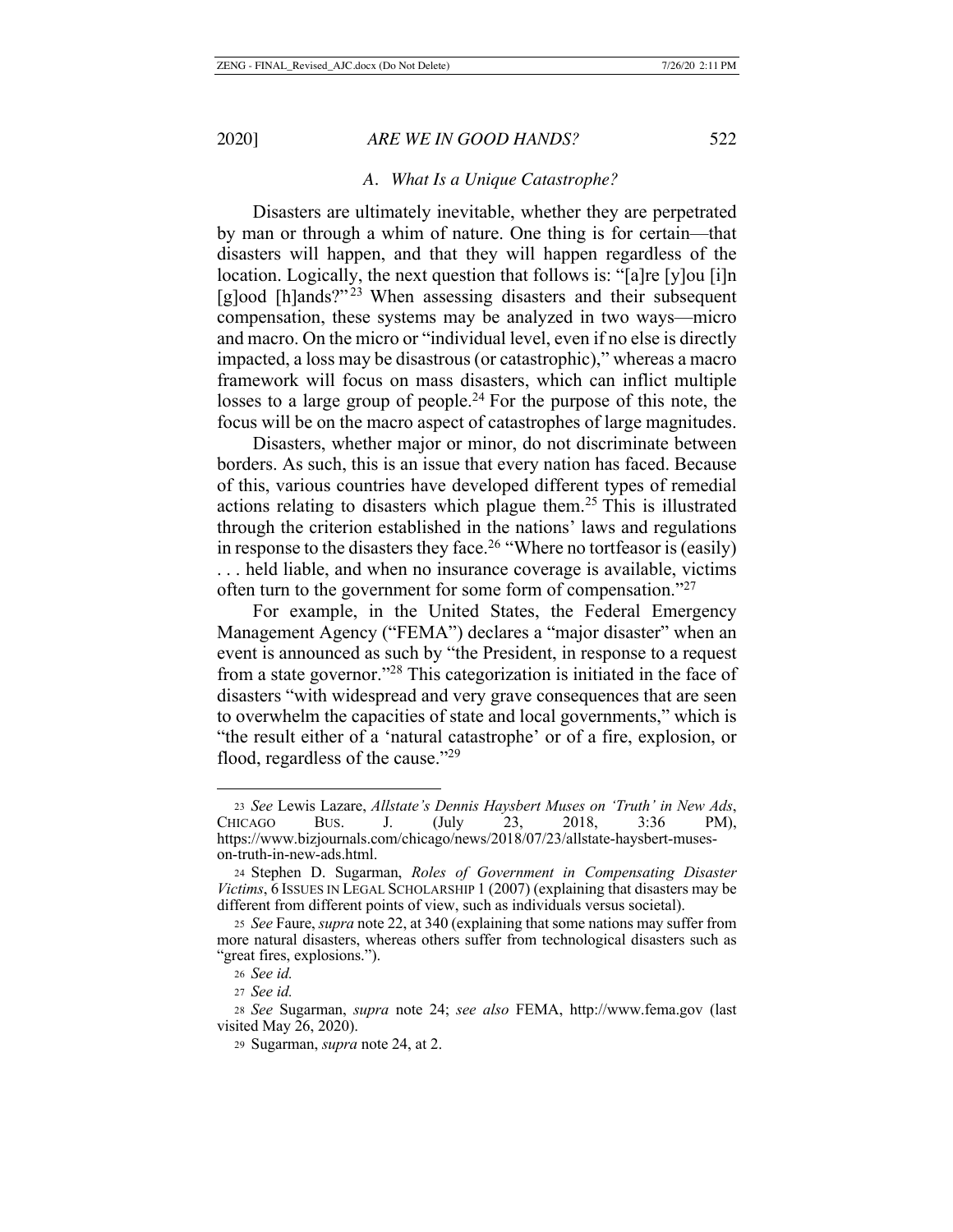However, despite FEMA's definitions, the factual circumstances of each catastrophe can prove to be quite unique. The temporal differences between "the beginning and ending" of each "event may be quite fuzzy, and, in turn, just who is a victim . . . may be especially uncertain."<sup>30</sup> Given the fickle nature of calamities, and the sheer number of events that can be categorized as disasters, $31$  to round out the definition of a unique catastrophe, scholars have stated that it would be '"perhaps helpful to focus on the idea of 'major disasters' (as does FEMA)" as events which "imply[] relatively large aggregate losses," which harm many individuals, and "are often sufficiently grave to overtax the capacity of . . . moderate size or larger communities to deal with the consequences."32

In general, major disasters are often viewed as natural disasters, such as Hurricane Katrina or the Japanese earthquake and tsunami of 2011. However, "a moment's reflection makes clear that many major disasters are the result of human acts – like the terrorist attacks on 9/11/01, wars, [along with] . . . the chemical leak in Bhopal and the nuclear reactor meltdown in Chernobyl."33 Because mass disasters can appear in many permutations—whether they arise from aircraft crashes, devastating oil spills, or nuclear reactor meltdowns, the definition of a unique catastrophe ought to be narrower in scope. The defining aspect for a unique catastrophe has to be an event so devastating that it has "violat[ed] to some degree nearly all standard conditions for insurability. These [disasters] are low-frequency, highseverity [events] that violate statistical independence by affecting many [people] at one time."34

### *B. Claim Process in the 9/11 VCF*

Generally, the claim process involves actions taken by the administrators of the compensation scheme in relation to the claimants. For American federal compensation schemes, a "formal rule making process [is] required under the federal Administrative Procedure Act (the "APA")—that is, publishing a notice of proposed rules in the *Federal Register* calling for public comment, considering

<sup>30</sup> Sugarman, *supra* note 24, at 3.

<sup>31</sup> *See generally* THE DISASTER CENTER, http://www.disastercenter.com/ (last visited Oct. 21, 2018).

<sup>32</sup> *See* Sugarman, *supra* note 24.

<sup>33</sup> *Id.* at 4.

<sup>34</sup> J. David Cummins, *Should the Government Provide Insurance for Catastrophes?*, 88 FED. RES. BANK ST. LOUIS REV. 337, 338 (2006).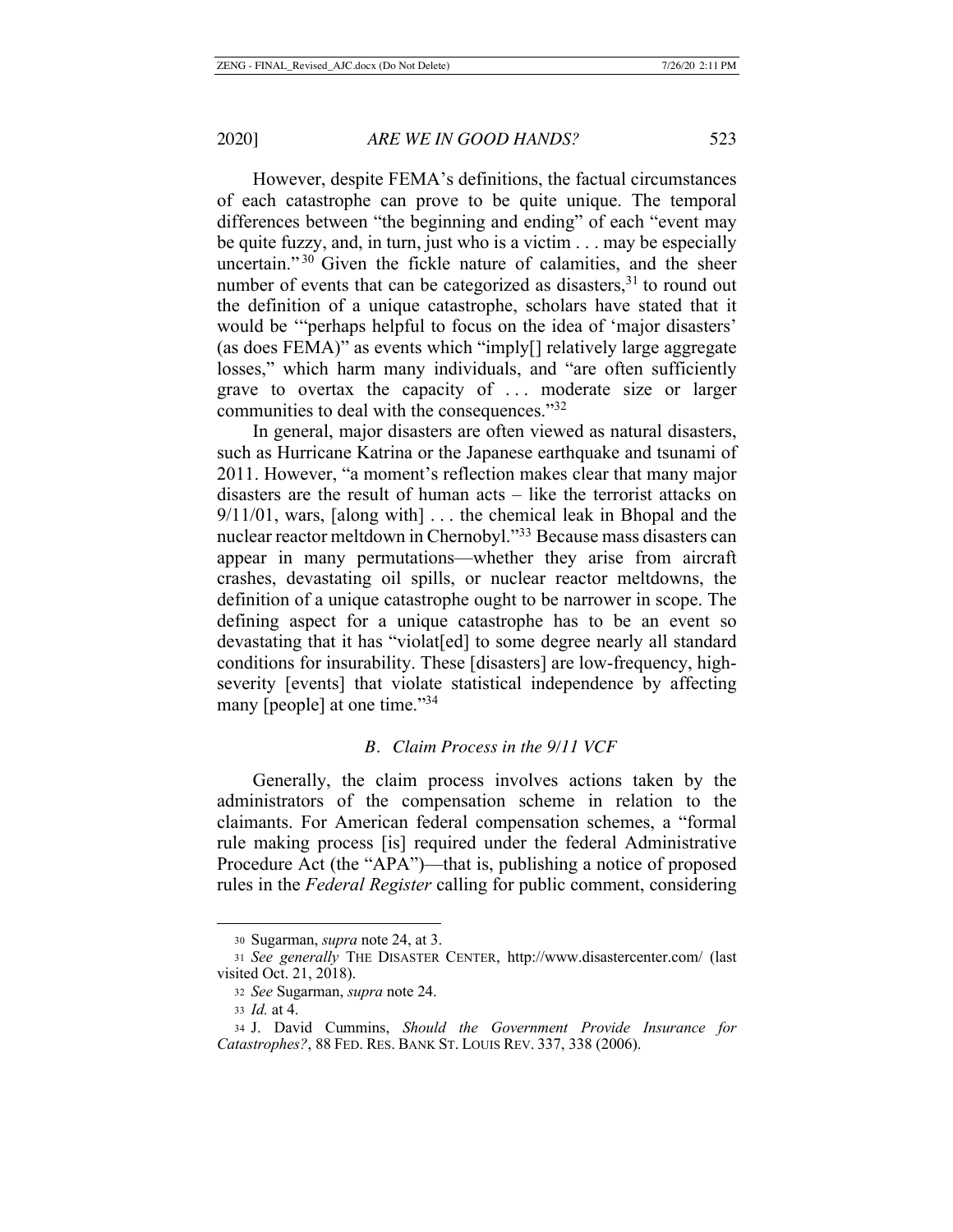comments, and finalizing the rules." 35 The rules in the scheme typically list out the eligibility of claimants for compensation, and "formulas [for] determining the amounts of compensation to be paid to each eligible victim."36 Additionally, transparency of the funds' administration is an important factor to consider. This was emphasized by the 9/11 VCF through its inception, with Special Master Feinberg "provi[ding] almost daily updates regarding the median awards and average awards. He indicated the range of awards for each income level and provided examples of [them], describing the circumstances while maintaining [the] anonymity of the claimants."<sup>37</sup>

#### *C. Administrative Issues of the 9/11 VCF*

### 1. Foundation of 9/11 VCF administration powers

Despite the prompt response to a national tragedy, Congress's formulation of the VCF is not without its problems. Because of the  $9/11$  VCF's unique circumstances,<sup>38</sup> its inception embodied various administrative processes that "was distinguished by its capacity to fill gaps in legislation," while allowed it to "tak[e] advantage of the subject-matter expertise of . . . administrative agenc[ies]."<sup>39</sup> The underlying force of law for rulemaking was the "emergency legislation" which was reinforced by "Feinberg's expertise[.]" 40 Furthermore, the application of the VCF (which was largely through rulemaking) was more efficient when compared against the "traditional judicial process."41

In order to create an emergency fund that was highly fine-tuned for claimants, the regulations initiated by Feinberg in the VCF were "not subject to Senate confirmation but appointed by a Senateconfirmed Cabinet officer who was in turn appointed by a President who reached office while failing to obtain a majority of the popular

<sup>35</sup> STEVEN GARBER, DESIGNING COMPENSATION PROGRAMS FOR INDIVIDUALS AND HOUSEHOLDS AFTER MAN-MADE AND NATURAL DISASTERS IN THE UNITED STATES, 30 (2016).

<sup>36</sup> *Id.*

<sup>37</sup> Ackerman, *supra* note 11, at 214.

<sup>38</sup> *Id.* at 205.

<sup>39</sup> *See* Ackerman, *supra* note 11, at 148 (Professor Ackerman explains the "upstream process" of the VCF).

<sup>40</sup> *Id.*

<sup>41</sup> *See id.* (explaining the terminology behind "upstream" and "downstream" in footnote 51); *see also id.* at 205.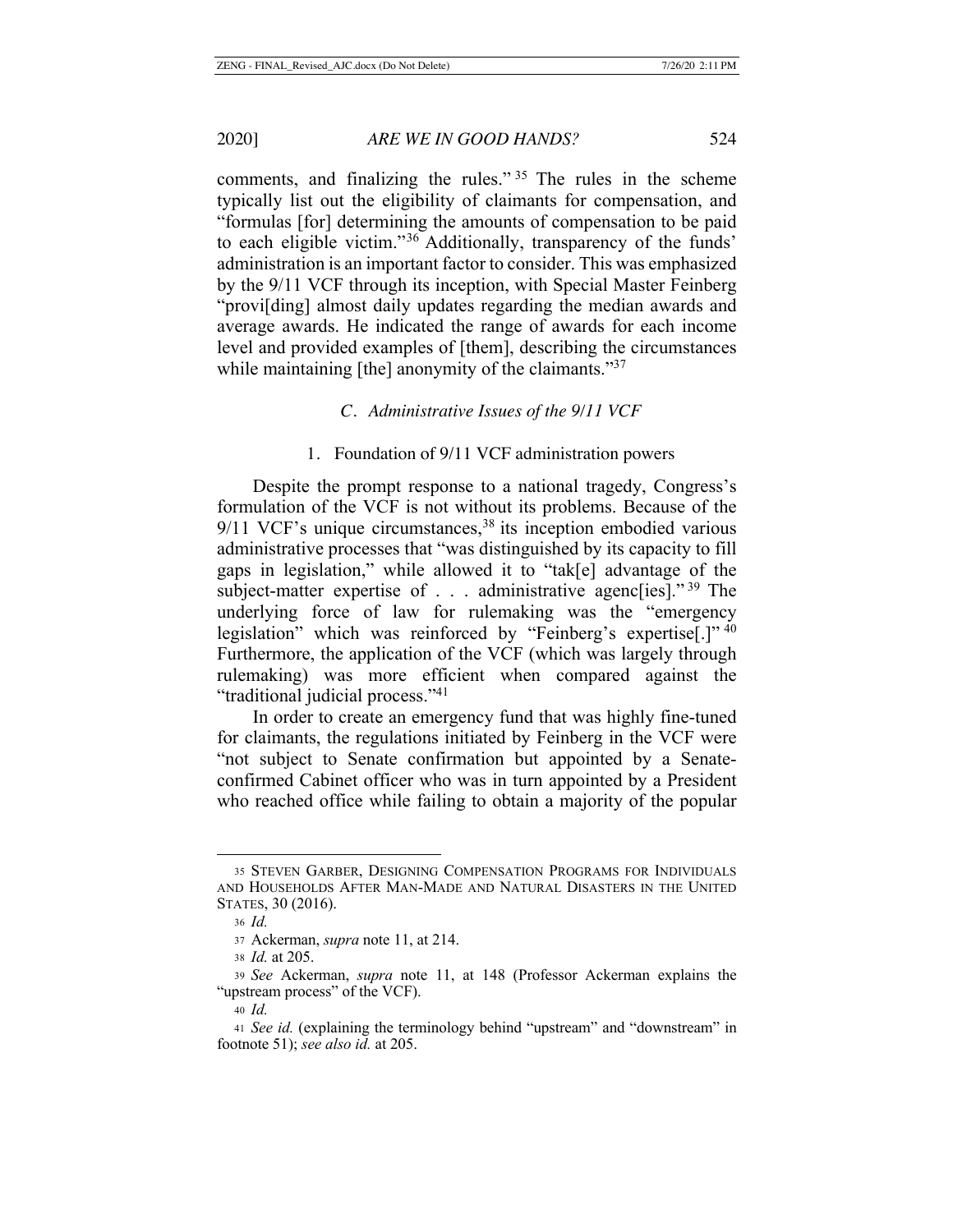vote."42 In other words, even though the review and comment process in the VCF was efficient in its individualized delivery of compensation, its "ad hoc government[al rulemaking] smacked of authoritarianism and disregard for conventional . . . processes."43

# 2. Administrative Boundaries of the VCF

In assessing accountability, this "refers to the degree to which the government can be held responsible to the citizenry for its policies, words, and actions." 44 Under Professor Ackerman's definition of "upstream," or the process of lawmaking, the accountability aspect of the VCF is assessed on its ability to promulgate its lawmaking ability, or in short, the VCF's regulatory processes. 45 In his analysis, Ackerman states that, "[w]ere we to grade the [VCF's] accountability . . . we would give it a 'C,' and the C is for *Chevron*."46 Though the basic foundation is established by Congress, "which remains accountable to the electrical process," 47 the VCF's rulemaking abilities are left to the Special Master. Following the VCF's creation, most of its rulemaking abilities and application were to be filled in under the discretion of the "[s]pecial [m]aster with no direct accountability to the electorate."48 In *Colaio*, the court assessed the validity of *Chevron* in an action against Feinberg, the Attorney General, and the DOJ over award compensation pursuant to the VCF. 49 The claimants argued that the Special Master's proposed awards failed to compensate the bereaved because of the scheme which:

> (1) imposed an arbitrary and unreasonable "cap" on awards; (2) improperly imposed a "needs" test in determining the "individual circumstances of the claimant;"(3) imposed a restrictive interpretation of "economic loss" contrary to New York law; (4)

<sup>42</sup> Ackerman, *supra* note 11, at 208.

<sup>43</sup> *Id.* (arguing that the VCF's administrative processes have been critiqued for appearing less "democratic" than if they were fully enacted by Congress).

<sup>44</sup> *Id.* at 211.

<sup>45</sup> *See id.* at 148 (explaining both the procedural and substantive rulemaking processes within the administration of the fund).

<sup>46</sup> Ackerman, *supra* note 11, at 211 (explaining how the VCF's legal authority is founded on the discretion given the agencies in the Fund because of *Chevron*); *see also* Chevron, U.S.A., Inc. v. Natural Res. Def. Council, 467 U.S. 837 (1984).

<sup>47</sup> Ackerman, *supra* note 11, at 211.

<sup>48</sup> *Id.*; *see also Colaio*, 262 F. Supp. 2d at 273.

<sup>49</sup> *See Colaio*, 262 F. Supp. 2d at 273.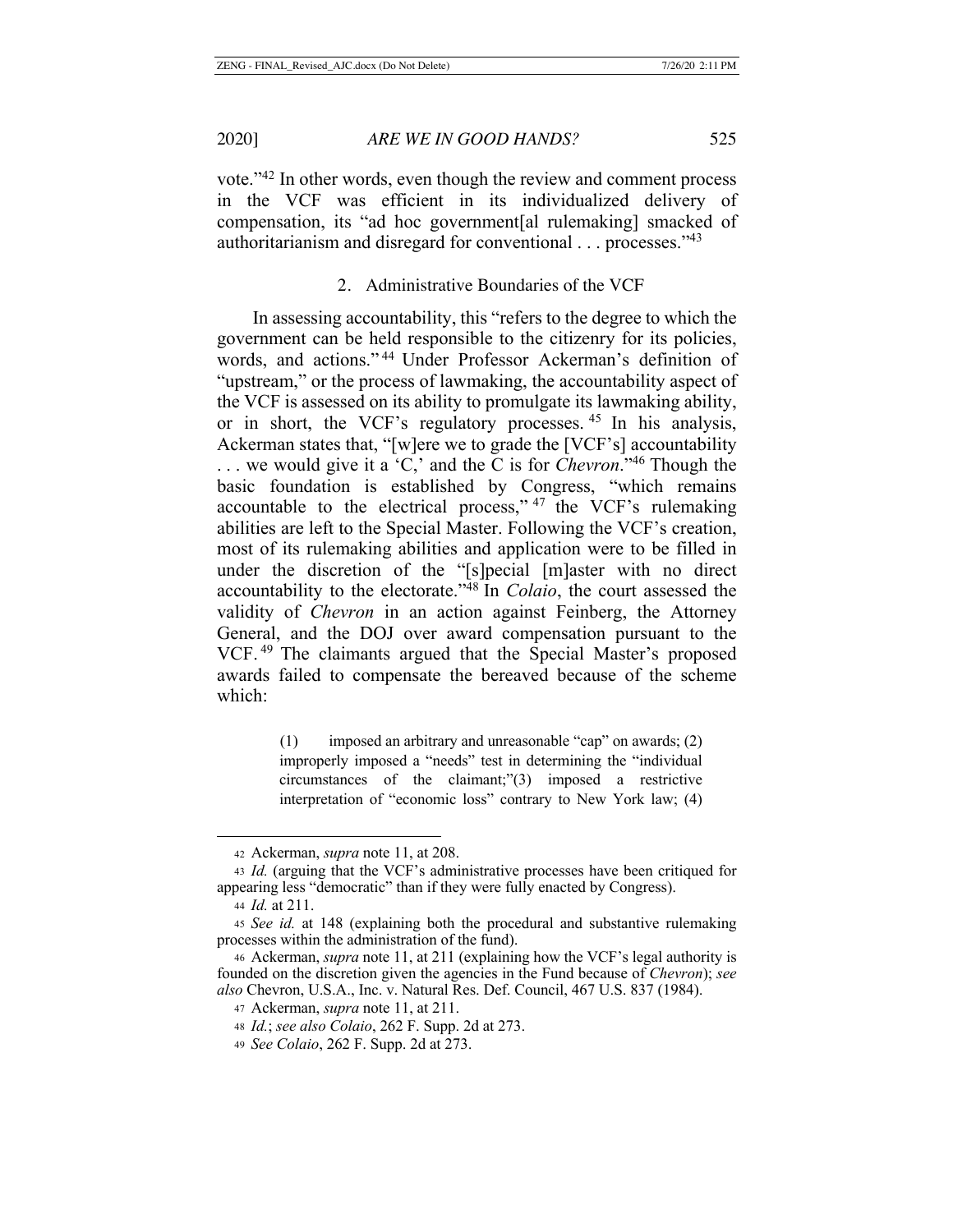improperly failed to publish [his] methodology for determination; (5) required that claimants present "circumstances" for claims not adequately addressed by the presumptive award methodology; (6) improperly used post-tax income as the basis for calculating economic loss; (7) arbitrary and unreasonably used a higher consumption rate for single decedents than for those who were married or had children in determining economic loss, and; (8) violated equal protection and due process rights in making award determinations.<sup>50</sup>

#### *Chevron* requires a two-step analysis, which states that:

(1) if Congress has directly spoken to the precise question at issue in the text of the statute, the text governs or (2) if the statute is silent or ambiguous with respect to the specific issue, then the court reviews whether the agency's answer is based on permissible construction of the statute.<sup>51</sup>

In *Colaio v.Feinberg*, the court's analysis of *Chevron* also included an application of the rule in *Skidmore v. Swift & Co.*; in applying the rule, the *Colaio* court held that "agency policies not promulgated in accordance with the APA's notice and comment procedures (here, that would include the Special Master's tables and determinations) are still accorded a measure of deference."52

The court established that "while precluding the review of the Special Master's *determinations*, [the statute] did not preclude judicial review of his regulations, methodologies, and policies prior to such determinations."53 Thus, "[t]he judicial scrutiny was, in turn, subject to *Chevron* deference"54 and "or, at minimum, *Skidmore* respect."55 Utilizing the *Chevron* and *Skidmore* standards, the court reviewed each of the plaintiff's elements which alleged that the Special Master had imposed a "de facto cap" on awards through arbitrary and

<sup>50</sup> *See* Ackerman, *supra* note 11, at 165-66 (explaining the plaintiff's elements for their cause of action against Feinberg, the Attorney General and DOJ).

<sup>51</sup> *Id.* at 165-66.

<sup>52</sup> *See id.* at 166; *see also* Skidmore v. Swift, 323 U.S. 135 (1944).

<sup>53</sup> Ackerman, *supra* note 11, at 211.

<sup>54</sup> *See id.* at 211.

<sup>55</sup> *Id.* at 166 ("The weight of [the agency's] judgment . . . will depend upon the thoroughness evident in its consideration, the validity of its reasoning, its consistency with earlier and later pronouncements, and all those factors which give it power to persuade, if lacking power to control."); *see Colaio*, 262 F. Supp. 2d at 288 (quoting *Skidmore*, 323 U.S. at 140 (1944)).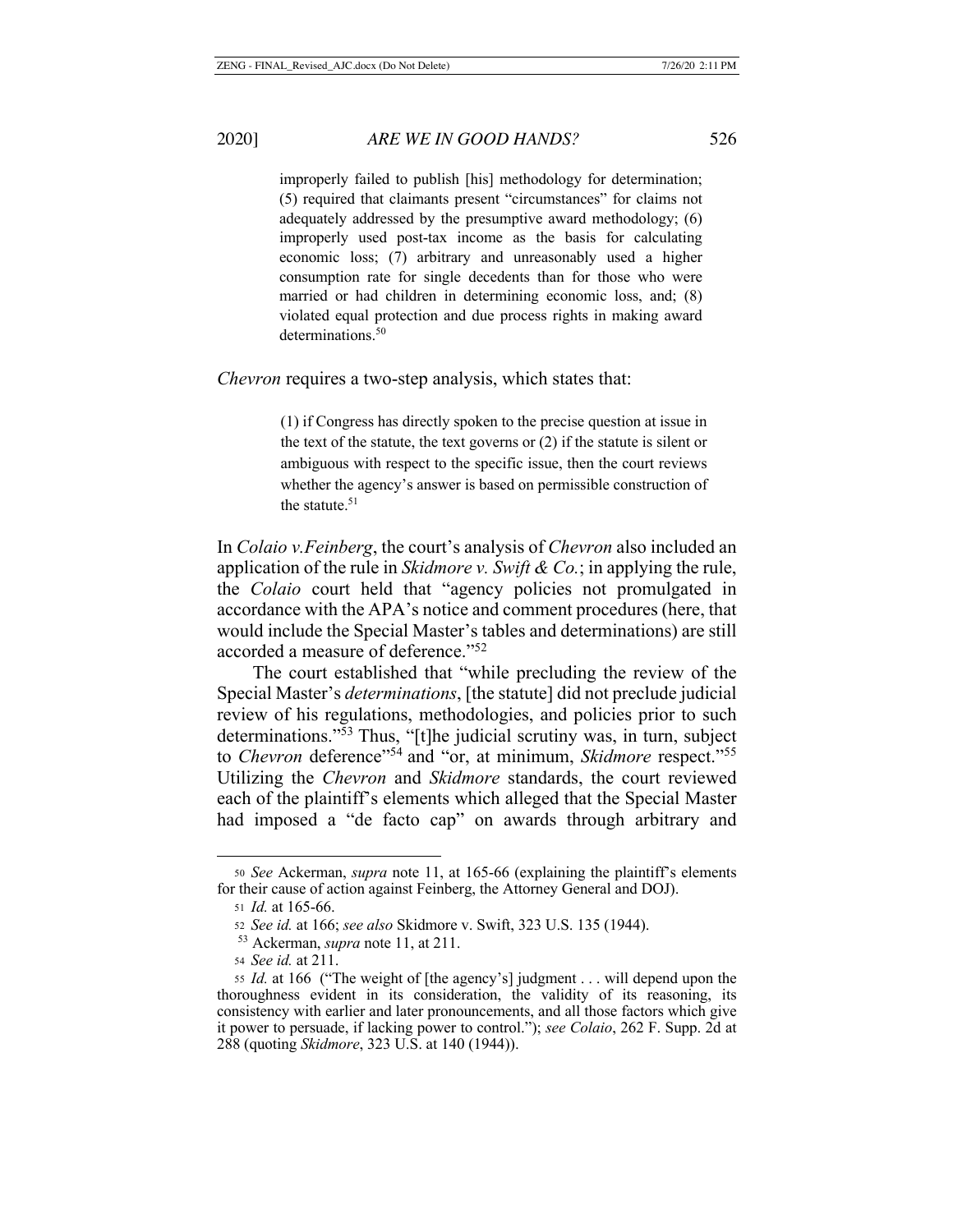capricious calculation methods. Ultimately, the court found that there was no evidence of a cap on award compensation.<sup>56</sup> The court recognized that each individual had a "right to a hearing," where she might provide additional "individualized circumstances" and argue that the "methodology is inadequate."57 Furthermore, on the question of economic loss beyond the 98th percentile, "even the plaintiffs had conceded that one [might] more readily forecast future income streams for low- and middle-income employees than for decedents with high incomes."58 Therefore, asking the Special Master to calculate awards for the 98th percentile could be highly speculative, and because of this, Feinberg's calculations are reasonable.59

Following the challenge against the use of the "needs" test, the *Colaio* court decided that the determination of "individual circumstances" includes the "financial needs and resources of the claimant, in addition to the victim's dependents and beneficiaries."60 Subsequently, because the issue pertaining to this test focuses on the economic disparity of awards between different economic standings, the court looked to legislative history, such as then-Senator John McCain's  $(R-AZ)$  speech regarding the intent of the VCF:<sup>61</sup>

No amount of money can begin to compensate the victims for their suffering. Nothing will make them and their families "whole." It is not the intent of the federal Fund to do this. Nor is it the intent of the Fund to duplicate the arbitrary, wildly divergent awards that sometimes come from our deeply flawed tort system—awards from which up to one third or more of the victims' award is often taken by attorneys.

The intent of the Fund is to ensure that the victims of this unprecedented, unforeseeable, and horrific event, and their families do not suffer financial hardship in addition to the terrible hardships they already have been forced to endure.<sup>62</sup>

<sup>56</sup> *Colaio*, 262 F. Supp. 2d at 290.

<sup>57</sup> *See* Ackerman, *supra* note 11, at 167.

<sup>58</sup> *Id.*

<sup>59</sup> *See id.* (additionally, it was also not unreasonable to utilize a "three-year earnings average to determine presumed economic loss") (quoting *Colaio*, 262 F. Supp. 2d at 291-92).

<sup>60</sup> *Id.*

<sup>61</sup> Ackerman, *supra* note 11, at 168 (citing to *Colaio* quoting 147 CONG REC. S9594 (daily ed. Sept. 21, 2001) (statement of Sen. McCain)).

<sup>62</sup> *Id.*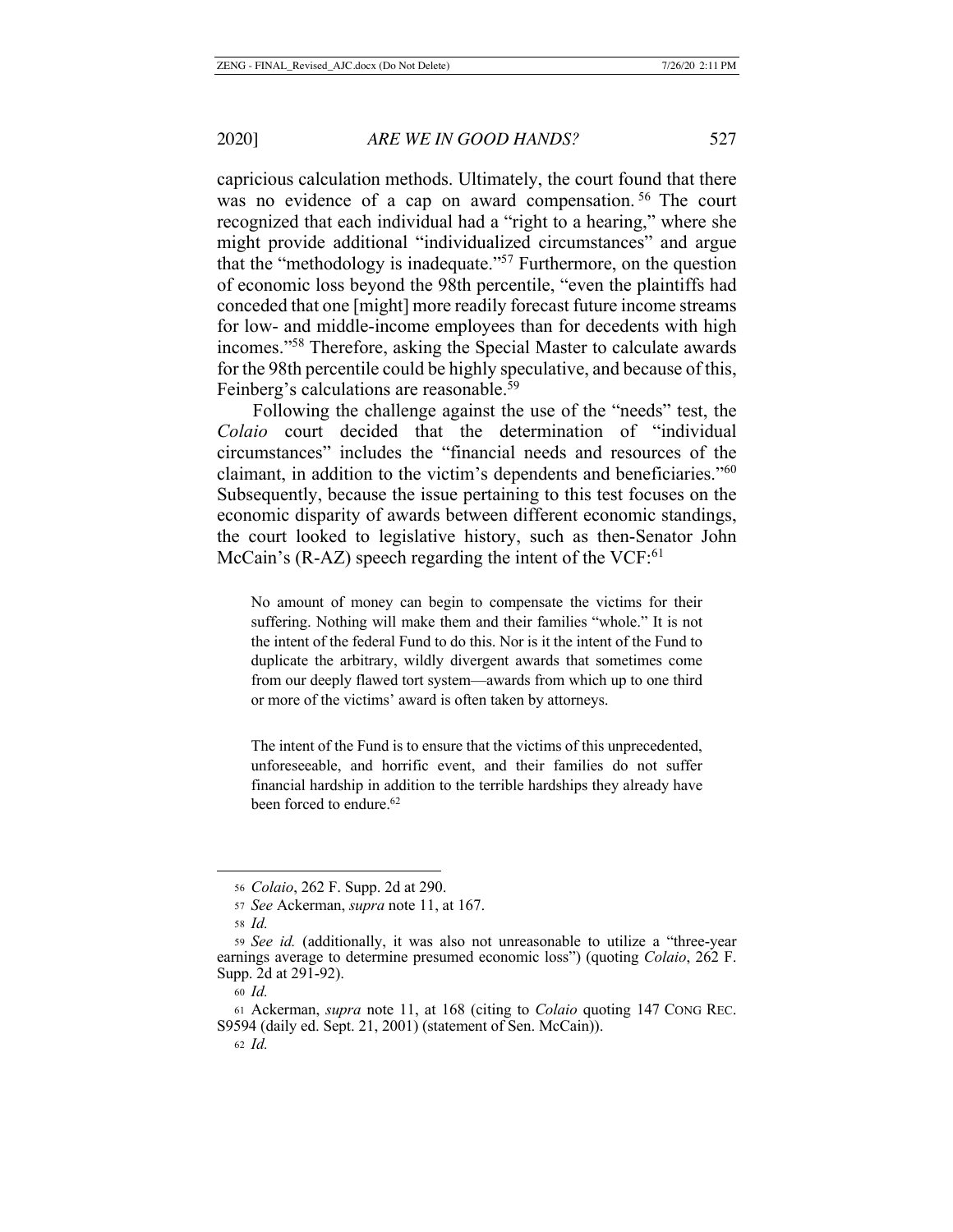The crux of Senator McCain's speech illustrates the intent of the VCF as the device to mitigate financial hardships that are inevitable following a disaster of this magnitude. Furthermore, Senator McCain concluded that "[t]he Fund was not intended to replicate tort damage awards in wrongful death cases." 63 Applying Senator McCain's speech, the *Colaio* court ruled that Congress's message was clear the Special Master was to have full discretion for financial determination of the VCF and that "discretion beyond the 98th percentile level [for determination] according to the claimant's needs, resources, and other individual circumstances" was a "discretion that Congress wanted the Special Master to have."64

In regards to the plaintiff's economic loss argument being contrary to New York law, *Colaio* explained that "economic loss" defined within § 402(7) "refers to the types or categories of loss under state law, and does not deal with the calculation of damages."<sup>65</sup> The court also stated that "[C]ongress did not instruct the Special Master to engage in . . . intricate calculations mandated by state tort law in crafting awards." 66

Furthermore, because § 402(7) is ambiguous, the *Colaio* court extended *Chevron*'s deference to the agency's interpretation of its guidelines.67 As a result, the Special Master did not have to follow New York law in his determination of compensation.

#### 3. Delegation Issue

In *Colaio*, the plaintiffs also challenged the "nature and scope" of the VCF pursuant to its power "by Congress to DOJ and the Special master."68 First, the plaintiffs stated that the Special Master was a "quasi-judicial official responsible for assessing evidence and calculating awards" pursuant to Congress' regulations and that the DOJ should distribute the funds, in conjunction with the Department of Health and Human Services ("HHS") administering it.<sup>69</sup> Second, the plaintiffs argued that even if Congress did grant discretion to the

<sup>63</sup> *Id.*

<sup>64</sup> *Colaio*, 262 F. Supp. 2d at 291-93.

<sup>65</sup> *Id.* at 294.

<sup>66</sup> *Id.*

<sup>67</sup> *See* Ackerman, *supra* note 11, at 169.

<sup>68</sup> *Colaio*, 262 F. Supp. 2d. at 294.

<sup>69</sup> *Id.* at 294.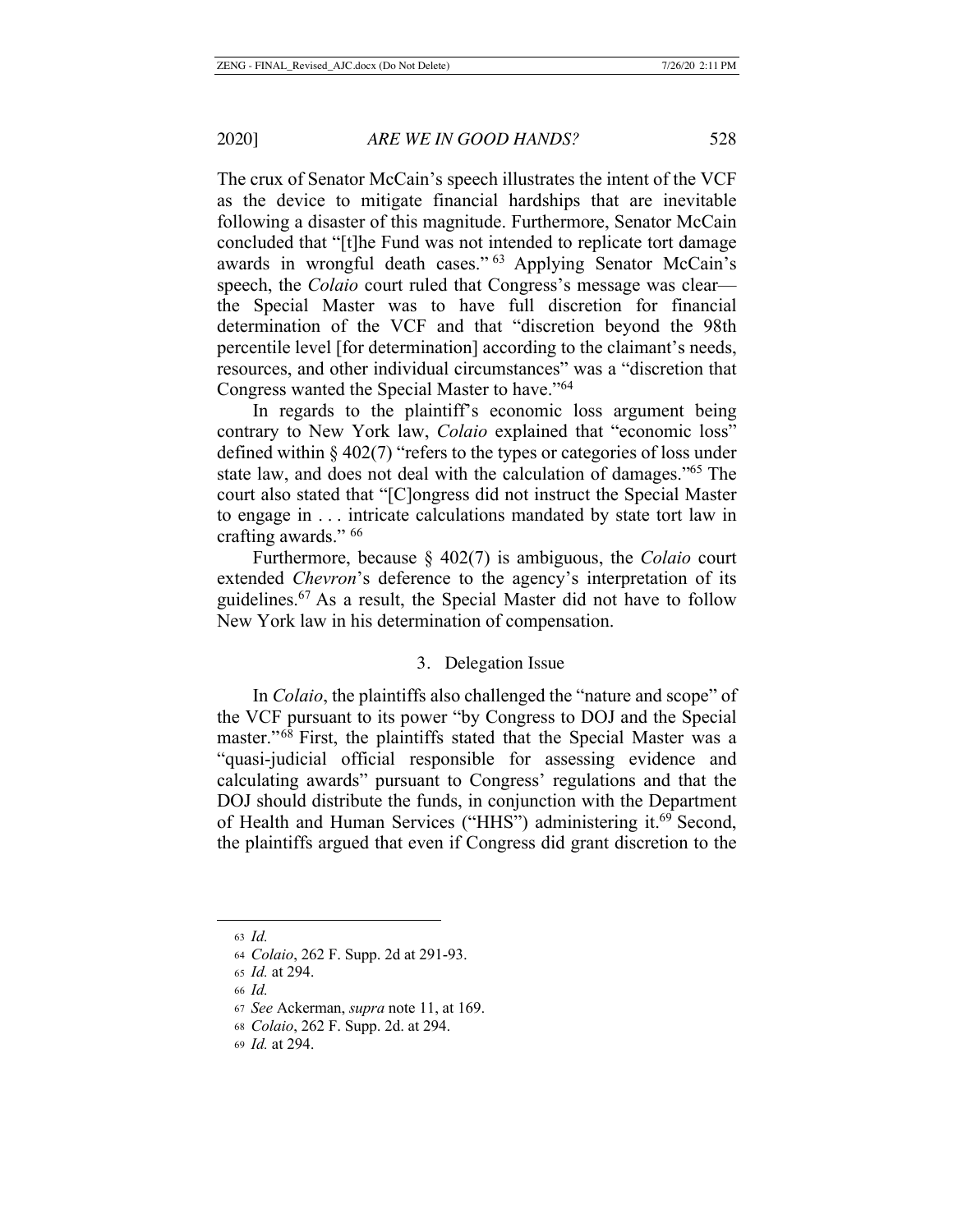Special Master, this delegation was "not guided by any 'intelligible principle."?70

The *Colaio* court's answer to the first question is merely a textualist one, pointing to the language in  $\S$  404(a), which states that the Special Master is authorized to "promulgate all procedural and substantive rules for the administrative of this title[.]"71 The second question of "intelligible principle" invokes a bigger issue of separation of powers, 72 in that "a Congressional delegation of lawmaking power to an administrative agency presents a separation of powers issue," because Congress must provide this agency with an "intelligible principle" as a guideline.  $73$  This is a question of extraordinary magnitude as it sought to invalidate a statutory delegation, that struck into the heart of administrative powers.<sup>74</sup> In resolving this question, the court stated that  $\S$  403 provided such intelligible principles as to "provide compensation" and that it is "constitutionally sufficient if Congress clearly delineates the general policy, the public agency which is to apply it, and the boundaries of this delegated authority.<sup>775</sup> In analyzing the issue, *Colaio* stated that "[a]lthough plaintiffs may disagree with how the Special Master proposes to exercise his discretion, and perhaps even with Congress' decision to grant him discretion, it cannot be said that the Act fails to provide an 'intelligible principle."<sup>76</sup>

#### 4. The VCF's Objective

Furthermore, the rational aspect of the VCF has been critiqued, under the APA, throughout the implementation of the VCF.<sup>77</sup> The focus of this critique "stemmed from the Congress' failure to articulate

<sup>70</sup> *Id.* 

<sup>71</sup> *Id.* at 295.

<sup>72</sup> *Id.*

<sup>73</sup> *See* Ackerman, *supra* note 11, at 169-70 (the crux of the "intelligible principle" argument is that it challenges the lawmaking discretion of administrative agencies. Ackerman cites to the *Schechter Poultry* case where Supreme Court Justice Thomas expressed concern that the existence of the "intelligible principle" has strayed too far "from [the] Founders' understanding of separation of powers.").

<sup>74</sup> *Id.* at 170 (in Whitman v. American Trucking Ass'n, Inc., 531 U.S. 457 (2001), "Justice [Clarence] Thomas invited the Court "[o]n a future day" to "address the question whether our delegation jurisprudence has strayed too far from our Founders' understanding of separation of powers.").

<sup>75</sup> *Colaio*, 262 F. Supp. 2d at 294-96 (quoting Mistretta v. United States, 488 U.S. 361, 372-73 (1989)).

<sup>76</sup> *Id.* at 294-96.

<sup>77</sup> *See generally id.*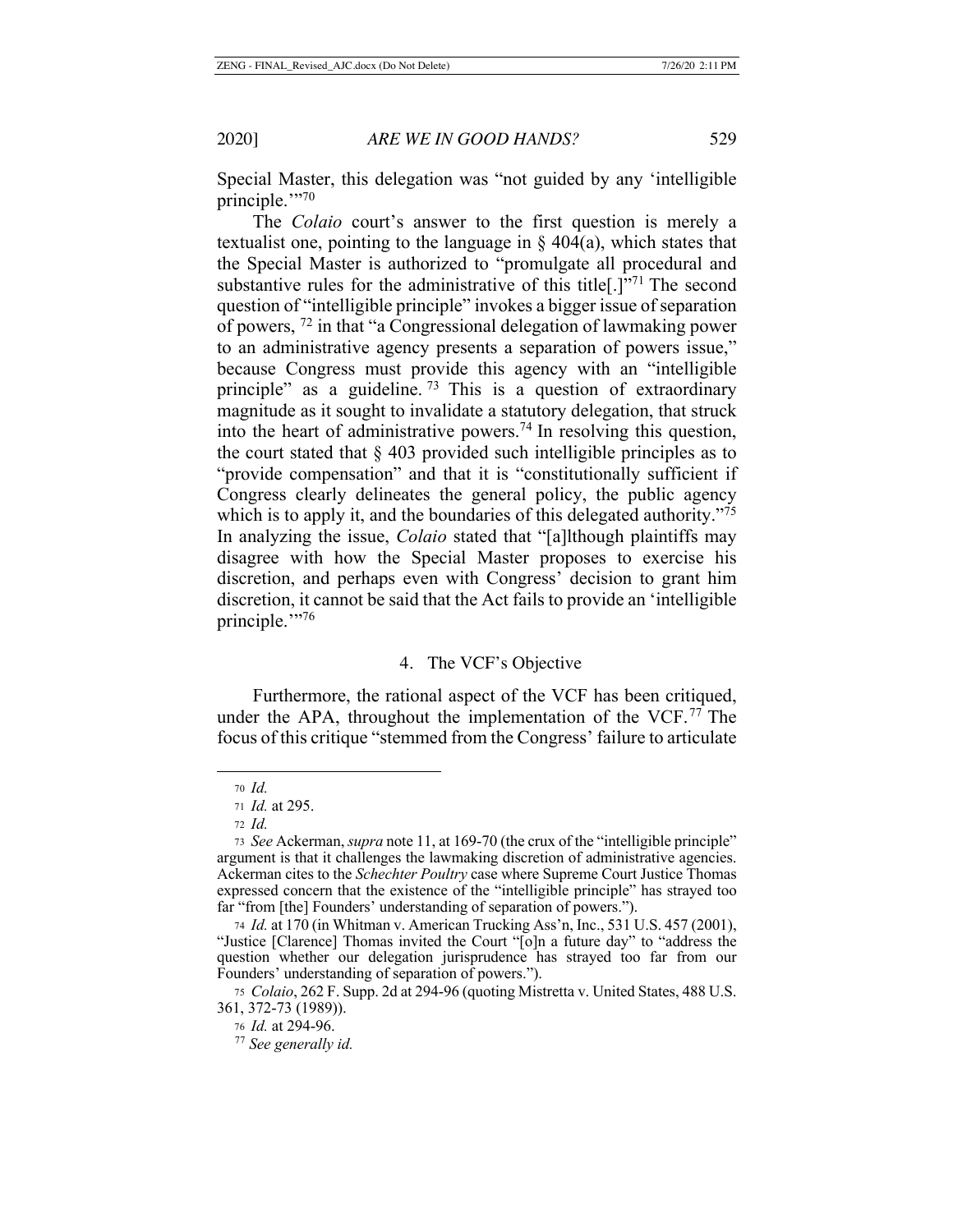a consistent rationale for compensation." 78 This question is exemplified through the formation of the VCF and "its subsequent interpretation in the Final Rule," which "can be seen as curious hybrid<sup>[1]</sup><sup>79</sup> This was depicted through Feinberg's regulations, which "[edged] up closely . . . to the range of tort compensation [as] to make no-fault benefits under the Fund"80 through his case-by-case basis of claim determination.  $81$  In the end, "Feinberg ... [crafted] a compromise that had elements of distributive justice (and perhaps practical politics) at the high and low ends, but which for the great majority of claims employed a corrective justice model."82 In other words, Feinberg's amalgamation of "distributive justice" and "corrective justice," 83 pursuant to *Chevron*, lacked procedural safeguards because of the heightened discretionary powers bestowed to him.84

### *D. Through the Looking Glass: Prospective Remedies from Abroad*

By analyzing the compensatory schemes and the administrative laws accompanying them, the goal is to gain a greater perspective to augment the process domestically. By studying Germany's regime and its administrative laws, we can evaluate the history of the system's inception, norms and overall purpose. With this understanding, we can gauge the effectiveness of Germany's system for disaster relief and measure it against the United States, specifically, as it pertains to disasters of 9/11's caliber. The goal of this comparison is to highlight varying concepts of administrative law that concern public interests, such as disaster relief.

Additionally, by looking at Japan's relatively new administrative regime, I hope to gain insight about the development of their ad-hoc compensation system as it relates to the Fukushima incident. <sup>85</sup> Pursuant to this, we can evaluate the boons and vices of such a system, and assess the viability of incorporating it within the United States.

<sup>78</sup> *Id.* at 215.

<sup>79</sup> *See* Rabin, *Quest for Fairness*, *supra* note 15, at 576.

<sup>80</sup> *Id.*

<sup>81</sup> *See* Ackerman, *supra* note 11, at 215.

<sup>82</sup> *Id.*

<sup>83</sup> Adam S. Zimmerman, *Distributing Justice*, 86 N.Y.U.L.REV. 500, 511 (2011).

<sup>84</sup> *Id.* at 512-18 (explaining that critics view Feinberg's scheme as "arbitrary and subjective.").

<sup>85</sup> *See* Yoichi Funabashi & Kay Kitazawa, *Fukushima in Review: A Complex Disaster, a Disastrous Response*, 68 BULL. ATOMIC SCIENTISTS 9 (Mar. 1, 2012).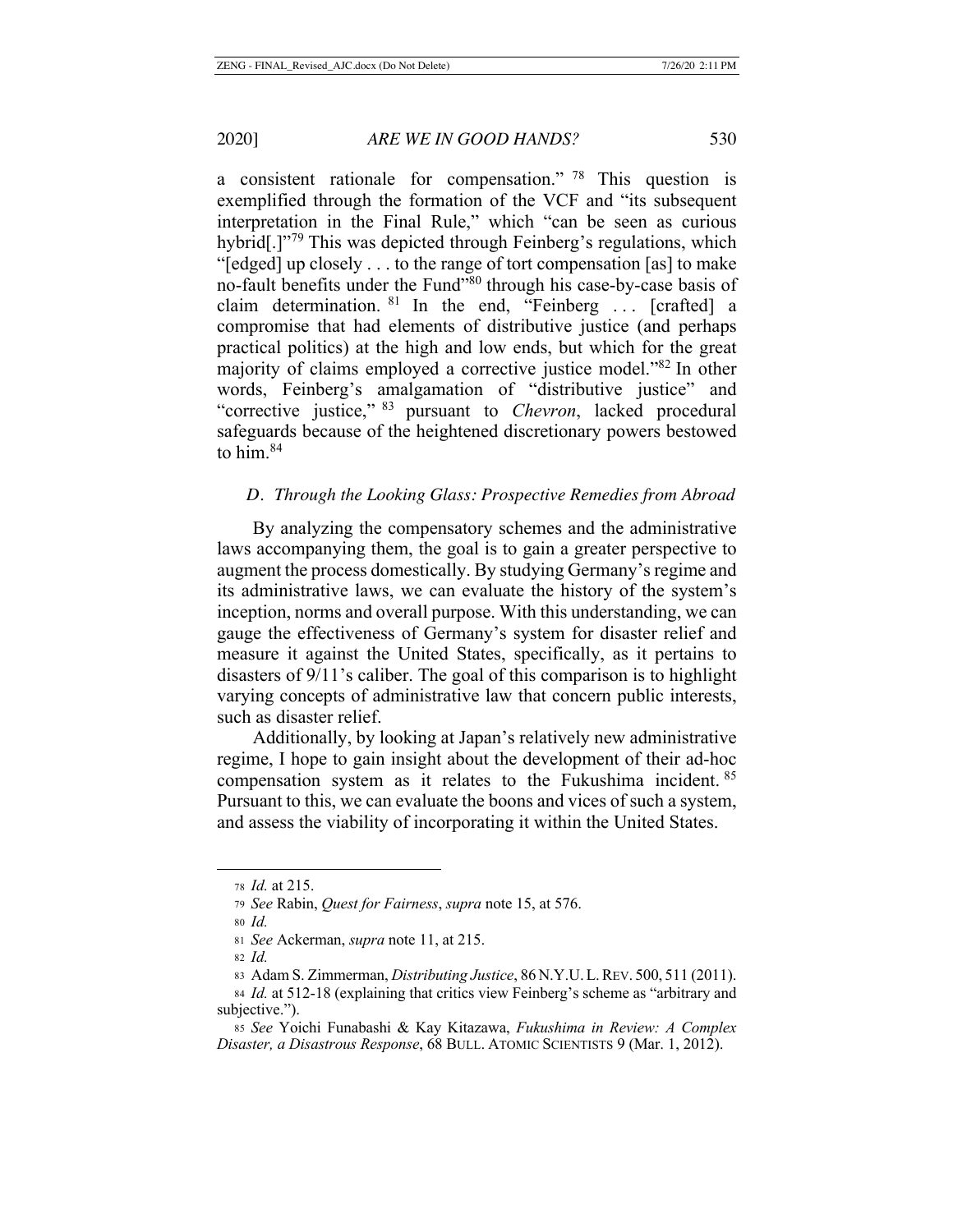# III. EVALUATING GERMANY'S COMPENSATION SYSTEMS

## *A. Germany's Administrative System*

#### 1. Overview the German Administrative Procedure Act

The German Administrative Procedure Act ("VwVfG") was codified as an act to "regulate the legal relationship between the administrative agencies and citizens" in order to increase civil accessibility to "administrative decision making" and "lend a necessary degree of clarity and unity to [the] complex procedural [systems]." 86 The general objective, as stated in section 1 of the VwVfG, "binds [to] only administrative agencies or [similar] public law bodies."<sup>87</sup> On a federal level, this translates to "public law administrative activities," which concern "federal agencies, bodies, institutions, and foundations."88 Subsequently, the VwVfG's power cascades down into state agencies and regulatory bodies relating to public law, unless "federal regulations specify otherwise."89

The VwVfG's public law focus is pursuant to section 9 of the act, which states that: "[a]dministrative procedure in the sense of this law is the externally-affecting activity of executive agencies, which are directed toward the testing of requirements, preparation and issuance of administrative acts or conclusion of public law contracts; it includes the issuance of administrative acts or conclusion of public law contracts."90

Furthermore, in German law, "public law contracts" and "administrative acts" are considered terms of art.  $91$  A public law contract is a general contract which "concern[s] a matter of public law," and requires one party to be a public entity, whereas the other

<sup>86</sup> Edward J. Eberle, *The West German Administrative Procedure Act: A Study In Administrative Decision Making*, 3 PENN. ST. INT'L L. REV. 67 (1984); *see also*  Susan Rose-Ackerman, *American Administrative Law Under Siege: Is Germany a Model?*, 107 HARV. L. REV. 1279 (1994).

<sup>87</sup> Eberle, *supra* note 86, at 71-72 nn.18-19 (explaining that section 1 of the VwVfG is an amalgam of procedure and substantive acts, with substantive portions covering for the procedural. Additionally, the "[r]estriction of the VwVfG's application to federal agencies or law is a result of the Grungesetz (Basic Law)'s allocation of governmental power between federal and state levels.").

<sup>88</sup> Eberle, *supra* note 86, at 71.

<sup>89</sup> *Id.* at 71-72.

<sup>90</sup> *Id.* at 70.

<sup>91</sup> *Id.*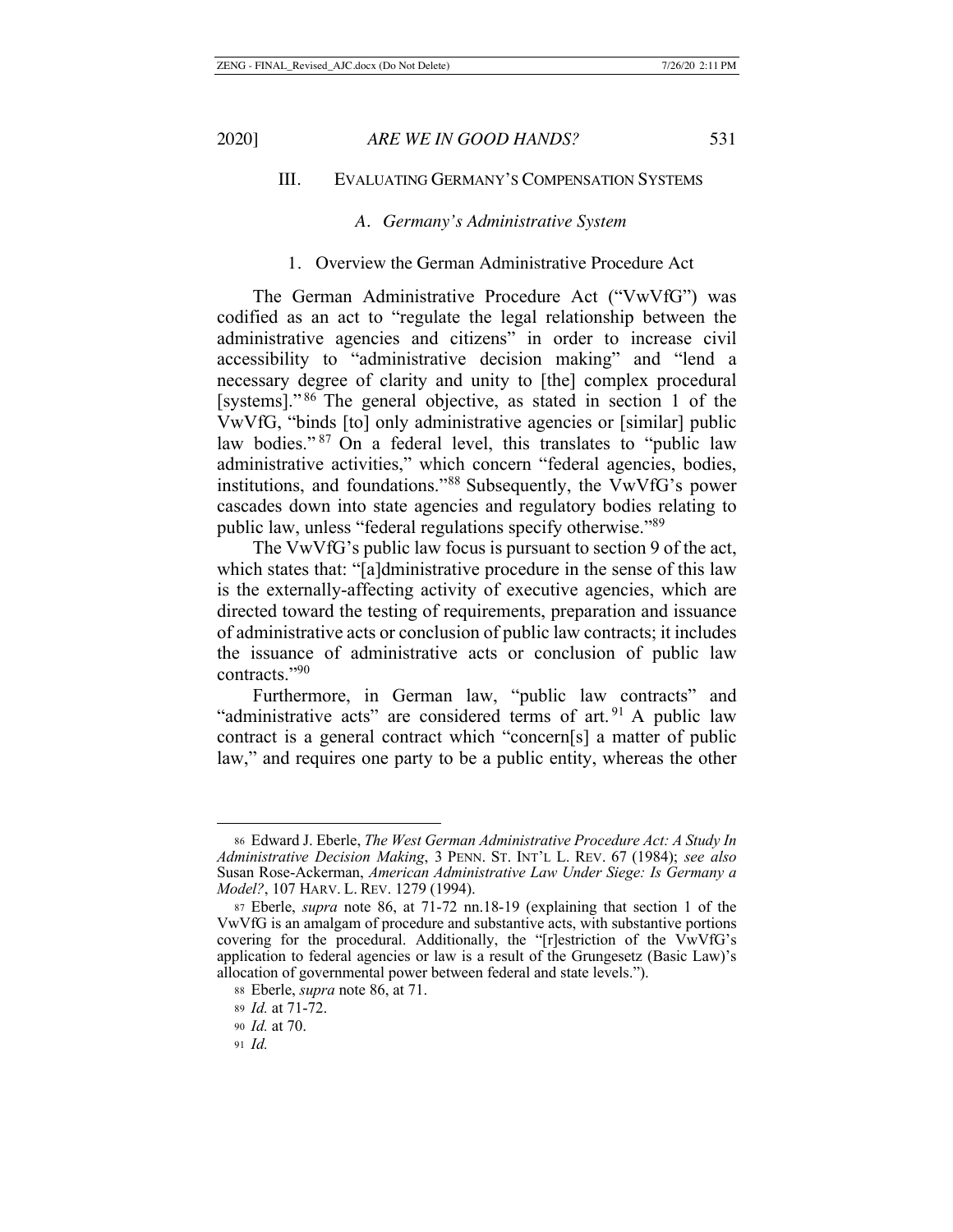party may be a public entity or private institute.<sup>92</sup> In contrast, an administrative action is defined broadly within section 35 of the VwVfG as:

[*E*]*very* disposition, decision, or other official measure[s], which is reached by an agency to regulate a single case in the area of public law and which is directed toward an immediate, external legal effect. A general disposition is an administrative act, which is directed toward [a] general criterion or a defined or definable circle of people or which affects public property or its use.<sup>93</sup>

Thus, the VwVfG's role is to act as a bridge between the executive agency and its citizens in "administrative decision making" as to "adhere to legal principles, realize justice, and create a climate of reliable and certain legal expectations."94

In practice, the administrative proceeding utilizes a "consensual process" whereby technical decisions and expertise are delegated to private groups, federal advisory committees, and interest groups with the relevant technical background. <sup>95</sup> In addition to delegating technical expertise, the administrative proceedings also rely on "private norm-setting organizations," such as the "German Institute for Norms (*Deutsches Institut für Normung*, DIN)."96 The utilization of DIN has been criticized by scholars for "introduc[ing] systematic bias into the policymaking process" through the norms generated with their private expertise $97$  (not necessarily technical expertise) because

<sup>92</sup> *Id.*; *see also* ACHTERBEG, ALLEGEMEINES VERWALTHUNGSRECHT 13-19 (1982).

<sup>93</sup> *See* Eberle, *supra* note 86, at 70 (providing the original German text stated in VwVfG § 35 (emphasis added) provides: "Verwaltungsakt isl jede Verfiigung, Entscheidung oder andere hoheitliche Mass-nahme, die eine Behorde zur Regelung eines Einzelfalles auf dem Gebiet des offentlichen Rechts trifft und die auf unmittelbare Rechtswirkung nach aussen gerichtet ist. Allgemeinverfiigung isl ein Verwaltungsakt, der sich an einen nach allgemeinen Merkmalen bestimmten oder bestimmbaren Personenkreis richtet oder die offentlich-rechtliche Eigenschaft einer Sache oder ihre Benutzung durch die Allgemeinheit betrifft.").

<sup>94</sup> Eberle, *supra* note 86, at 72-73.

<sup>95</sup> *See* Rose-Ackerman, *supra* note 86, at 1290.

<sup>96</sup> *Id.*

<sup>97</sup> *See A brief introduction to standards*, DIN, https://www.din.de/en/aboutstandards/a-brief-introduction-to-standards (lasted visited Nov. 16, 2018); *see also* Rose-Ackerman, *supra* note 84, at 1291.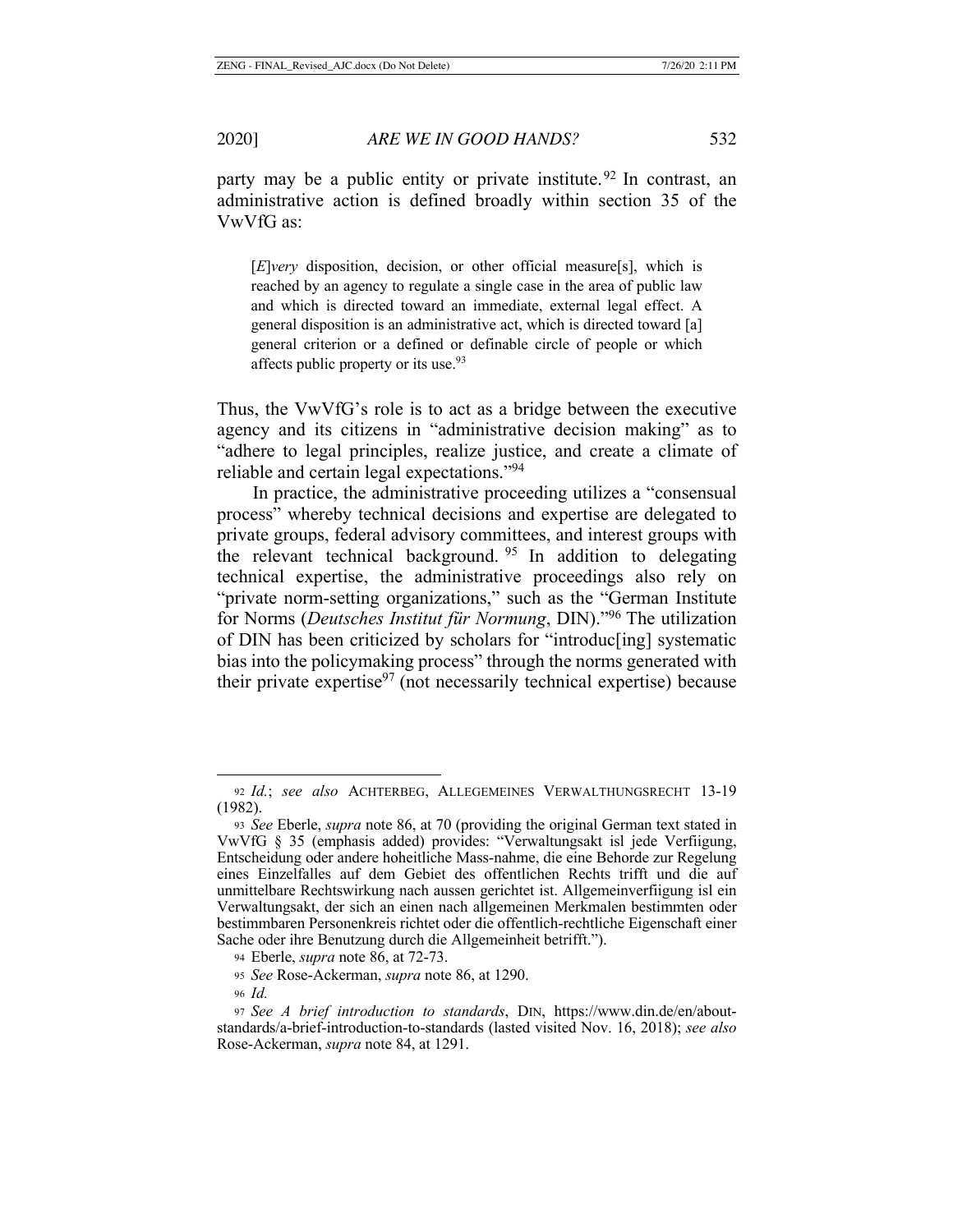agencies have frequently relied on DIN's standards for regulations.<sup>98</sup> Furthermore, even though the preliminary proposals between agencies and norm-setting organizations are made public, most of the citizens lack sufficient funds or technical resources to combat their bias.<sup>99</sup> Additionally, norm-setting organizations do not have the necessary expertise and "do not adequately represent all affects interests."<sup>100</sup> Because of this, "excluded interests cannot provide [a] review," which makes the comment review process all the more troubling. <sup>101</sup> However, despite the concerns of bias from various parties, overall, the VwVfG is highly receptive to a public, collaborative approach. This approach is highlighted by the participants of Germany's administrative proceedings—both private citizens and interested third parties—who contribute to the comment and notice process. As a result, such administrative proceedings demonstrate a highly factual and individualized process.

#### 2. Foundation of Rule Interpretation

In Germany, the regulatory approach for rulemaking and rule interpretation is limited through the separation of powers under the *Grundgesetz* ("Basic Law"). <sup>102</sup> Before any regulations are to be issued, "the [Basic Law] requires the *Bundestag* ('German federal parliament') to delegate regulatory authority by specifying the 'content, purpose, and scope' of the authorization in the statutory language."<sup>103</sup> To acquire authority to interpret the rules, the agency must adhere to the "prerequisites of a legal norm in contrast to discretion." 104 Scholars have described this legal method as the "normative authorization doctrine."<sup>105</sup> First, this doctrine is utilized when there is an "indefinite legal term" in need of review, and second,

<sup>98</sup> *See* Rose-Ackerman, *supra* note 86, at 1291 (agencies such as the Environmental Ministry have "sometimes used their standards as guidelines to the implementation of statutes in the environmental area.").

<sup>99</sup> Rose-Ackerman, *supra* note 86, at 1291.

 <sup>100</sup> *Id.* at 1291.

<sup>101</sup> *Id.* at 1291-92.

<sup>102</sup> *See id.* at 1288 n.50; *see also* Jan S. Oster, *The Scope of Judicial Review in the German and U.S. Administrative Legal System*, 9 GERMAN L. J. 1268, 1273 (2008). <sup>103</sup> Rose-Ackerman, *supra* note 86, at 1288; *see* also GRUNDGESETZ [GG] [BASIC

LAW], *translation at* https://www.btg-bestellservice.de/pdf/80201000.pdf.

<sup>104</sup> *See* Oster, *supra* note 102, at 1271.

<sup>105</sup> *Id.*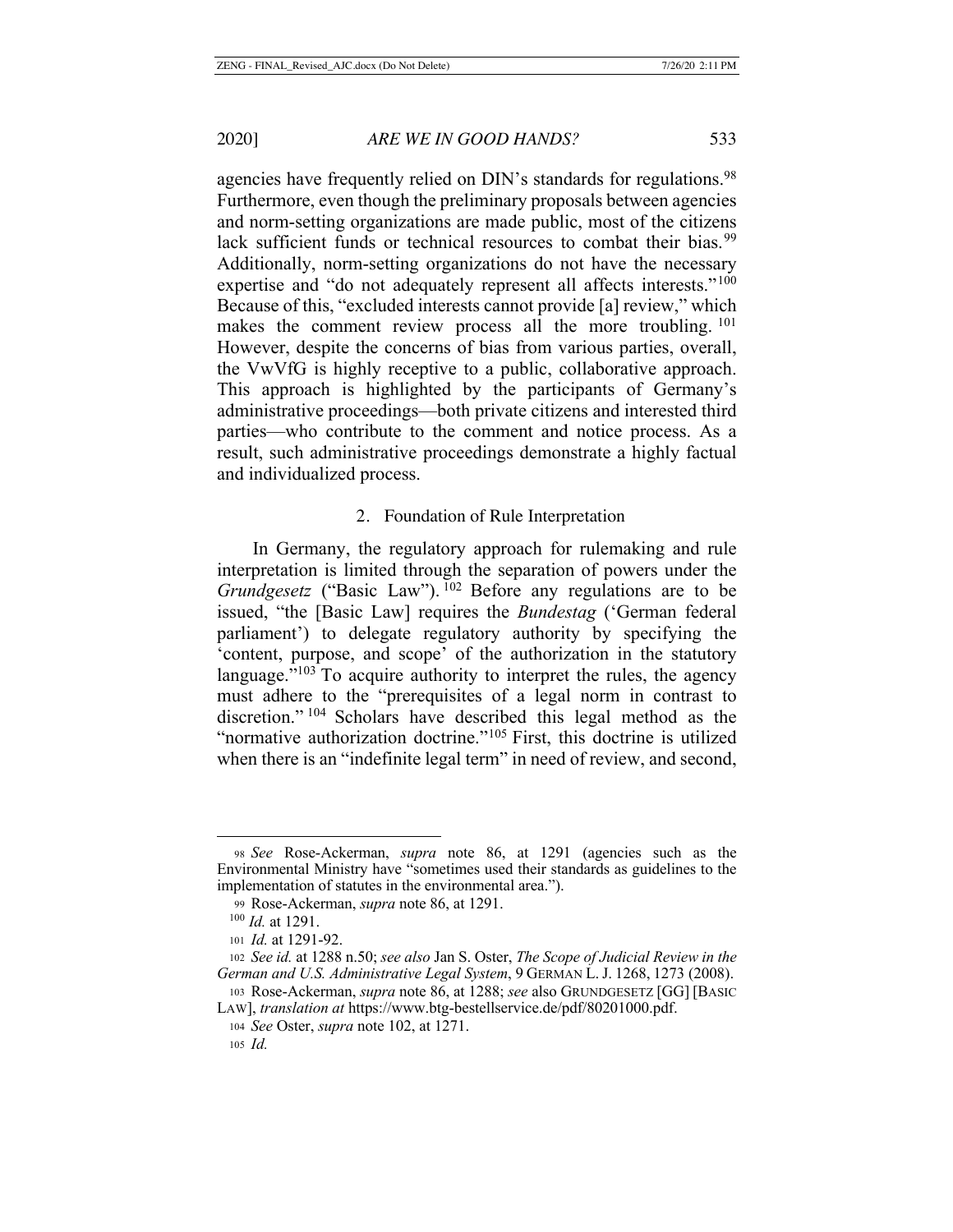when the "legislature must have granted deference to the agency to define the legal term."106

The first requirement of the normative authorization doctrine mirrors the *Chevron*'s deference whereby if "the legislative grants deference to the agency's decision, courts can only review the agency's discretion to a certain extent."<sup>107</sup> The extent of this review states that: "[c]ourt[s] may control whether: (1) the agency abided by the rules of procedure; (2) the facts are correctly investigated; (3) the agency did not violate the principle of equality; (4) the agency kept general standards of evaluation, and; (5) the agency did not consider irrelevant elements."108 The extent of review concerning an indefinite legal term echoes the sentiment of a *Chevron* deference, through its presumption toward agency expertise.

In examining the second requirement of the normative authorization doctrine, the inquiry of a legal term, scholars have investigated the function of legislative authorization to assess the scope of the inquiry. According to Art. 19 (4) sentence 1 of the Basic Law: the scope of judicial review is assessed through the "coherent interpretation of . . . sentence 1," in addition to the "separation of powers" principle, which requires that "agencies be given some latitude not only against the legislative but also against the judicative."<sup>109</sup> Art. 19(4), states that any "person's rights" that are violated by the public authority must have "recourse to the courts" and that all agency actions must be determined under "questions of fact and ... of law."<sup>110</sup> This has been interpreted as courts granting deference to "an agency's decisions" where public law is concerned. 111 Furthermore, the separation of the powers prong, is governed under Art. 20 (3) of the Basic Law, which states that "[t]he legislature shall be bound by the constitutional order, the executive

<sup>106</sup> *Id.* at 1272.

<sup>107</sup> *Id.*

<sup>108</sup> *See id.*; *see also* Verwaltungsverfahrensgesetz [VwVfG] [Administrative Procedure Act], May 25, 1976, FEDERAL LAW GAZ. I at p. 2418, as amended Dec. 11 2008, http://germanlawarchive.iuscomp.org/?p=289; *see also*  Verwaltungsgerichtsordnung [VwGO] [Code of Administrative Court Procedure], §114, *translation at* http://germanlawarchive.iuscomp.org/?p=292#114 (used in conjunction with Section 40 of the VwVfG, § 114 expands on review process by the courts on agency discretion).

<sup>109</sup> Oster, *supra* note 102, at 1273; *see also* GRUNDGESETZ [GG] [BASIC LAW], Art. 19 (4), *translation at* https://www.btg-bestellservice.de/pdf/80201000.pdf.

<sup>110</sup> GRUNDGESETZ, *supra* note 109, at 25; *see* Oster, *supra* note 102, at 1274 n.24.

<sup>111</sup> Oster, *supra* note 102, at 1274; *see also* GRUNDGESETZ, *supra* note 103.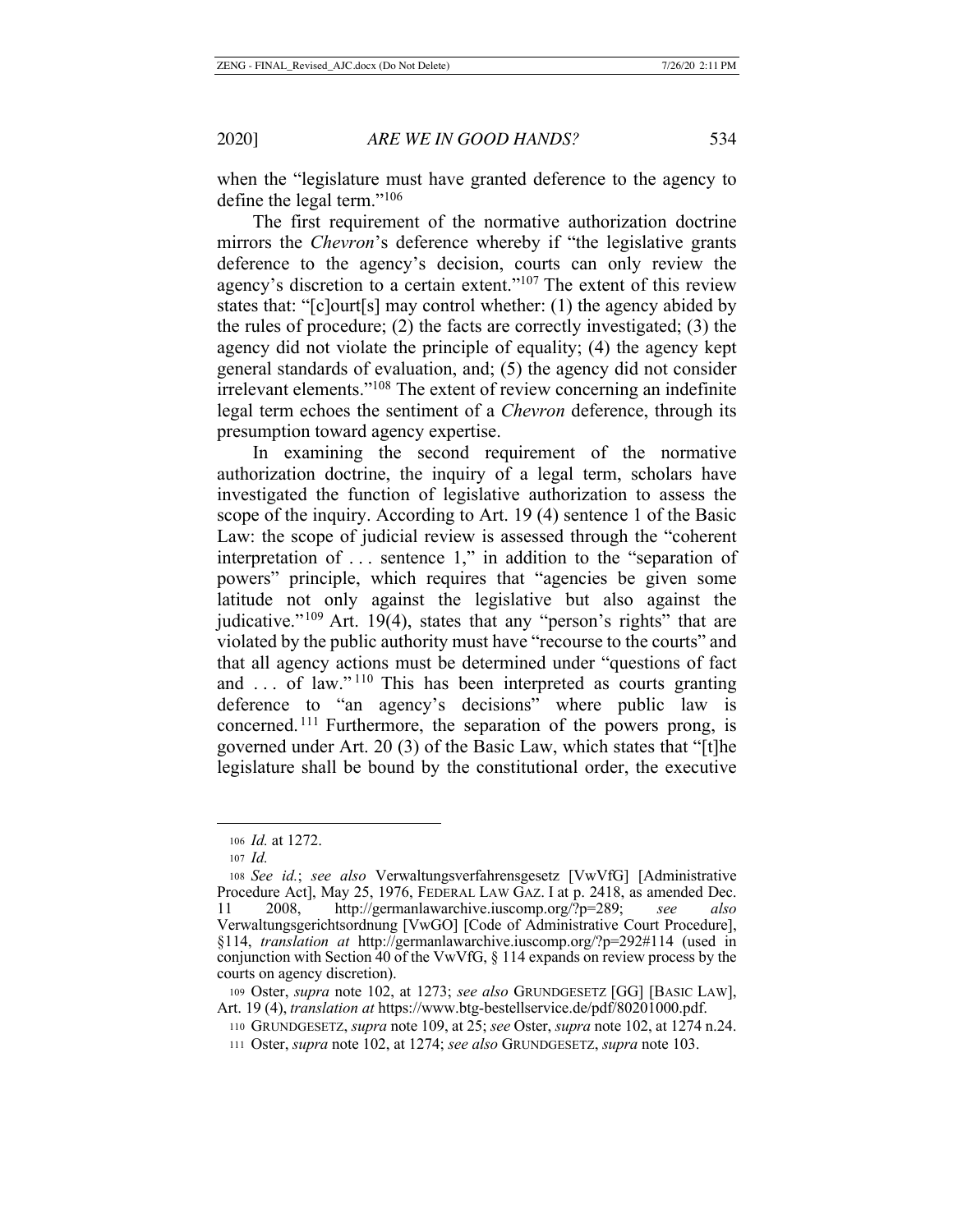and the judiciary by law and justice." 112 Due to the way the government is structured, the legislature is governed under a constitutional order, but the "executive and judiciary [is ruled]" by statutory law "made by the legislative."<sup>113</sup> Also, "Art.  $97(1)$  of the Basic Law states that 'Judges shall be independent and subject *only to the [statutory] law.*"<sup>114</sup> In short, the legislature governs the courts, which ultimately decide the level of discretion for agencies.

Though Germany's judicial review favors the protection of individual rights, this can come at the cost of overlooking the review of "political and policymaking activities of [the] government."115 As described by Professor Rose-Ackerman, "[r]ules of standing and private rights action exemplify the German understanding of democracy." 116 In Germany, outsiders may not challenge administrative instruments unless there is a substantial breach of an individual's "subjective right." 117 Because of this rationale, Germany's citizens lack "the range of private rights of action found in American law," as they can merely "defend their individual rights but cannot act as private attorneys general to help enforce the law [and subsequently, challenge its validity.]"<sup>118</sup> Thus, if an individual is granted the right of action because of standing, he may only challenge the subjective rights that have been violated, but not the entire regulation. 119 Due to this, the administrative court tends to tailor individualized solutions based on German law and as a result, the "[r]eview of high-level actions [are overlooked] because no statute sets the procedural parameters for ministry policymaking."<sup>120</sup>

Even though the VwVfG has invited the public to collaborate on its rulemaking process, much akin to *Chevron*'s "notice-andcomment-procedure," this process of rulemaking is ultimately decided

<sup>120</sup> *See id.* at 1300.

<sup>112</sup> *See* Oster, *supra* note 102, at 1274.

<sup>113</sup> *Id.* at 1274.

<sup>114</sup> *Id.*

<sup>115</sup> *See* Rose-Ackerman, *supra* note 86, at 1297.

<sup>116</sup> *Id.*

<sup>117</sup> *Id.*

<sup>118</sup> *Id.* at 1297 nn. 92-93.

<sup>119</sup> *See id.* at 1299 (in an example of an atomic plant construction, this may "benefit nature lovers living far from the site but arouse opposition from nearby neighbors." As a result, standing is very difficult to achieve due to the logistics of the geography and alleged "long-distance harm" that one might suffer from a nuclear explosion. Because of this, the courts have balanced solutions tailored to specific needs, or "whose rights [have been] implicated under German law.").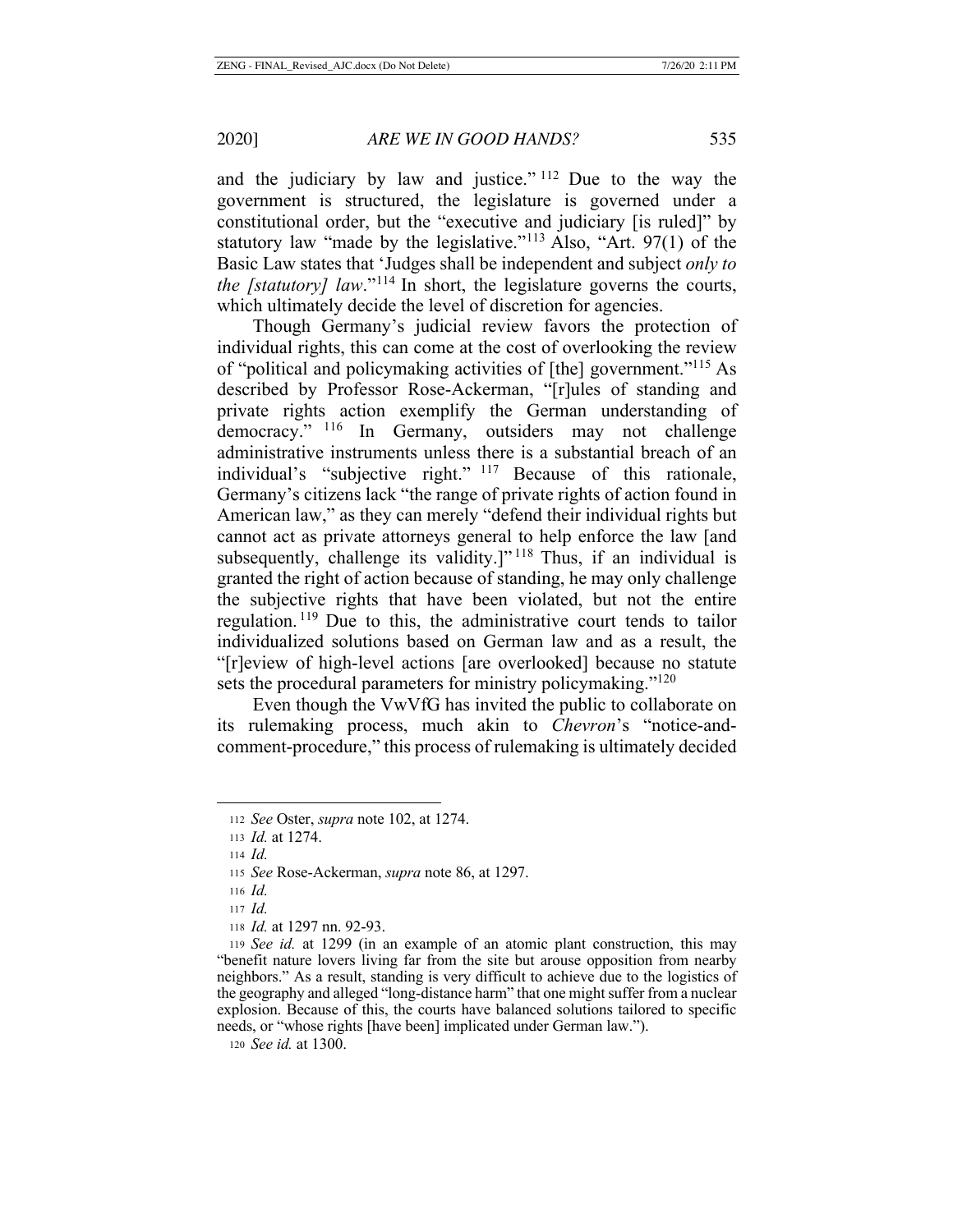on the discretion of its agency.<sup>121</sup> Because the general rule of the German administrative process does not *necessarily* require public involvement, there is no need for a "rulemaking-record" involving a "thoroughly reasoned 'statement of basis and purpose'" like its United States' counterpart.<sup>122</sup> However, some modern statutes in Germany have begun to "provide for a certain public participation" in order to increase levels of expertise.<sup>123</sup> While the traditional view in Germany generally precludes public involvement because "there is no constitutional requirement of public input into the administrative rulemaking process," it has not explicitly precluded public involvement.<sup>124</sup>

#### 3. Formal and Informal Adjudications

Concerning formal adjudications, both Germany and the United States share a similar approach. Under the German system, formal adjudication is used when a formal procedure ("*formelles Verfahren*") is statutorily required, and when public infrastructures such as urban highways are at stake.  $125$  Accordingly, as a means to promote "democratic legitimacy and . . . to secure procedural legal protection," a hearing procedure is initiated.<sup>126</sup> This is conducted by a separate hearing authority ("*Anhörungbehörde*"), which drafts a proposal that is "'publicly exhibited for one month in those municipalities' [affected by the issue at [the] hearing]."127 The rationale behind the publication is to garner public input for "any person[s] whose interests are affected by the project," who may then object to the plan within "two weeks after the end of the inspection period."<sup>128</sup> After this, the hearing authority sends the results to the "planning approval authority," that ultimately issues an administrative act known as the "planning approval decision," which contains all details of deliberation/objections during the process conducted by the hearing

<sup>121</sup> *See* Pünder, *supra* note 22, at 946-47.

<sup>122</sup> *Id.* at 947.

<sup>123</sup> *Id.*

<sup>124</sup> *Id.* at 948; *see also* Herman Pünder, *Democratic Legitimation of Delegated Legislation: A Comparative View on the American, British and German Law*, 58 INT'L & COMP. L.Q. 354, 371 (2009) (explaining that the German approach is relatively free from "external requirements" when contrasted with the American rule-making scheme. However, modern statutes have begun to incorporate public opinion as to enhance expertise).

<sup>125</sup> *See* Pünder, *supra* note 22, at 949-50; *see also* VwVfG §§ 63-71.

<sup>126</sup> *Id.* at 949.

<sup>127</sup> *Id.* at 950.

<sup>128</sup> *Id.*; *see also id.* at 947 (discussing how "[s]ome modern statutes . . . provide for some public participation in form of hearings of affected interests.").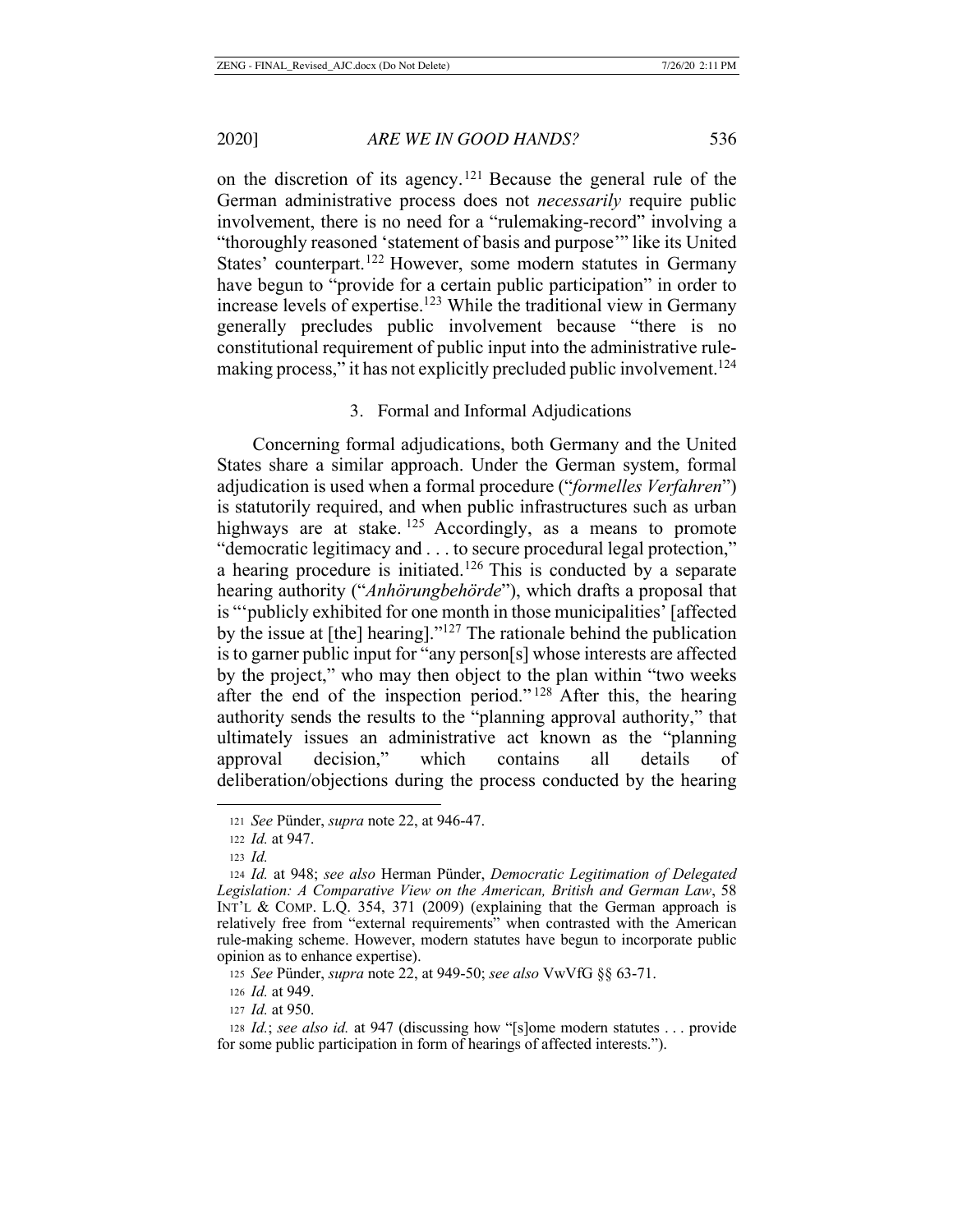authority. 129 The objective of the hearing procedure is to reach a mutual agreement between all the parties involved, while maintaining democratic decision-making.

Similarly, the American equivalent of formal adjudication, within the confines of the APA, is known as for its "trial-type" procedure, where the "public has to be informed about the administrative intent to conduct a decision-making process." 130 Subsequently, this is conducted by a third-party administrative judge, much like the separate hearing authority, and during this process, both parties will support their position with evidence and make their case before the judge.<sup>131</sup> As a result, all the parties with interests concerning the issue have an opportunity to voice their opinions.

Regarding informal adjudications, generally, most of the administrative decisions are reached as "informal adjudications."132 The VwVfG is quite explicit in the regulation of its procedures and enactment. Stated in § 28 (1), "[b]efore an administrative act affecting the rights of a participant may be executed, the latter must be given the opportunity of commenting on the facts relevant to the decision." 133 Accordingly, this language is applicable to "anyone whose rights can be negatively affected by the administrative decision," which also includes third parties, if their rights are implicated.134 Furthermore, section 39 of the VwVfG explains that all administrative acts must be accompanied by a "statement of grounds," which contains the legal grounds and chief material leading up to the decision. 135 In short, such rules are promogulated to facilitate the intent of protecting "fundamental constitutional rights" and ultimately

<sup>129</sup> *Id.* at 950.

<sup>130</sup> *Id.* at 949-50 n.50 (explaining the specific provisions in which a formal adjudication is generally triggered. Generally, formal adjudications are triggered via the phrase, "hearing on the record.").

<sup>131</sup> *See* Pünder, *supra* note 22, at 949.

<sup>132</sup> *Id.* at 950 n. 64; *see also* Gary J. Edles, *An APA-Default Presumption for Administrative Hearings: Some Thoughts on "Ossifying" the Adjudication Process*, 55 ADMIN. L. REV. 787, 795 (2003) (stating that a "broad range of agency adjudication is conducted informally, with a formal hearing procedure reserved for a limited group of cases."); Paul R. Verkuil, *A Study of Informal Adjudication Procedures*, 43 U. CHI. L. REV. 739, 741 (1976) (stating that "informal adjudication[s]" affect "about 90 percent" of the governments' proceedings concerning individuals).

<sup>133</sup> VwVfG § 28(1).

<sup>134</sup> Pünder, *supra* note 22, at 951.

<sup>135</sup> VwVfG § 39(1).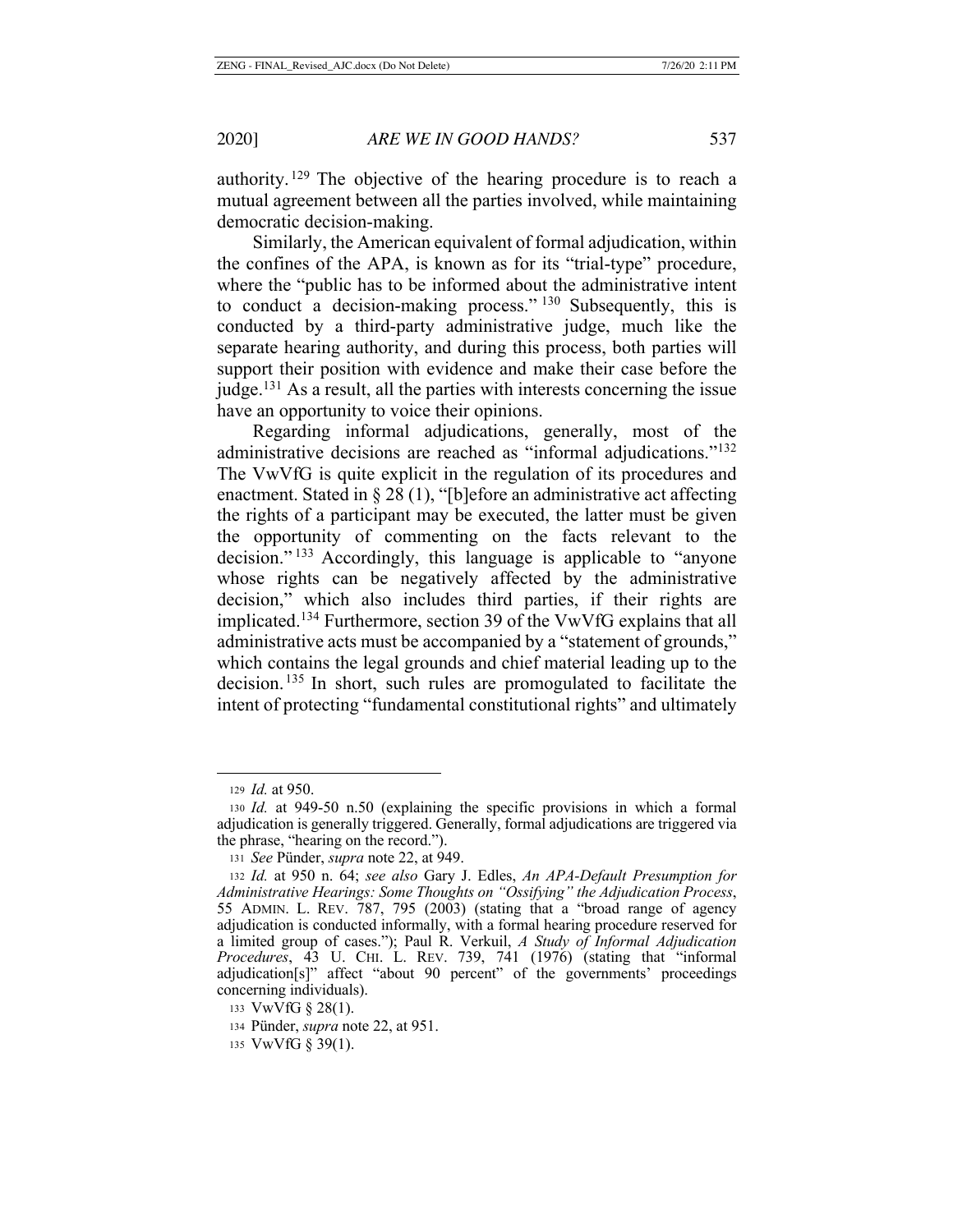reinforce the theme of VwVfG as an extension of public law governance. 136

In contrast, the APA is not as extensive as the VwVfG when it comes to informal adjudications. 137 At the outset, the majority of procedural rules for informal adjudication arise from the Due Process Clauses of the United States Constitution.138 In comparing Germany's administrative approach to the individual's right to be undisturbed by "unlawful government actions," the recourse to unlawful administrative decisions under the Due Process Clause cannot be adequately aligned. 139 Under the German approach, the VwVfG's scope is balanced by the intent of its public law inception; that is, there is a general obligation for the government to prevent unlawful administrative decisions from reaching the public.<sup>140</sup> However, in the United States, as a "constitutional matter, not all administrative decisions in individual cases are protected by hearing rights or rights to reasons." 141 As an example, if an individual is denied social benefits, "deprivation of property rights" is only valid where is there is a finding of the individual being "entitled" to such benefits and "they have been revoked or not prolonged."<sup>142</sup> Furthermore, under the APA, "reasoning must only be given when the written request of an interested person has been dismissed, but not for all actions directly interfering with individual rights." 143 For the sake of democratic legitimation and efficiency,144 it is worth noting the emphasis that Germany places on public participation within their administrative proceedings, especially for informal adjudications, even to third parties. As a result, adopting certain elements of Germany's norm-

<sup>136</sup> *See* Pünder, *supra* note 22, at 944; *see also* Eberle, *supra* note 86, at 87.

<sup>137</sup> *See* Pünder, *supra* note 22, at 951.

<sup>138</sup> *Id.*; *see generally* Edles, *supra* note 132; *see also* Jerry L. Mashaw, *Reasoned Administration: The European Union, the United States, and the Project of Democratic Governance*, 76 GEO. WASH. L. REV. 99, 105 (2007) (explains that individual hearings rights are only allowed under Due Process or specific statutes under the APA. The Constitution does not make independent requirement for "hearings, including reason giving, where general rules or regulations are at issue.").

<sup>139</sup> Pünder, *supra* note 22, at 951-52.

<sup>140</sup> *Id*.

<sup>141</sup> Mashaw, *supra* note 138, at 105-06.

<sup>142</sup> Pünder, *supra* note 22, at 952 n.76 (the due process clause, in the United States, is generally a procedural protection concerning "deprivations." This is demonstrated "[i]n cases where the affected person has already received benefits" but are then "deprived" of the interest).

<sup>143</sup> *Id.* at 952; *see also* APA § 555(e).

<sup>144</sup> *See* Pünder, *supra* note 22, at 948.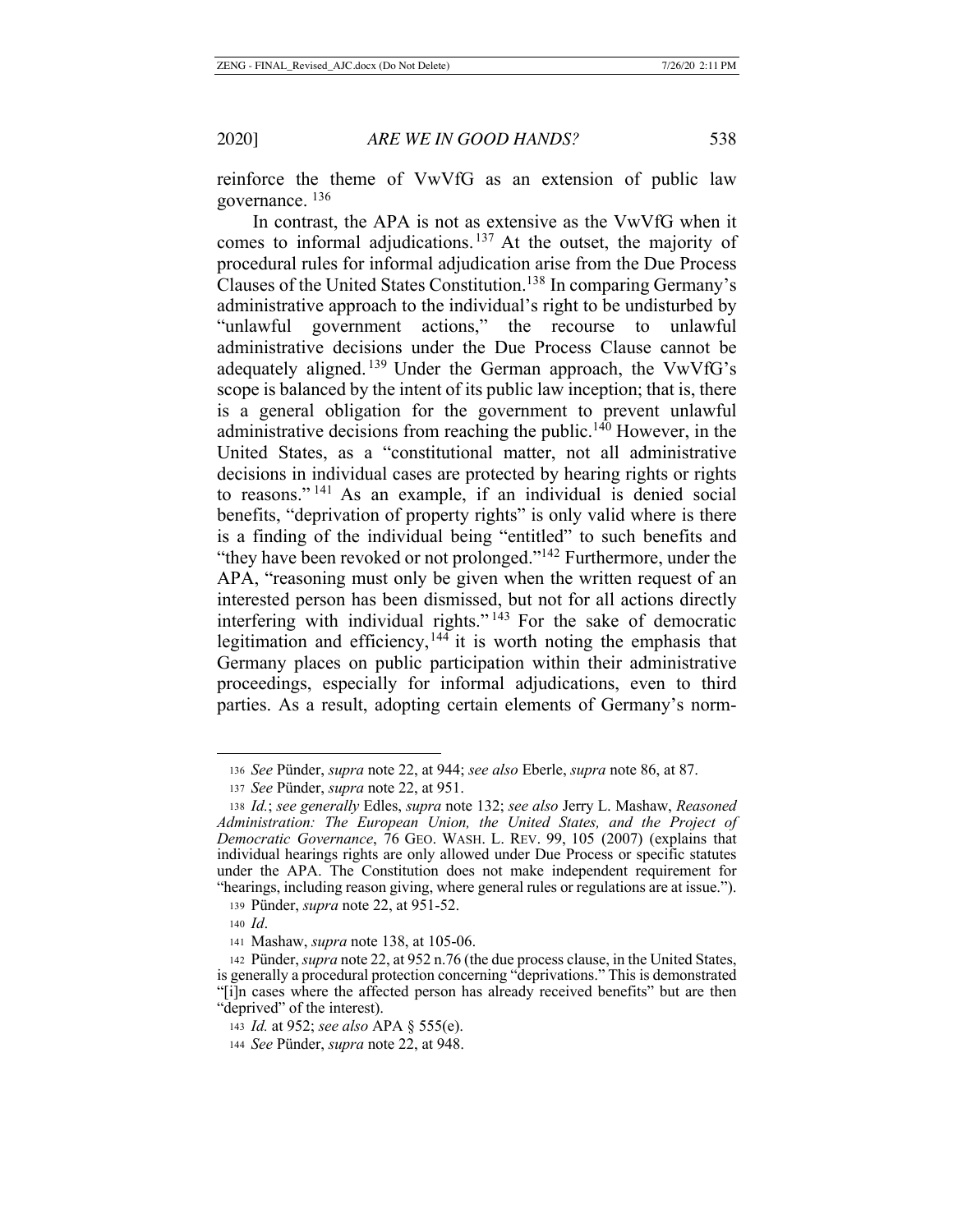based approach could enhance the speed of the United States' informal rulemaking process,  $145$  without spiraling beyond judicial bounds.

## *B. Examples of German Compensatory Schemes*

#### 1. Ad Hoc, Ex-Post Compensation for Natural Disasters

Generally, for natural disasters such as hurricanes or flooding, Germany's mode of relief is an ad hoc, ex-post compensation scheme.<sup>146</sup> As a result, Germany does not have a "single instrument" that deals exclusively with "financial compensation of victims of (natural) catastrophes."147 As a result, the country does not have a preemptive measure to remedy most natural disasters, unless they are of great magnitudes, such as immense property damage.<sup>148</sup> As Germany does not have a single, unified tool for catastrophe compensation, most victims of minor natural disasters, such as flooding, will end up relying on private insurance policies.<sup>149</sup> However, in extreme circumstances, the "German government or a specific *Länder* (state) will intervene with *ad hoc* legislation" to provide relief for the victims of the disaster due to the magnitude of the event.150 This type of legislation has been used in the Elbe flood, or the "flood of the century (*Jahrhundert Flut*) in 2002,"151 which was caused by an "enormous amount[] of rain over central Europe," marking it one of the "worst flood[s] in central Europe since the middle ages."<sup>152</sup> "The [Elbe] floods have killed more than 100 people in Germany, Russia, Austria, Hungary and the Czech Republic and have led to as much as \$20

<sup>145</sup> *See* Christopher DeMuth, *Can the Administrative State be Tamed?*, 8 J. LEGAL ANALYSIS 121, 153 (2016) (quoting Mashaw, arguing that "executive officials have exercised wide discretion back to the earliest days of the Republic, and that modern agency procedures and judicial review provide fair process and protection against abuse.").

<sup>146</sup> Véronique Bruggeman & Michael Faure, *Compensation for Victims of Disasters in Belgium, France, Germany and the Netherlands* 47 (WRR Working Paper No. 30, 2018), https://english.wrr.nl/publications/workingpapers/2018/10/10/wp30.

<sup>147</sup> *Id.* at 47.

<sup>148</sup> *Elbe Flood in 2002*, FLOODSITE, http://www.floodsite.net/juniorfloodsite/html/en/student/thingstoknow/geography/e lbeflood2002.html (last visited Nov. 13, 2018).

<sup>149</sup> *See* Bruggeman & Faure, *supra* note 146, at 47-48.

<sup>150</sup> *Id.* at 47.

<sup>151</sup> *Id.* at 47.

<sup>152</sup> Diller, *supra* note 14, at 720; FLOODSITE, *supra* note 148.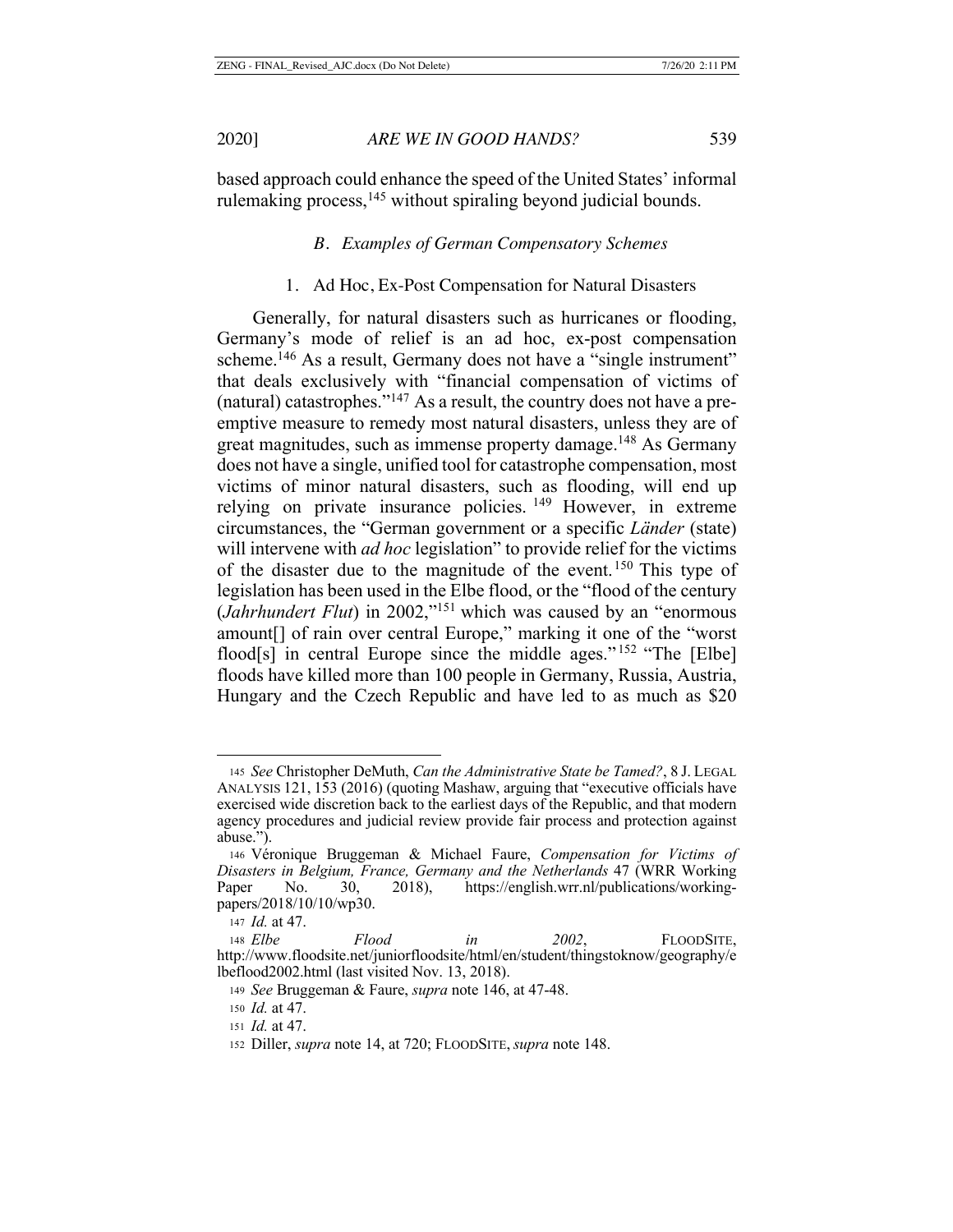billion in damages."<sup>153</sup> As a result of the 2002 Elbe flood, the *Flutopferhilfesolidaritätsgesetz* (Flood Victims Solidarity Law) was created as "a fund in order to support the victims of the catastrophe," its "[p]urpose . . . was to give first and limited financial assistance on a primary level (*Sofor-thilfe*) and then to finance measures for removing the damage caused by the 2002 flood and for reconstruction efforts (*Aufbauhilfe*)."154

However, scholars researching crises management within Europe have been critical of ad hoc, ex-post compensation much like Germany's response to the Elbe floods.<sup>155</sup> One critique describes the fact that there would be no incentives for potential victims "to take effective preventive measures" due to the existence of a "lump-sum payment under [a] government relief" program.156 Secondly, because of the existence of this compensation, potential victims may be dissuaded from purchasing insurance "since victims could simply free ride on the State."157 Finally, there may be an issue of a "negative distributional effect[s]," in which some victims who may have purchased homes at a lower price and "free ride on other individuals (the general taxpayers) who finance the *ex-post* relief."158

Despite these critiques, a notable takeaway from a governmental pool is the fact that the Elbe flood was a highly atypical flood, which subsequently caused immense, unforeseeable damages. As these disasters are generally infrequent, an ad hoc ex-post solution for unique catastrophes might not necessarily be as much of a burden on taxpayers.

# 2. Terrorism Compensation Pools

In contrast to the ad hoc, ex-post relief used in response to natural disasters, man-made disasters such as terrorism have been excluded from reinsurance markets, which has "led to the creation of a so-called terrorism pool" 159 by various countries in response to events like

<sup>153</sup> *Flooding on Elbe River*, NASA EARTH OBSERVATORY (Aug. 19, 2002, 12:00 PM), https://earthobservatory.nasa.gov/images/10053/flooding-on-elbe-river.

<sup>154</sup> *See* Bruggeman & Faure, *supra* note 146, at 48.

<sup>155</sup> Michael Faure & Klaus Heine, *Can European State Aid Control Learn from the Management of Disastrous Crises?* [Europäische Beihilfenkontrolle im Lichte der Herausforderung von Krisen] (Sept. 5-7, 2010), http://www.wiwi.unimuenster.de/06/nd/fileadmin/vs/2010/Heine-Faure\_Referat.pdf.

<sup>156</sup> *Id.* at 8.

<sup>157</sup> *Id.*

<sup>158</sup> *Id.*

<sup>159</sup> *See* Bruggeman & Faure, *supra* note 146, at 52.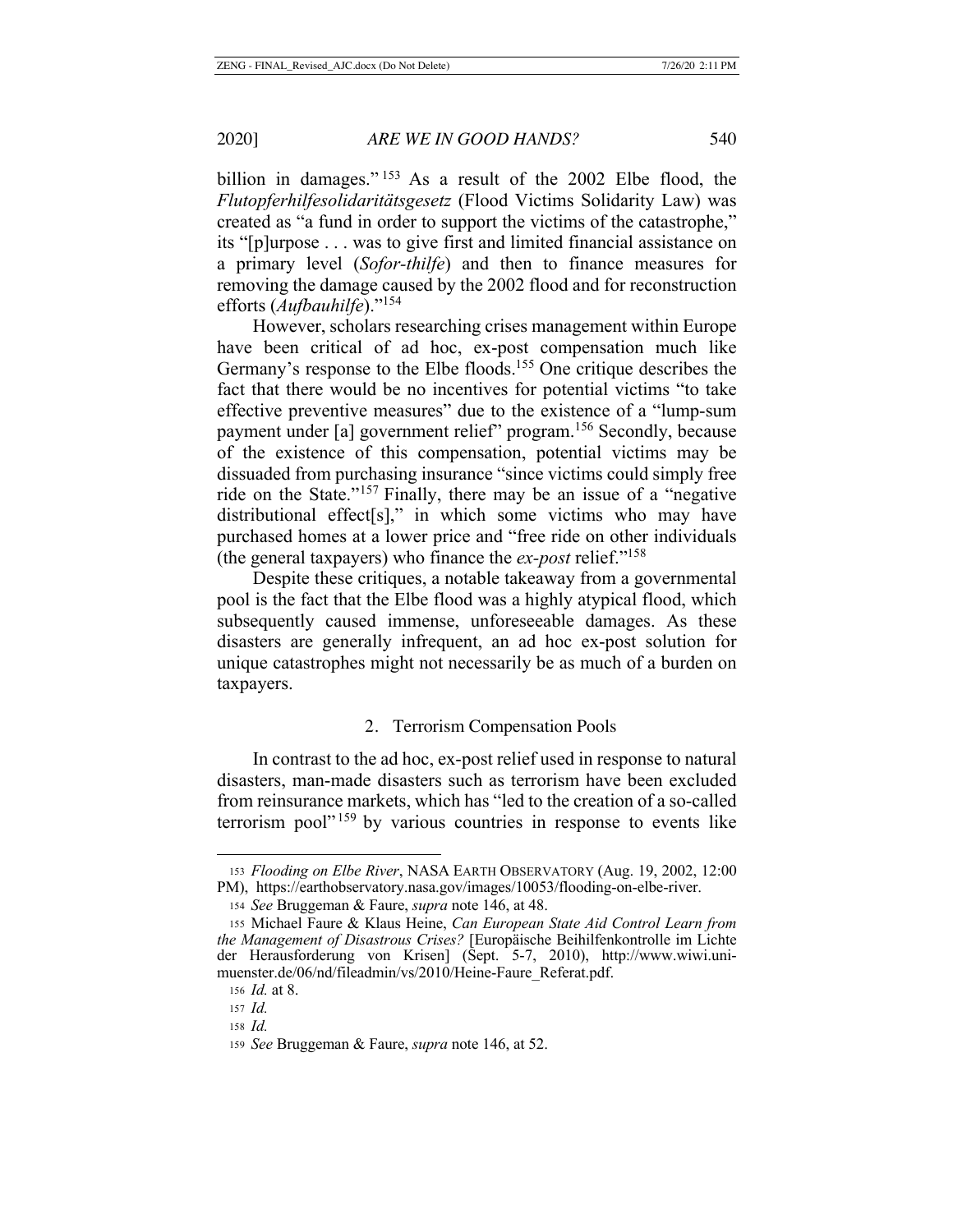$9/11<sup>160</sup>$  In Germany, this is known as the Extremus Versicherungs-AG ("Extremus") which is "a pool consisting of [seventeen] insurers and reinsurers founded . . . in September 2002."161 The pool acts as a "primary insurer" by purchasing insurance from other shareholders, along with its own and global reinsurers.<sup>162</sup> However, the Extremus pool only covers material damages to property and losses due to interruption of business operations and "[n]uclear, chemical, biological and radiological (NCBR) contamination are generally excluded, as well as cyber-terrorism."<sup>163</sup>

As compared to the American response to terrorism, the 9/11 VCF, a creation of a pool similar to Extermus is a plausible solution. However, the answer to victim compensation differs depending on the approach you take. From an economic point of view, scholars have argued that "structural compensation funds" will lead to '"[v]ictims  $\ldots$  willingly choos[ing] to 'free ride.'" <sup>164</sup> On the flip side, legal scholars have argued for inclusion of ad hoc, structural compensation funds as they create uncertainty.165 This uncertainty lies in the fact that ad hoc solutions will only be created for certain catastrophes, but not others and that every ad hoc solution will be tailored to a specific disaster.<sup>166</sup> In short, the legal scholars' argument proposes a fluid solution to an uncertain problem, a solution that this note fully adopts.

# 3. Technological Catastrophes, a Governmental Approach to Minimizing Risks

For technological disasters such as a nuclear meltdown, or possibly worse, liability is administered under the Atomic Energy Act (*Atomge-setz*). 167 The Atomic Energy Act is "aim[ed] both at promoting the use of nuclear energy and preventing damages"<sup>168</sup> and

<sup>160</sup> *See generally* Willis Towers Watson, *The Terrorism Pool Index: Review of Terrorism Insurance Programs in Selected Countries* (2018-19), https://www.willistowerswatson.com/en/insights/2018/11/the-terrorism-pool-index (showing an overview of countries that have terrorism insurance pools).

<sup>161</sup> *Id.*

<sup>162</sup> *Id.*

<sup>163</sup> *Id.* at 19-20.

<sup>164</sup> VÉRONIQUE BRUGGEMAN, COMPENSATING CATASTROPHE VICTIMS: A COMPARATIVE LAW AND ECONOMICS APPROACH 204-05 (Kluwer Law International 2010).

<sup>165</sup> *Id.* at 205.

<sup>166</sup> *See id.*

<sup>167</sup> *See* Bruggeman & Faure, *supra* note 146, at 50.

<sup>168</sup> *Id.* (the Atomic Energy Act "was passed in 1959, recast in 1985 and modified in 2002, 2011 and 2017.").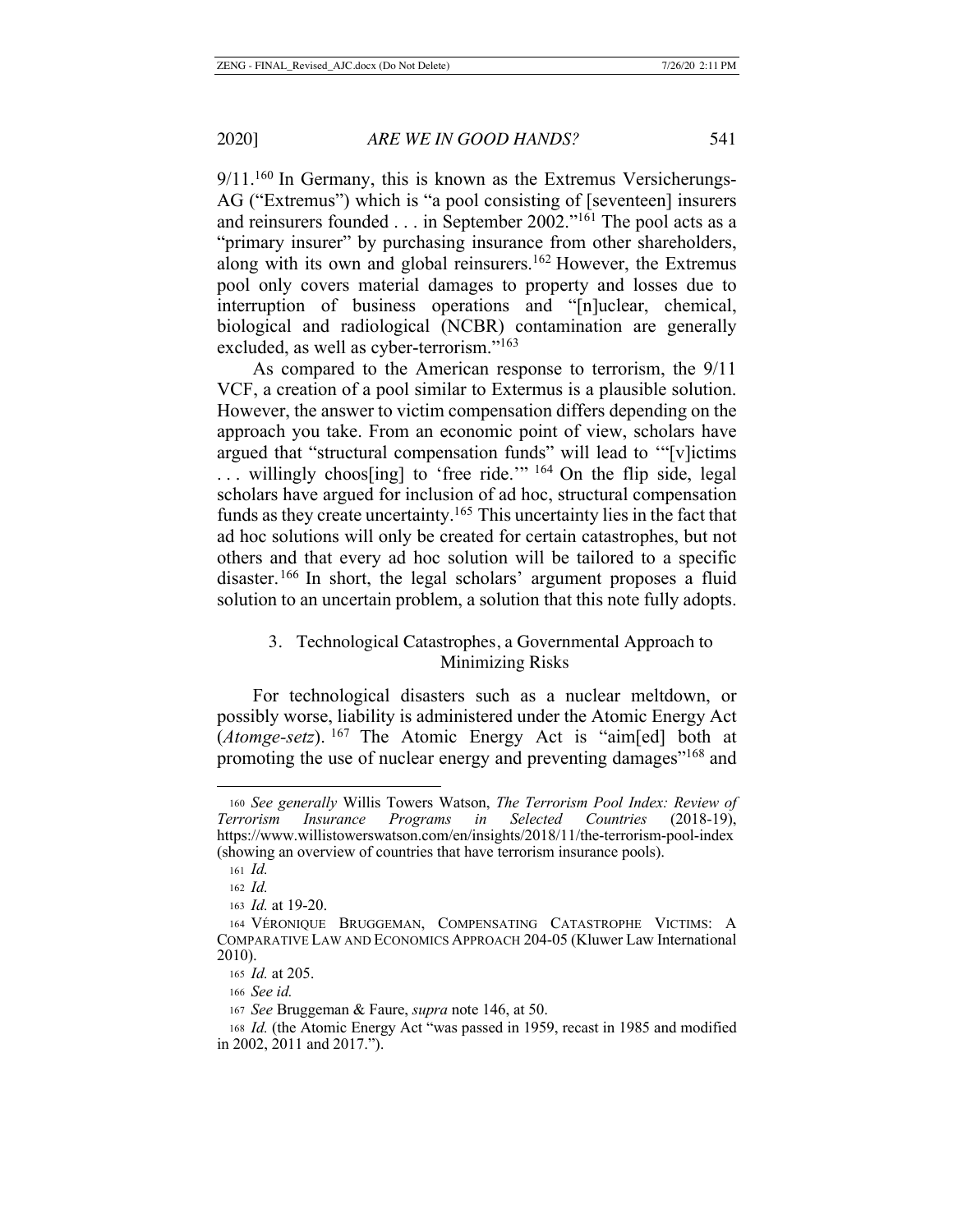is to be utilized in conjunction with the Paris Convention. <sup>169</sup> According to the Atomic Energy Act, the "provisions of the Paris Convention provide the basis for nuclear liability in Germany," while being "complemented by Sections  $25 - 40$  of the [act]."<sup>170</sup> Since this is an international compensation scheme, the operators are held to be strictly liable for damages, and if "damages are abroad, financial compensation is only due if that country provides reciprocal benefits."171 Much like other compensations such as the 9/11 VCF, the coverage for potential liability is governed by an administrative authority through its determination of "the type, terms and amount of the financial security, but within the limit of EUR 2.5 billion (§ 13(2)), a limit that was established in 2002."<sup>172</sup> Furthermore, if liability cannot be covered by financial security, indemnification will be covered under the 2.5 billion fund (pursuant to  $\S$  34(1))— "to the extent that the damages are not covered by private financial security or that claims cannot be paid out of such security."173

However, scholars have criticized nuclear liability coverage of this caliber in literature.<sup>174</sup> The crux of the criticism lies in the fact that this scheme "internal[izes] . . . the risk costs by the operator" due to internal coverage by the fund, and only up to a fixed amount, "and thus only partially."175 As a result, "it is implicitly admitted that if a nuclear accident costs more than this limit (which is more than probable), the operator will not provide complete compensation to the victims."176 In short, the rationale of this "implicit [governmental] subsidy coverage aims to supplement compensation from injurers (most likely the nuclear operators) to victims in the event of a nuclear accident by "artificially decreas[ing the operator's] risk costs."177

## *C. Lessons from Germany: Administrative Takeaways*

Under the German administrative model, judicial review within its rulemaking process is generally more lenient than its American counterpart. As examined by Professor Rose-Ackerman, the German

<sup>169</sup> *Id.*

<sup>170</sup> *Id.*

<sup>171</sup> *See id.* at 51-52.

<sup>172</sup> *Id.*

<sup>173</sup> Bruggeman & Faure, *supra* note 146, at 51-52.

<sup>174</sup> *See* Faure & Heine, *supra* note 155, at 14.

<sup>175</sup> *Id.*

<sup>176</sup> *See id.*

<sup>177</sup> *Id.*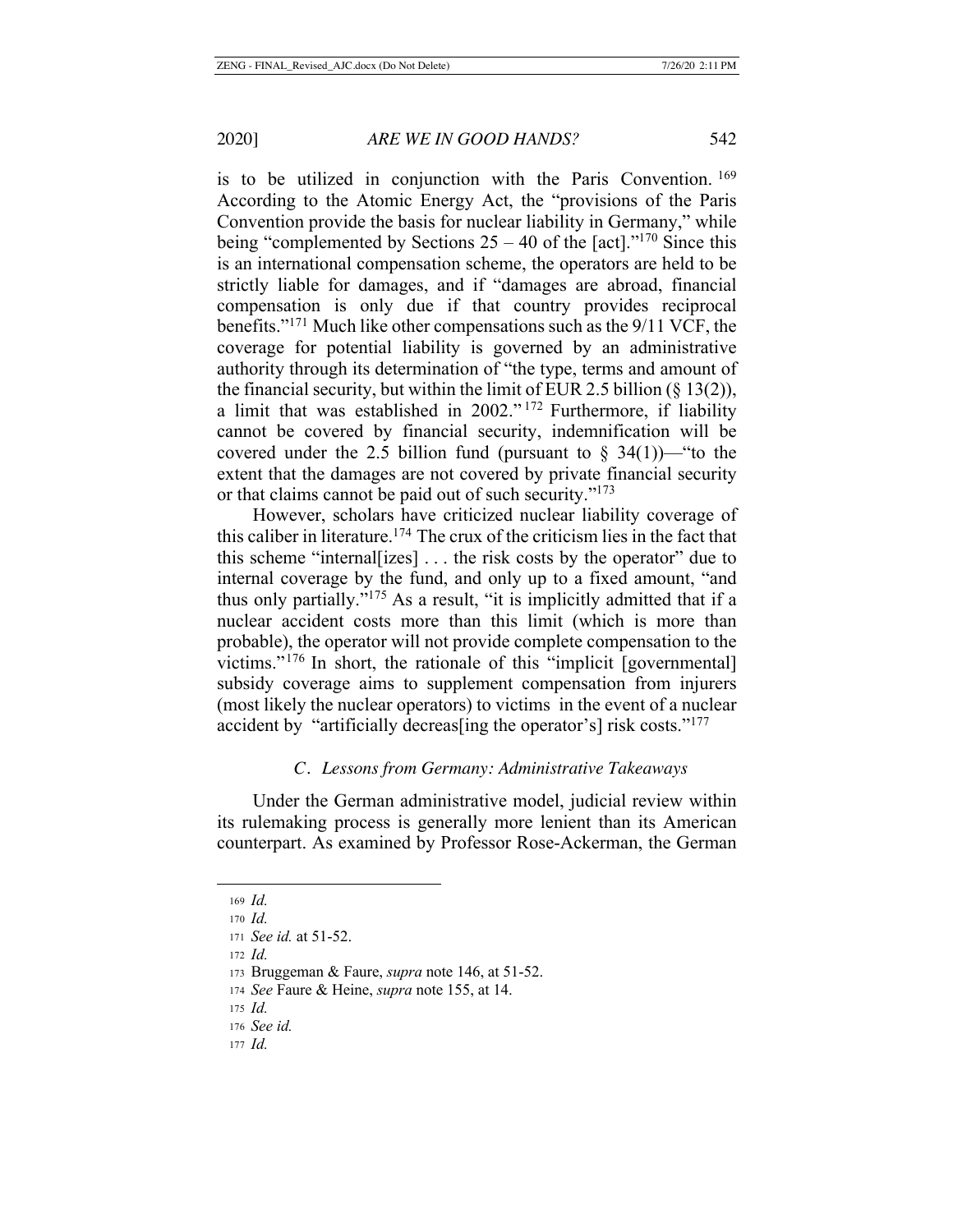model hinges on a consensual process that is facilitated through the cooperation of the "regulatory negotiation, business-government cooperation, and advisory committee structures."178 As a byproduct of favoring private expertise and agency discretion, informal adjudications have become a norm within the German administrative process.179 Similarly, the United States has adopted a limited form of regulatory negotiations under the guise of the Negotiated Rulemaking Act of 1990.<sup>180</sup> Within the Act, affected parties collaborate with an agency representative, along with a third-party "facilitator"<sup>181</sup> much like the separate hearing authority for Germany.<sup>182</sup> Under the APA, this informal rulemaking process still undergoes judicial review,  $183$ but the intent of this negotiation is to streamline the administrative process. However, this process is not without its faults. Under the German model, there is limited judicial oversight (and thus, review) over procedures and the rulemaking process. <sup>184</sup> Therefore, to incorporate the German model into the American system, might be troubling as the American system lacks the "close connection between the executive and legislature" of the German government.<sup>185</sup> Because of this, there is an issue that the American bureaucracy might become "even more independent . . . if not constrained by procedural limits."186 In short, mass incorporation of the German administrative state into America's bureaucracy might be problematic as judicial review of "high-level policymaking processes provides a needed check on agencies."187 An opposite view is found in Justice Scalia's first opinion in *Lujan v. National Wildlife Federation*, 188 which stated:

a regulation is not ordinarily considered ... "ripe" for judicial review under the APA until the scope of the controversy has been reduced to more manageable proportions, and its factual components fleshed out, by some

<sup>178</sup> *See* Rose-Ackerman, *supra* note 86, at 1282, 1290.

<sup>179</sup> *See* Pünder, *supra* note 22, at 950 n.64.

<sup>180</sup> *See* Rose-Ackerman, *supra* at note 86, at 1282.

<sup>181</sup> *See id.*

<sup>182</sup> *See* Pünder, *supra* note 22 at 949-50; *see also* VwVfG §§ 63-71.

<sup>183</sup> *See* 5 U.S.C. § 553 (1988).

<sup>184</sup> *See generally* Oster, *supra* note 102, at 1268-72.

<sup>185</sup> *See* Rose-Ackerman, *supra* note 86, at 1281, 1301-02; *see generally* Pünder, *supra* note 22.

<sup>186</sup> *See* Rose-Ackerman, *supra* note 86, at 1301.

<sup>187</sup> *Id.*

<sup>188</sup> Lujan v. Nat'l Wildlife Fed'n, 497 U.S. 871, 891 (1990).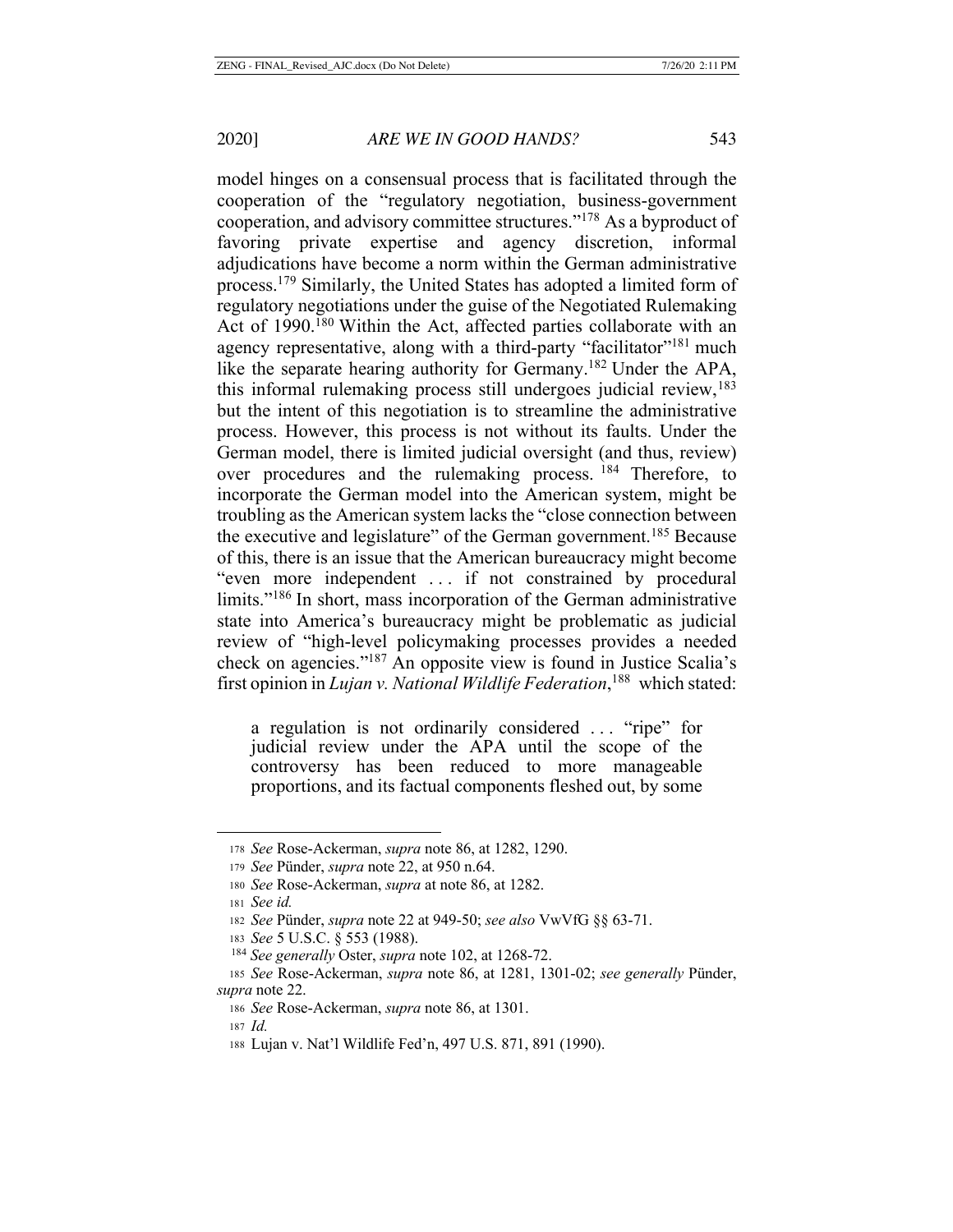concrete action applying the regulation to the claimant's situation in a fashion that harms or threatens to harm him.<sup>189</sup>

Furthermore, in another Supreme Court case, *Lujan v. Defenders of*  Wildlife,<sup>190</sup> a wildlife group challenged the scope of the Endanger Species Act of 1973 in an attempt to seek judicial review of the Endanger Species Act's provisions. In *Lujan*, Justice Scalia's opinion dealt with the issue of "procedural injury" and recognized that "procedural rights have . . . special status when concrete interests are at stake [b]ut his opinion rejected . . . the notion that courts may vindicate the public interest."<sup>191</sup> In short, the two *Lujan*<sup>192</sup> opinions illustrate Justice Scalia's idea that might be a possible bypass of judicial review in the face of public interests. $193$ 

In the face of mass disasters, such as 9/11, a streamlined solution akin to the German model might be necessary. Given the nature of man-made disasters, especially if they are technological in nature, speed and knowledge may be the greatest assets for compensation in the event of atypical and unique catastrophes.

As exemplified in the ad hoc response to the Elbe flood, "policy experience and routine have [generally been] . . . a major hindrance" for crises of this caliber.194 Because of this, expertise from affected groups can provide for a more streamlined process due to the uncertain nature of catastrophes.<sup>195</sup> Furthermore, the boons derived from a negotiated rulemaking scheme will alleviate issues over general uncertainty, as they relate to the tort system in the United States. In retrospect, similar issues plagued the 9/11 VCF before its expansion, which resulted in the second VCF.<sup>196</sup>

<sup>189</sup> Rose-Ackerman, *supra* note 86, at 1285.

<sup>190</sup> Lujan v. Defenders of Wildlife, 504 U.S. 555 (1992).

<sup>191</sup> Rose-Ackerman, *supra* note 86, at 1285-86; *see also* Lujan v. Defenders of Wildlife, 504 U.S. at 572 (1992).

<sup>192</sup> *Lujan*, 497 U.S 871 (1990); *Lujan*, 504 U.S. 555 (1992).

<sup>193</sup> *See* Rose-Ackerman, *supra* note 85, at 1285-86.

<sup>194</sup> *See* Faure & Heine, *supra* note 155, at 26-28 (explaining that there is no "established legal framework for granting state aids in the event of a natural or technological disaster.").

<sup>195</sup> *See id.* at 31 (regulatory competition can induce "policy learning" due to the existence of potential regulatory remedies. This will "stimulate[] the creation of better regulations [so] it [will] help overcome policy uncertainty.").

<sup>196</sup> *Joint Hearing on Paying With Their Lives: The Status of Compensation for 9/11 Health Effect*, 110th Cong. 44-57 (2008) (statement of Theodore H. Frank, Resident Fellow AEI, Director, AEI Legal Center for the Public Interest) https://www.govinfo.gov/content/pkg/CHRG-110hhrg41582/pdf/CHRG-110hhrg41582.pdf.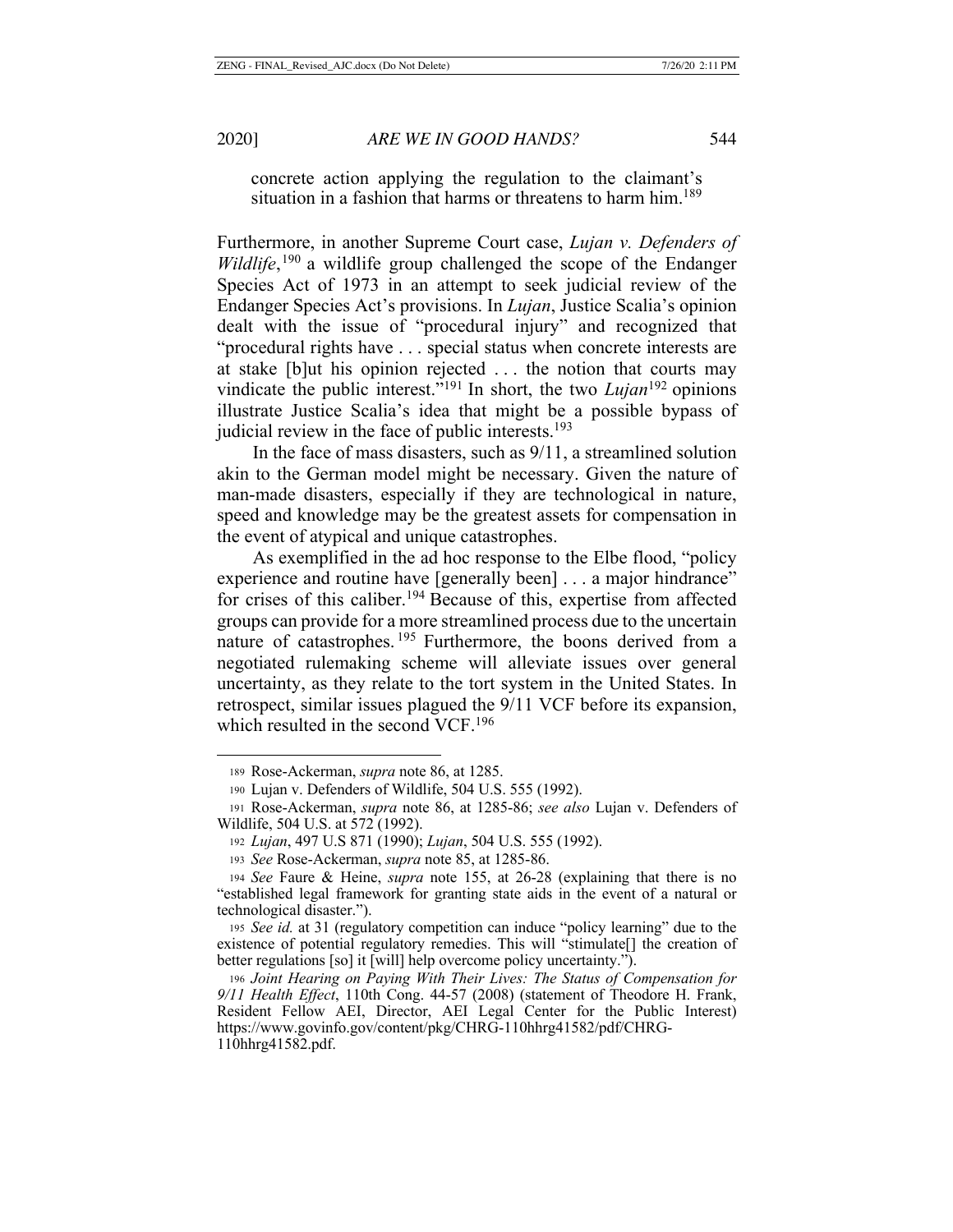During the joint hearing concerning the 9/11 VCF, the statement by Theodore H. Frank proposed that "claimants will not opt [into] a voluntary administrative compensation unless . . . the administrative system will provide a superior alternative."<sup>197</sup> Furthermore, Theodore H. Frank proposes three remedies to attract claimants toward the administrative compensation scheme: (1) by making the compensation system more generous/lenient; (2) decreasing attractiveness of tort through limiting liability and; (3) eliminating the voluntary aspect of the administrative system.<sup>198</sup> In the German model, expertise groups provide an alternative to the tort system through the collaborative nature of negotiations,  $199$  in addition to limiting liability as to the affected parties.<sup>200</sup> However, the German model does not necessarily eliminate the aspect of becoming a claimant voluntarily, but it does limit standing to individuals whose rights have been violated.<sup>201</sup>

# IV. A REVIEW OF THE FUKUSHIMA IINCIDENT AND THE GOVERNMENTAL RESPONSE

#### *A. Brief Overview of Japanese Administrative Law*

Administrative law in Japan has generally been characterized as judicial deference to the administration. 202 Passed in 1993, the Administrative Procedure Law ("APL") "has not had a revolutionary impact on state-society relations in Japan."203 Professor Ginsburg has surmised that this is most likely due to the government's interactions with businesses, ultimately aiming to "minimize outside interference and to preserve order."<sup>204</sup> As a result, this translates to a system dominated by informal "administrative guidance," which means "pressure without formal legal effect on regulated parties to modify

<sup>197</sup> *Id.* at 55.

<sup>198</sup> *Id.*

<sup>199</sup> *See* Pünder, *supra* note 22, at 950 n. 64; *see also* Rose-Ackerman, *supra* at note 84, at 1282.

<sup>200</sup> *See* Pünder, *supra* note 124, at 247.

<sup>201</sup> *See* Rose-Ackerman, *supra* note 86, at 1297.

<sup>202</sup> Tom Ginsburg, *Comparative Administrative Procedure: Evidence from Northeast Asia*, 13 CONST. POL. ECON. 247, 253 (2002), [hereinafter Ginsburg, *Comparative Administrative Procedure*].

<sup>203</sup> Tom Ginsburg, *System Change? A New Perspective on Japan's Administrative Procedure Law*, 13 ZEITSCHRIFT FÜR JAPANISCHES RECHT 55 (2002).

<sup>204</sup> *Id.* at 84.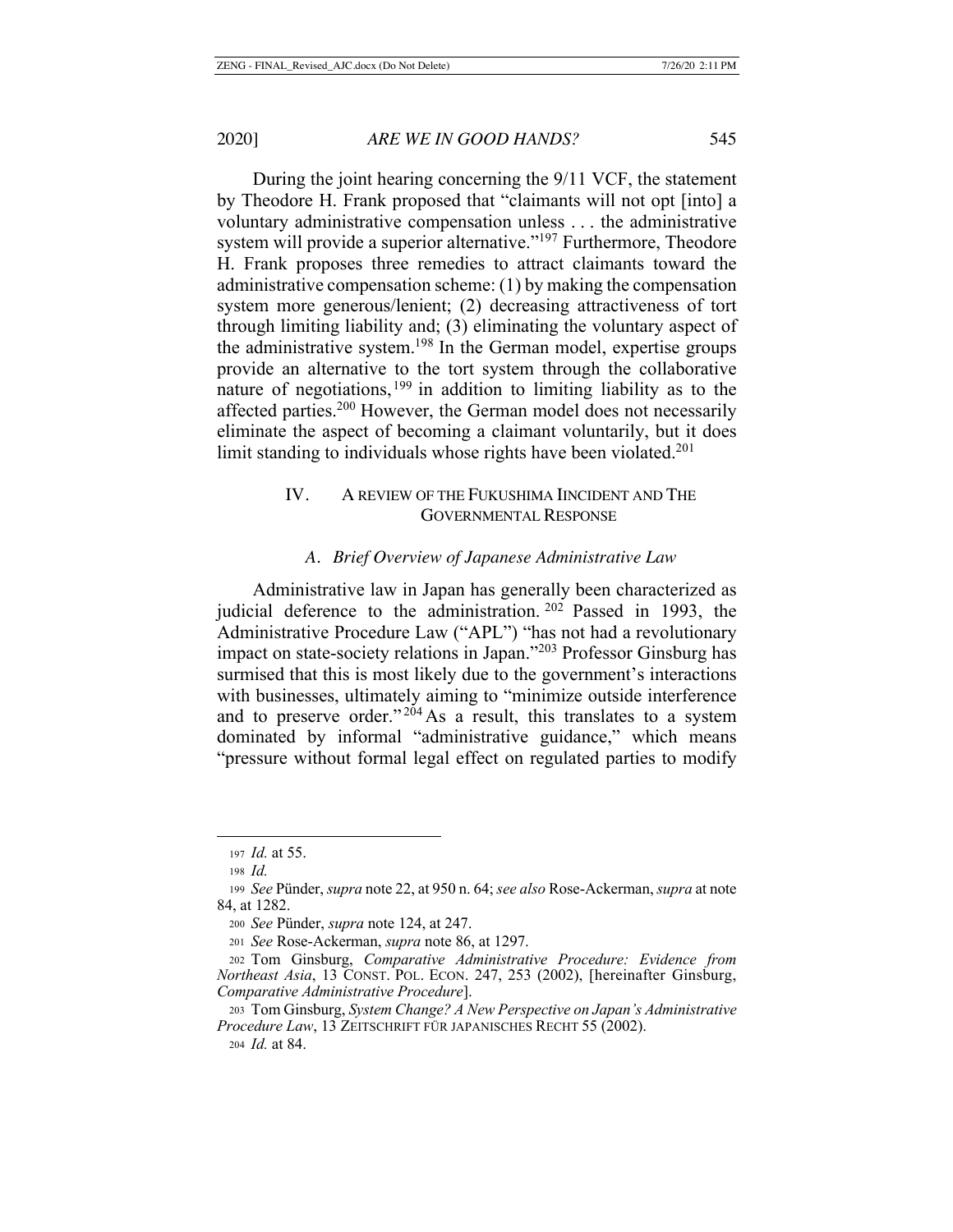their behavior." 205 As such, judicial review is generally curtailed unless the action was a formal disposition that affects the legal rights and duties of the affected party, and the complaint was brought by the affected party itself. 206 However, this complaint follows a high standard of review in which the "complainant must show that the agency acted illegally or exceeded the scope of its discretion."207

Additionally, the APL is more concerned with business issues than those of the average citizen.  $208$  Historically within the development of administrative law in Japan, the Liberal Democratic Party ("LDP") has entrenched the state's bureaucracy of the "iron triangle," which consists of the "LDP, big business and the elite national bureaucracy." 209 Post-LDP, Prime Minister Morihiro Hosokawa passed the APL in an attempt to limit bureaucratic discretion of the past.<sup>210</sup> Subsequently, like in any transition, there is always uncertainty and what better way to allay those fears than to resort to the past—specifically, incorporating the pro-business attitude of the prior Diet (Japanese legislature).<sup>211</sup> As a result, policymaking was ultimately limited, even under the APL, as "there was no need to  $\ldots$  open up decision-making to the public."<sup>212</sup> Furthermore, Professor Ginsburg notes that this might explain why the APL does not have a notice-and-comment policy for its rulemaking.<sup>213</sup> Professor Ginsburg goes further to name this phenomenon as a "hierarchy" system in which agency costs are curtailed through limitations on their overall judicial review process by centralizing agency decision-making away from the courts.214 The hierarchy concept was demonstrated in the "Administrative Appeals Act and the 1997 Civil Petitions Act" which, instead of "vertically segment[ing] administrative adjudication in individual ministries, a new Administrative Appeals Commission

<sup>205</sup> *Id.* (explaining that the "Japanese [government] does not impose its preference on private parties; rather it structures the bargaining arena and allows carefully selected private parties to proceed to work out policy.").

<sup>206</sup> *Id.* at 73, 75-76 ("Japanese administrative law takes a hands-off approach to administrative discretion, and thus encourages the use of administrative guidance and informal means of regulation." In short, because of the scheme provided by the *Keidanren*, or the "APL hotline," judicial review of administrative issues have decreased).

<sup>207</sup> *See id.*

<sup>208</sup> *Id.* at 79-80.

<sup>209</sup> Ginsburg, *supra* note 203, at 56.

<sup>210</sup> *Id.*

<sup>211</sup> *Id.* at 56, 60.

<sup>212</sup> *Id.* at 80.

<sup>213</sup> *Id.*

<sup>214</sup> *Id.* at 252, 256.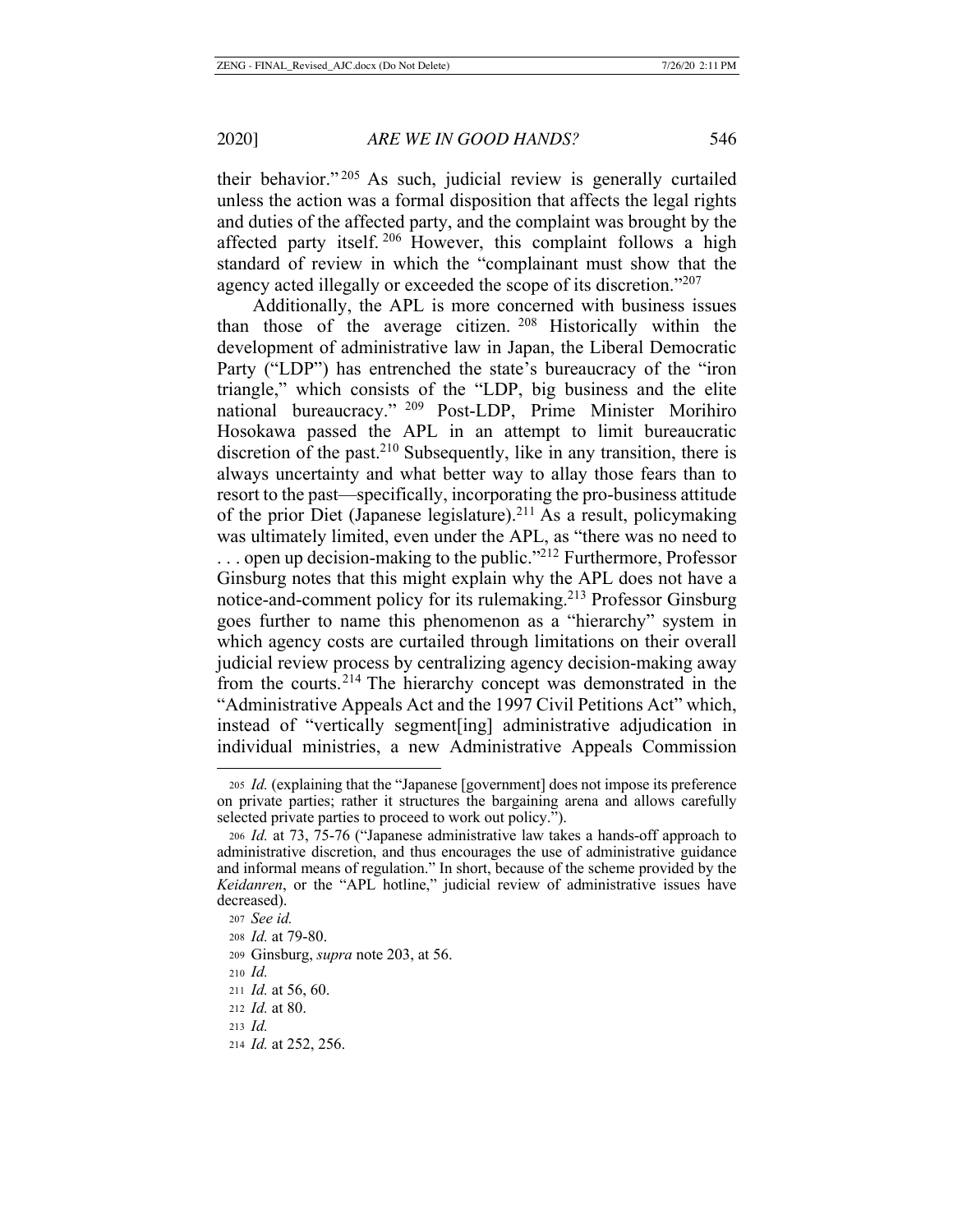under the Prime Minister was created to handle non-judicial appeals against the central government."<sup>215</sup> In short, the current structure of the APL "delegate[s] lawmaking in the realm of hierarchy [consists of long-standing bureaucrats] rather than the potentially more cost thirdparty forum [of judicial review]."216

Additionally, the existence of the *Keidanren* ("hotline") seems to reinforce this notion as complaints about the law are generally not brought to the court, "but filtered through the peak business association, *Keidanren*."217 The rationale behind this structure is to channel complaints through this central unit and filter out nonbusiness related complaints.218 The *Keidanren*'s members primarily consist of large firms of the nation and this mechanism "means that the APL created not a public right of action, but a mechanism by which the system itself can control the resolution of complaints through internal communication."<sup>219</sup> In sum, the effects of APL have been largely dampened through the existence of the *Keidanren*. 220

#### *B. The Fukushima Disaster*

On March 11, 2001, Japan was struck with a magnitude 9.0 earthquake along with a tsunami that damaged the Fukushima Daiichi Nuclear Power Station.<sup>221</sup> Due to the combined effects of both the tsunami and the earthquake, the power supply for the Fukushima plant was disrupted, resulting in a reactor meltdown due to insufficient cooling from power supplies.222 Because of this, radionuclides and subsequent carcinogens were released into the environment. <sup>223</sup> Evacuation plans and quarantines were set in motion, which were subsequently expanded as "environmental monitoring data increased."224

<sup>215</sup> Ginsburg, *Comparative Administrative Procedure*, *supra* note 201, at 253-54 (this new Commission has the ability to "revoke or alter administrative dispositions as necessary." It is composed of senior public officials).

<sup>216</sup> *Id.* at 256.

<sup>217</sup> Ginsburg, *supra* note 203, at 80.

<sup>218</sup> Ginsburg, *Comparative Administrative Procedure*, *supra* note 202, at 255. <sup>219</sup> *Id.*

<sup>220</sup> *See id.* at 254-55 (highlighting the impact that impact of the APL has been predicted to be marginal as the *Keidanren*'s influence in policymaking is still felt). <sup>221</sup> Yoichi Funabashi & Kay Kitazawa, *supra* note 85, at 9.

<sup>222</sup> *See* WORLD HEALTH ORG. [WHO], HEALTH RISK ASSESSMENT FROM THE NUCLEAR ACCIDENT AFTER THE 2011 GREAT EAST JAPAN EARTHQUAKE & TSUNAMI (2013), https://www.who.int/publications/i/item/9789241505130.

<sup>223</sup> *See id.* at 12.

<sup>224</sup> *Id.*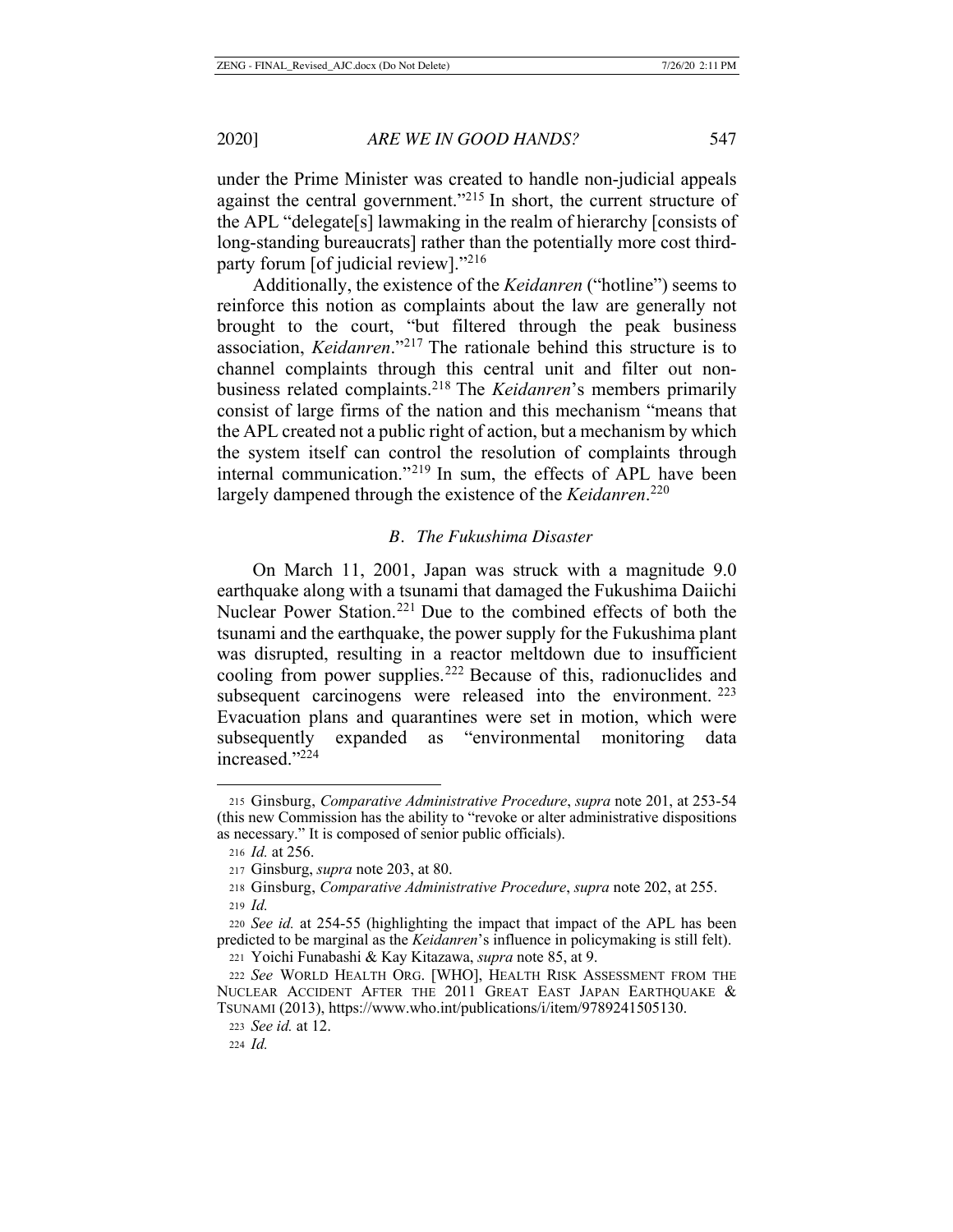With over 1,000 deaths reported due to evacuation protocols from the Fukushima incident, $225$  and astronomical casualties and property damage from the subsequent tsunami,<sup>226</sup> Fukushima has become one of the "worst nuclear disasters in human history."227 However, despite Fukushima's immense impact on the lives of the Japanese people, its wake of destruction did not "spark a moral of political discussion about whether victims of mass tragedies should benefit from government action to compensation." 228 However, looking at the history of Japan and its natural disasters, it appears that the nation holds "little appetite for compensation."  $229$  This attitude is demonstrated by the country's reaction to the 1959 Isewan Typhoon, which "killed over 5,000 people, injured more than 40,000, and destroyed 120,000 homes."230 In response, the government rebuilt the homes but offered no monetary compensation for deaths.<sup>231</sup> Once again, during the 1995 Hanshin (Kobe) Earthquake, which injured 40,000, killed 6,000, and destroyed 400,000 homes, the government's response was "infrastructure reconstruction" and "a charity payment of \$2,500 per family from the Japanese Red Cross," along with "small condolence payments (*minimaikin*)." 232 As illustrated by David Edgington in his book concerning the Kobe earthquake—"[the] government cannot help people . . . reconstruct their lives, and that 'all Japan[ese] people should be treated equally in the provision of government services and support."233 Looking at the history of Japan, a compensation scheme would seem to be profoundly antithetical to its nature. However, although Japan does not have a compensation scheme for all victims of the Fukushima disaster, there is one unique group that may have found recourse—"[t]hose harmed by the nuclear

<sup>225</sup> *Fukishima Daiichi Accident*, WORLD NUCLEAR ASS'N (Oct. 2018), https://www.world-nuclear.org/information-library/safety-and-security/safety-ofplants/fukushima-accident.aspx.

<sup>226</sup> *Police Countermeasures and Damage Situation Associated with 2011 Tokohu District – Off the Pacific Ocean Earthquake*, NAT'L POLICE AGENCY OF JAPAN (Dec. 10, 2019), https://www.npa.go.jp/news/other/earthquake2011/pdf/higaijokyo\_e.pdf.

<sup>227</sup> Whitney Webb, *Fukushima Passes Chernobyl as Worst Nuclear Disaster in History: Does Anyone Care?*, MINT PRESS NEWS (May 1, 2018), https://www.mintpressnews.com/fukushima-passes-chernobyl-as-worst-nucleardisaster-in-history/241314/.

<sup>228</sup> Eric Feldman, *Fukushima: Catastrophe, Compensation, and Justice in Japan*, 62 DEPAUL L. REV. 335, 337 (2013).

<sup>229</sup> *Id.*

<sup>230</sup> *Id.*

<sup>231</sup> *Id.*

<sup>232</sup> *Id.* at 338.

<sup>233</sup> *Id.* at 340.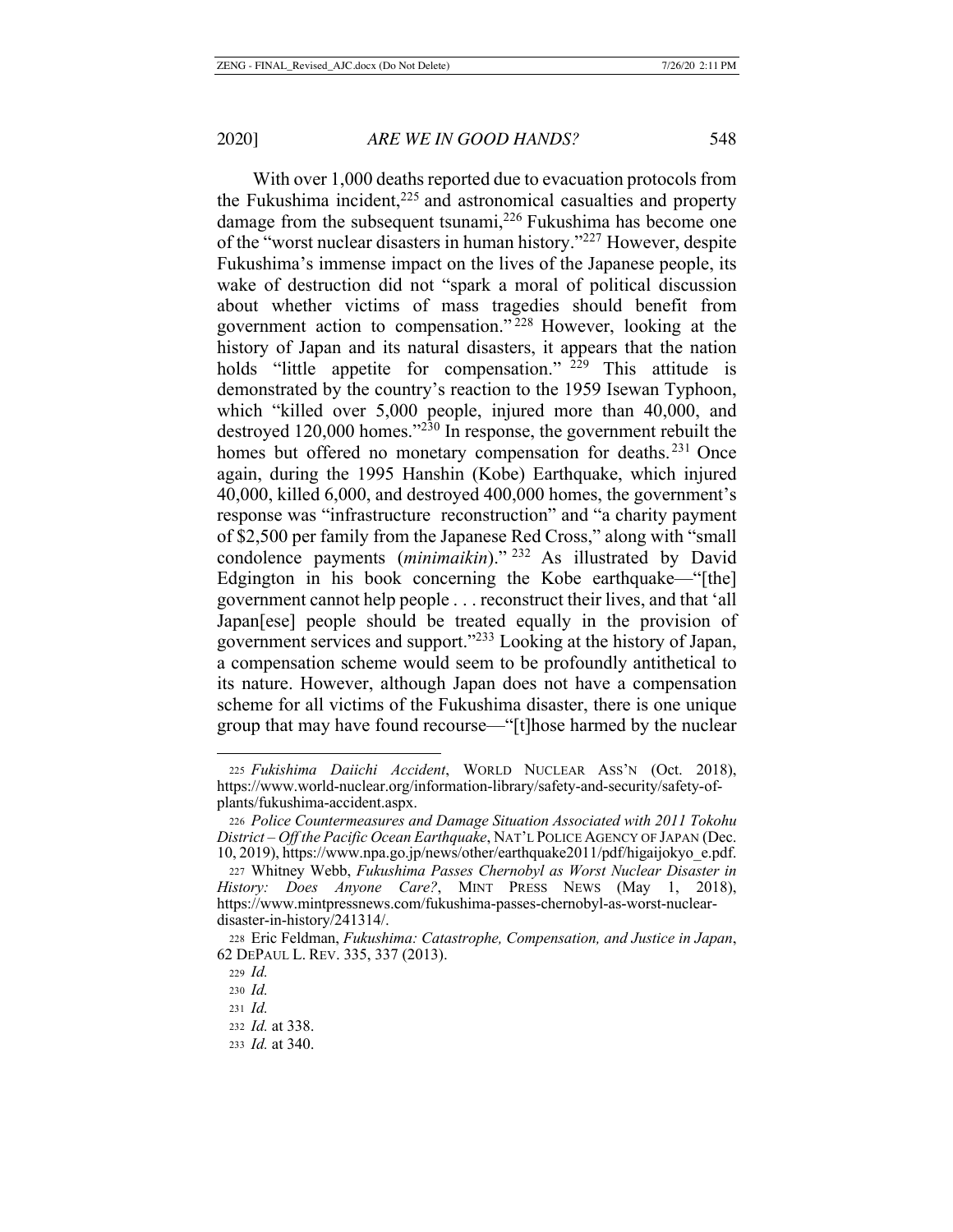accident, as distinguished from those whose injuries were caused by the earthquake or [the] tsunami." $^{234}$ 

# 1. State Compensation Law and Nuclear Damage Compensation Act

Generally, the Japanese government does not bear direct liability for compensation to the victims of Fukushima under the 1961 Nuclear Damage Compensation Act ("NDCA"); however, liability may be found under the State Compensation Law, which outlines "special provisions for the tort liability of public authorities."235 This type of action would ultimately be based on the government's failure to "adequately regulate TEPCO [Tokyo Electric Power Company]."<sup>236</sup> Furthermore, this action is grounded in Article 1(1) of the State Compensation Law which states: "[w]here an officer exercising the public functions of the State or of a public authority has, in the course of their duties, unlawfully inflicted damage upon another person whether intentionally or negligently, the State or public authority shall be liable for compensation."237 However, the State Compensation Law does not explicitly refer to omissions, and Japanese courts have been "reluctant to recognize the 'unlawfulness' (the traditional standard for fault in Japanese tort law) of a failure to exercise a regulatory function." <sup>238</sup> Ultimately, this was due to "both deference to administrative discretion and a narrow reading of the scope of [the] duty of care in the absence of positive Government conduct."<sup>239</sup>

The NDCA provides no-fault responsibility to private power providers concerning nuclear accidents, "with liability capped at 120 billion yen," and beyond this limit, the "government may (but is not legally obligated to) shoulder the cost of compensation." <sup>240</sup> Furthermore, the NDCA releases insurers from liability when the nuclear accident is caused by "grave natural disasters" (such as

<sup>234</sup> Feldman, *supra* note 228, at 341.

<sup>235</sup> Joel Rheuben, *Governmental Liability For Regulatory Failure in the Fukushima Disaster: A Common Law Comparison*, 23 PAC. RIM. L. POL'Y 113, 131 (2014); *see* SIMON BUTT ET AL., ASIA-PACIFIC DISASTER MANAGEMENT 102 (2014). 236 BUTT ET AL., *supra* note 235, at 108.

<sup>237</sup> Rheuben, *supra* note 235, at 131.

<sup>238</sup> BUTT ET AL., *supra* note 235, at 108.

<sup>239</sup> *Id.*

<sup>240</sup> *See* Feldman, *supra* note 228, at 341; *see also* Act on Compensation for Nuclear Damage, Act No. 147 of 1961 (Japan), *available at* http://www.oecdnea.org/law/legislation/japan-docs/Japan-Nuclear-Damage-Compensation-Act.pdf.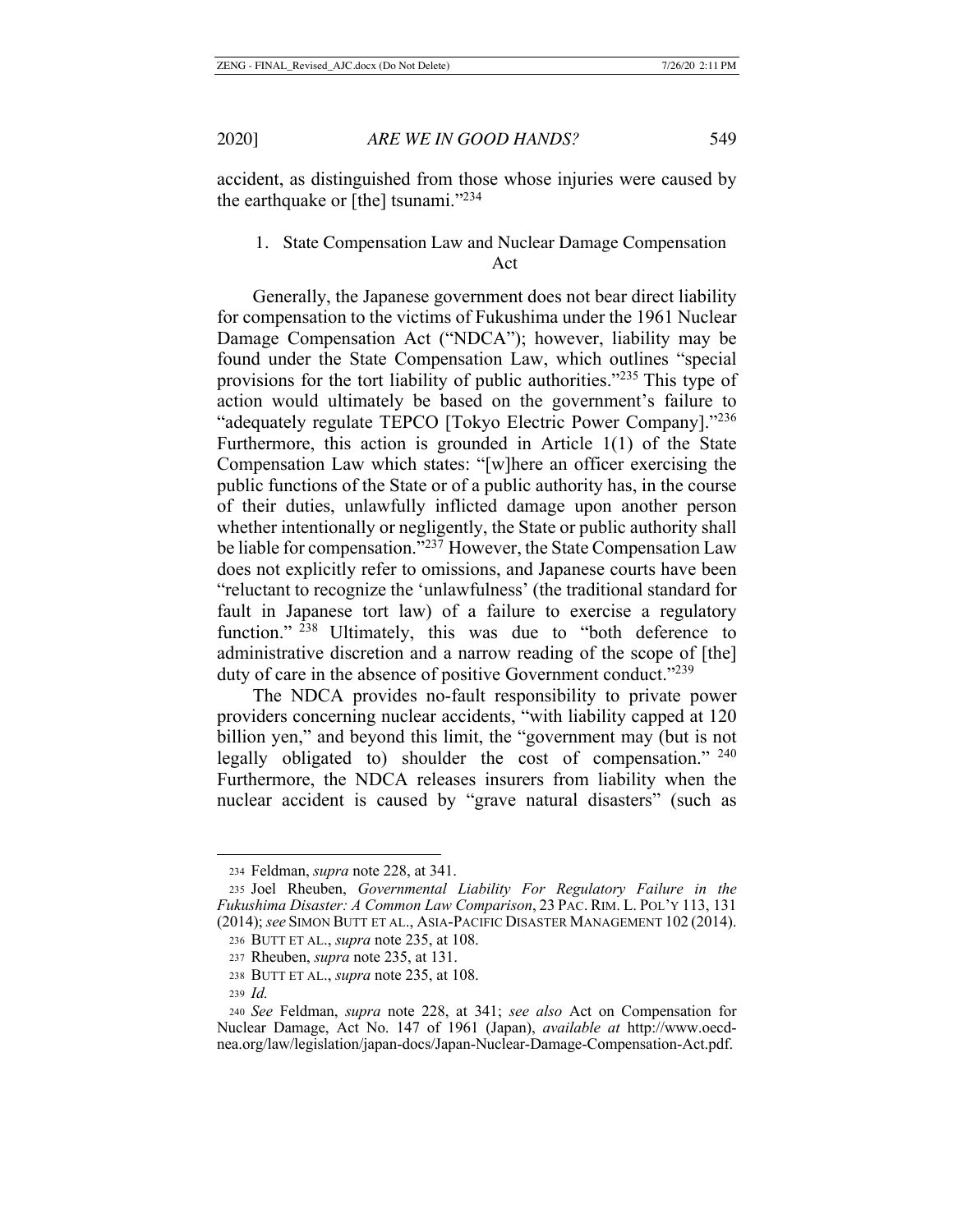earthquakes and tsunamis).<sup>241</sup> As a result, compensation funds were extracted from the Tokyo Electric Power Company ("TEPCO") as part of their "indemnity contract with the state."242

#### 2. Compensation Crossroads: TEPCO, ADR, or Litigation

Though there were many victims as a result of the Fukushima incident, it wasn't necessarily clear who was eligible for compensation and what type of compensation at the time. Because of this, compensation came from three different sources: (1) the TEPCO compensation scheme; (2) an alternative dispute resolution ("ADR") program set up by the Ministry of Education, Culture, Sports, Science, and Technology ("MEXT") which focused on "people not included in the guidelines, including children, the disabled, and pregnant women"; (3) and finally, in the alternative, claimants may seek litigation on the "basis of the Nuclear Compensation [Act]."<sup>243</sup>

As part of the government's initial response to the incident, in conjunction with the NDCA, the Dispute Reconciliation Committee for Nuclear Damage Compensation ("DRC") was created. 244 In conjunction with the DRC, TEPCO could facilitate a direct compensation fund.245 The purpose of the DRC was to address the issue of eligibility surrounding the Fukushima incident during TEPCO's compensation program.246 Also, the DRC's framework as

<sup>241</sup> Eric A. Feldman, *Compensating the Victims of Japan's 3-11 Fukushima Disaster*, 16 ASIAN-PAC. L. & POL'Y J. 127, 133 (2015) [hereinafter Feldman, *Compensating the Victims*].

<sup>242</sup> *Id.* (as a result of TEPCO's indemnity contract with the state, they have tried to exempt themselves by arguing Fukushima was caused by a "grave natural disaster" instead. This was rejected by the state which proceeded forward with NDCA provisions).

<sup>243</sup> *Id.* at 135; *see also* Joel Rheuben, *supra* note 235, at 115.

<sup>244</sup> Toyohiro Nomura, *The Japanese Experience on Compensation of Nuclear Damage Caused by Fukushima Accident* 1 (2016), http://www.jeli.gr.jp/img/jeli-INLA@2016\_FukushimaCompensation1.pdf.

<sup>245</sup> Feldman, *Compensating the Victims*, *supra* note 241, at 135.

<sup>246</sup> *Compensating the Victims*, *supra* note 240, at 1-2; *see also* Feldman, *Compensating the Victims*, *supra* note 237, at 134 (explaining that, although Japan has a general insurance system with a high-quality medical care in place, for care not particular covered within the system—such as property damage pursuant to Fukushima's destruction, litigation may be an answer. However, litigation is often very costly and very random as there are many parties that can make the victims whole (TEPCO, government, manufacturers of power plant facilities). Additionally, litigation can be financially and emotionally draining); *see also* Feldman, *supra* note 228, at 343.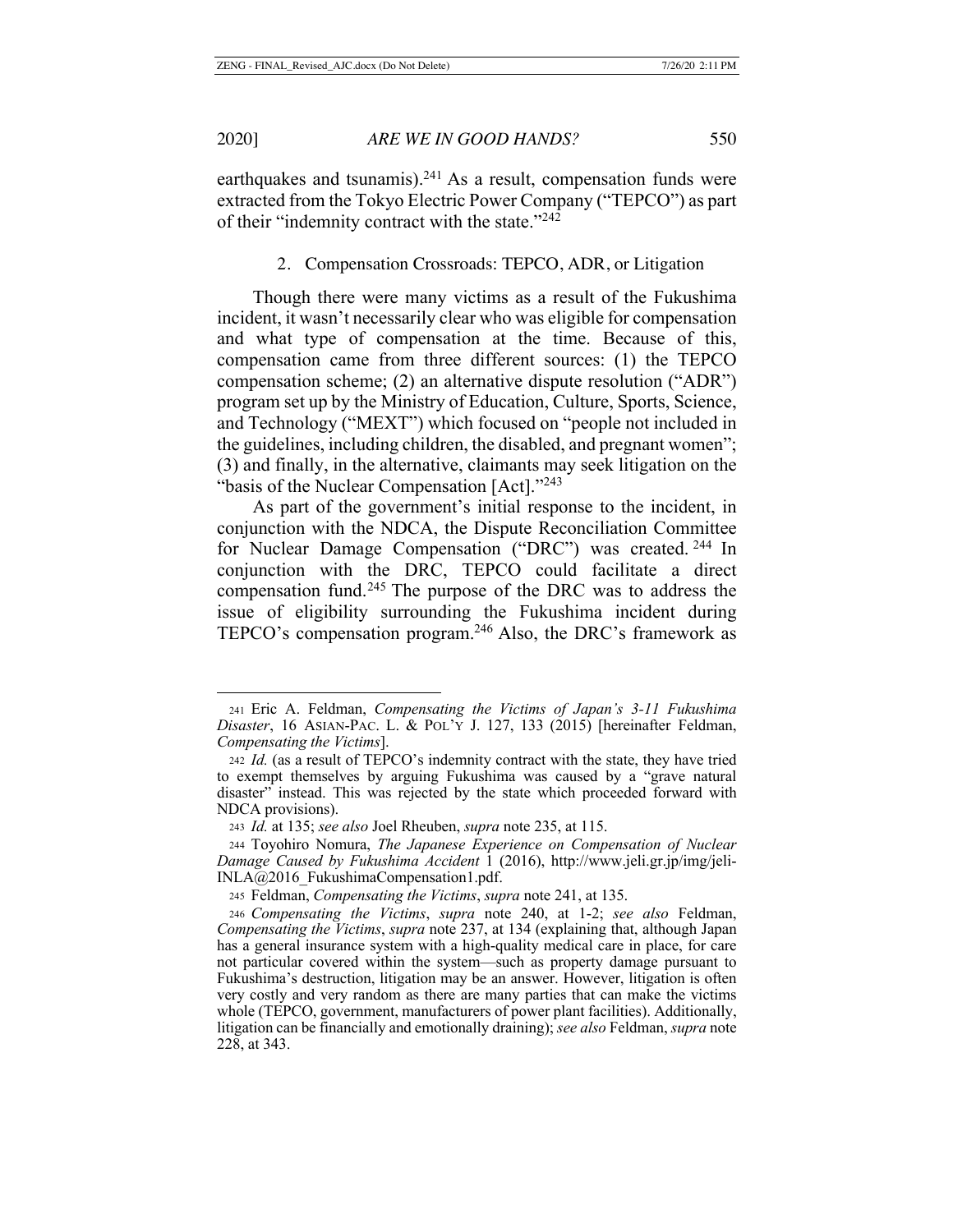an ADR program under MEXT allowed flexibility in its compensatory efforts as it deviates from TEPCO's initial guidelines.<sup>247</sup>

#### 3. The First Option: The TEPCO Compensation Fund

Much like the 9/11 VCF, this was led by an experienced scholar in the field of civil law, Yoshihisa Nomi from Gakushuiin University, along with a panel consisting of "nine additional members, five of whom are prominent legal experts and four of whom have expertise in medicine, science, and radiation."248 The infrastructure of this process involves the government providing bonds to TEPCO, which allows it to run the compensation program for victims of the nuclear accident without fear of bankruptcy.<sup>249</sup> In August 2011, the government released a preliminary compensation guideline that focused on "emergency compensation payments to those who were subject to official orders in the wake of the nuclear accident."250 This guideline encompassed people that were generally "affected by state mandates."<sup>251</sup> However, the preliminary interim guidelines, along with the administrative actions from TEPCO's compensation scheme, "generated a significant amount of controversy" because of how victims were treated.252 An example includes the extremely lengthy physical claim forms required by victims that were recently evacuated from their homes and were forced to live in temporary shelters.<sup>253</sup>

<sup>247</sup> *See* Feldman, *Compensating the Victims*, *supra* note 241, at 135, 142.

<sup>248</sup> Feldman, *supra* note 228, at 342; *see also* Feldman, *Compensating the Victims*, *supra* note 241, at 136-37 (discussing how TEPCO's committee guidelines were "operationalized by a ten-thousand persona bureaucracy . . . manage the claims process).

<sup>249</sup> Feldman, *supra* note 228, at 342; *see also* Feldman, *Compensating the Victims*, *supra* note 241, at 136-37; Feldman, *supra* note 228, at 344 n.37 (submission for compensation goes directly to TEPCO and decision regarding compensation lies with TEPCO); *see* Feldman, *Compensating the Victims*, *supra* note 241, at 141; *see also* Joel Rheuben, *supra* note 235, at 115.

<sup>250</sup> Feldman, *supra* note 228, at 344 n.37 (submission for compensation goes directly to TEPCO and decision regarding compensation lies with TEPCO); *see*  Feldman, *Compensating the Victims*, *supra* note 241, at 141; *see also* Rheuben, *supra* note 235.

<sup>251</sup> Feldman, *supra* note 228, at 345 (this included people harmed in the mandatory evacuation zone within the 20-kilometer area (approximately 60,000), harmed by prohibition of flight in designated zones, limitation on the sale of certain products, and negative publicity due to drop in commodity prices); *see also* Feldman, *Compensating the Victims*, *supra* note at 241, at 137 (these guidelines also included emotional distress and lost or decreased property values; lost income; and decontamination costs).

<sup>252</sup> *See* Feldman, *Compensating the Victims*, *supra* note 241, at 138. <sup>253</sup> *See id.*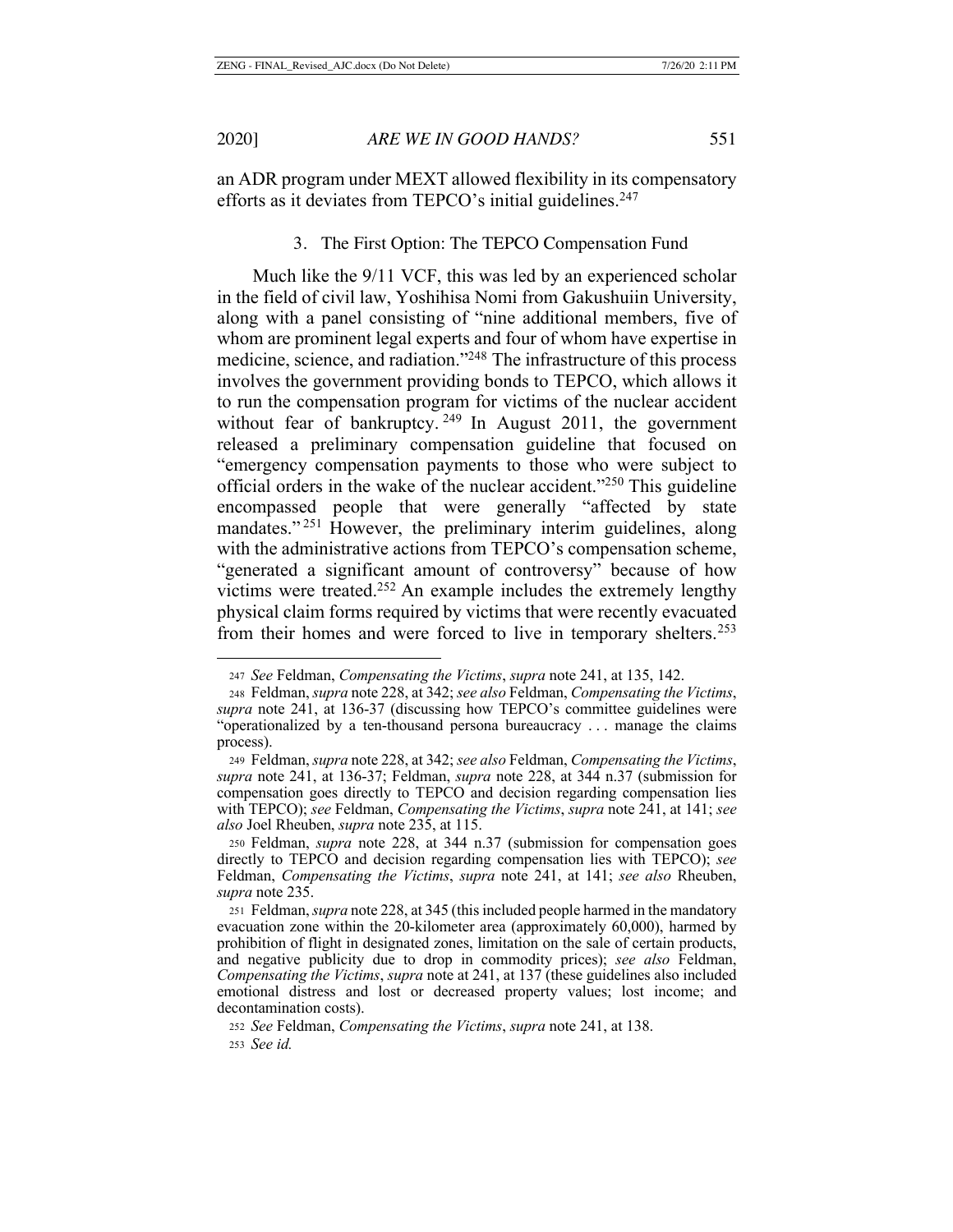Critics of this scheme point out the "fox guarding the henhouse" issue in which there is a fundamental problem with "entrusting the compensation process to the party they believed to be responsible for their harms, and [claimants] refused to seek compensation so as [not to] put themselves at the mercy of TEPCO."<sup>254</sup> There is also contention regarding the compensation criteria for types of injuries. The issue is determining the "right" amount of compensation for property damages and emotional distress.255

Comparing TEPCO's fund to American tort law, the application of "stand-alone, regularized emotional distress claims are notable."256 The comparison can be made to emotional distress claims in the United States, which are generally individualized with a showing of reasonable fear to "physical injury or witness tortious, serious injury to a family member."<sup>257</sup> However, the Japanese Civil Code only allows for stand-alone payments for emotional distress claims. <sup>258</sup> Despite similarities to American disaster funds, such as the 9/11 VCF, the TEPCO compensation scheme still falls short for its inability to produce individualized awards due to the way the Japanese Civil Code operates. However, even if emotional damages may fall short (relative to the American counterpart), there are still other means of compensation concerning Fukushima victims.

#### 4. The Second Path: Alternative Dispute Resolution

The ADR program is the second alternative to the TEPCO compensation fund. Created in May 2011 by MEXT, it began to fully operate during September 2011 with a head office in Tokyo and

<sup>254</sup> *Id.*

<sup>255</sup> *Id.* at 138-39 (property damage is contentious because some victims were able to return home relatively quickly, whereas in heavily contaminated areas, some people may never return. Emotional distress, under the guidelines, hinges on whether the evacuation was mandatory or voluntary. The payments for emotional distress are usually made in monthly payments of "100,000-120,000 yen" but "some payments are considerably lower.").

<sup>256</sup> *Id.* at 139.

<sup>257</sup> *Id.*

<sup>258</sup> Feldman, *Compensating the Victims*, *supra* note 241, at 139*; see also* MINPŌ [CIVIL C.] art. 710, Law No. 9 of 1898 (Japan) [hereinafter MINPŌ] (English translation *available at* https://ecollections.law.fiu.edu/civil\_codes/9/) (Nonpecuniary damages, ("isha-ryo"), are recoverable for pain and suffering but the amount of damages are minimal and set by the court; *see also* Nobutoshi Yamanouchi & Samuel J. Cohen, *Understanding the Incidence of Litigation in Japan: A Structural Analysis*, 25 INT'L LAYWER 443, 447-49 (1991) (explaining that non-pecuniary damages (isha-ryo) in Japan in the past have "rarely exceeded twenty million yen (about \$154,000 [USD]).").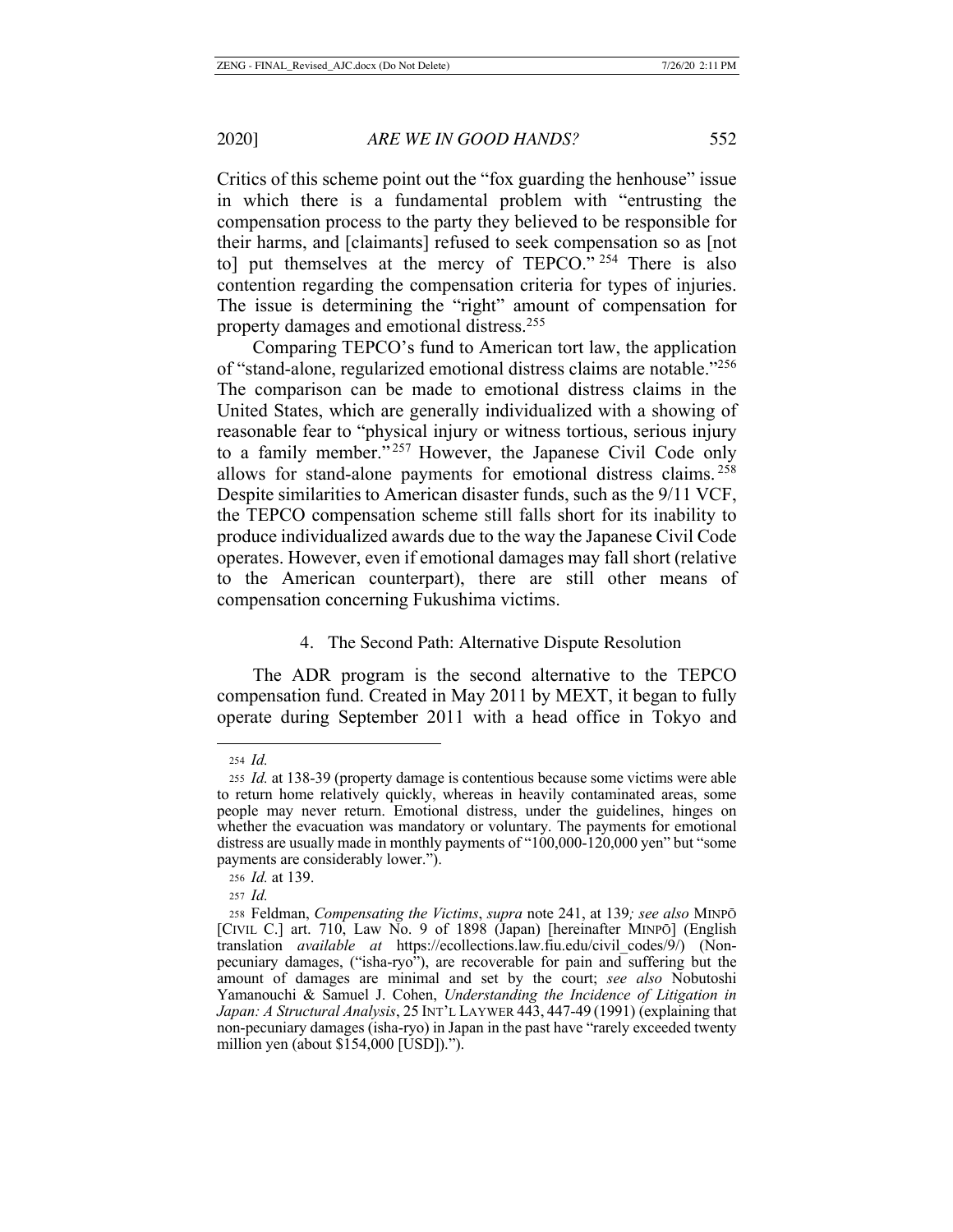multiple branches in the Fukushima area.<sup>259</sup> The scope of the MEXT proceedings is guided by the Arbitration Law ("Chusai") of 2003, which dictates the procedural rules and obligations of arbitrators.<sup>260</sup> The purpose of the ADR system was to handle issues not covered within TEPCO's criteria and is primarily used by claimants unhappy with TEPCO.<sup>261</sup> "The ADR process begins when claimants—both individuals and groups—submit a relatively short and simple claim form. An investigator then reviews and researches the claim and invites claimants to a mediation session." 262 The majority of the guidelines utilized by the mediators are under the preliminary interim guidelines followed by TEPCO along with "General Standards" created by the ADR administration.<sup>263</sup> The General Standards are an extension of TEPCO's guidelines, which allows for tailored and individualized mediation.264

However, even though the ADR system is tailored to individualized claims and thus open to a wide variety of potential claims, the program has heard "relatively few cases."265 A notable issue is the inefficiency of the process because of the location of offices, difficulty in acquiring the immense amount of documentation necessary for proof (by the claimants), concerns on whether mediators are treating "like cases alike" and the restrictive nature of TEPCO's overarching guidelines.266 There is also evidence of a 50% rule by the

\_ADR\_System\_in\_Japan.pdf.

<sup>266</sup> *Id.* at 143.

<sup>259</sup> Feldman, *Compensating the Victims*, *supra* note 241, at 142; *see generally*  AYA YASUI, ALTERNATIVE DISPUTE RESOLUTION SYSTEM IN JAPAN, http://www.iadcmeetings.mobi/assets/1/7/18.2 - Yasui-

<sup>260</sup> YASUI, *supra* note 258, at 2-4 (explains the power pursuant to the Arbitration Act along with mediation (*chotei*) proceedings both in-court and out-of-court. This report also outlines the general characteristics of typical Japanese ADR proceedings).

<sup>261</sup> *Id.*

<sup>262</sup> *Id.*

<sup>263</sup> Feldman, *Compensating the Victims*, *supra* note 241, at 142 n.48; *see also*  Feldman, *supra* note 228, at 142 n.48.

<sup>264</sup> Feldman, *Compensating the Victims*, *supra* note 241, at 143 (as an example of individualized mediation, emotional distress payments have been extended until the General Standards. This allows mediators to tailor payment to claimants such as pregnant woman. Additionally, the General Standard allows for greater loss coverage such as damages not provided under TEPCO's guidelines).

<sup>265</sup> *Id.* (relative to TEPCO's compensation fund, the ADR scheme has heard fewer cases).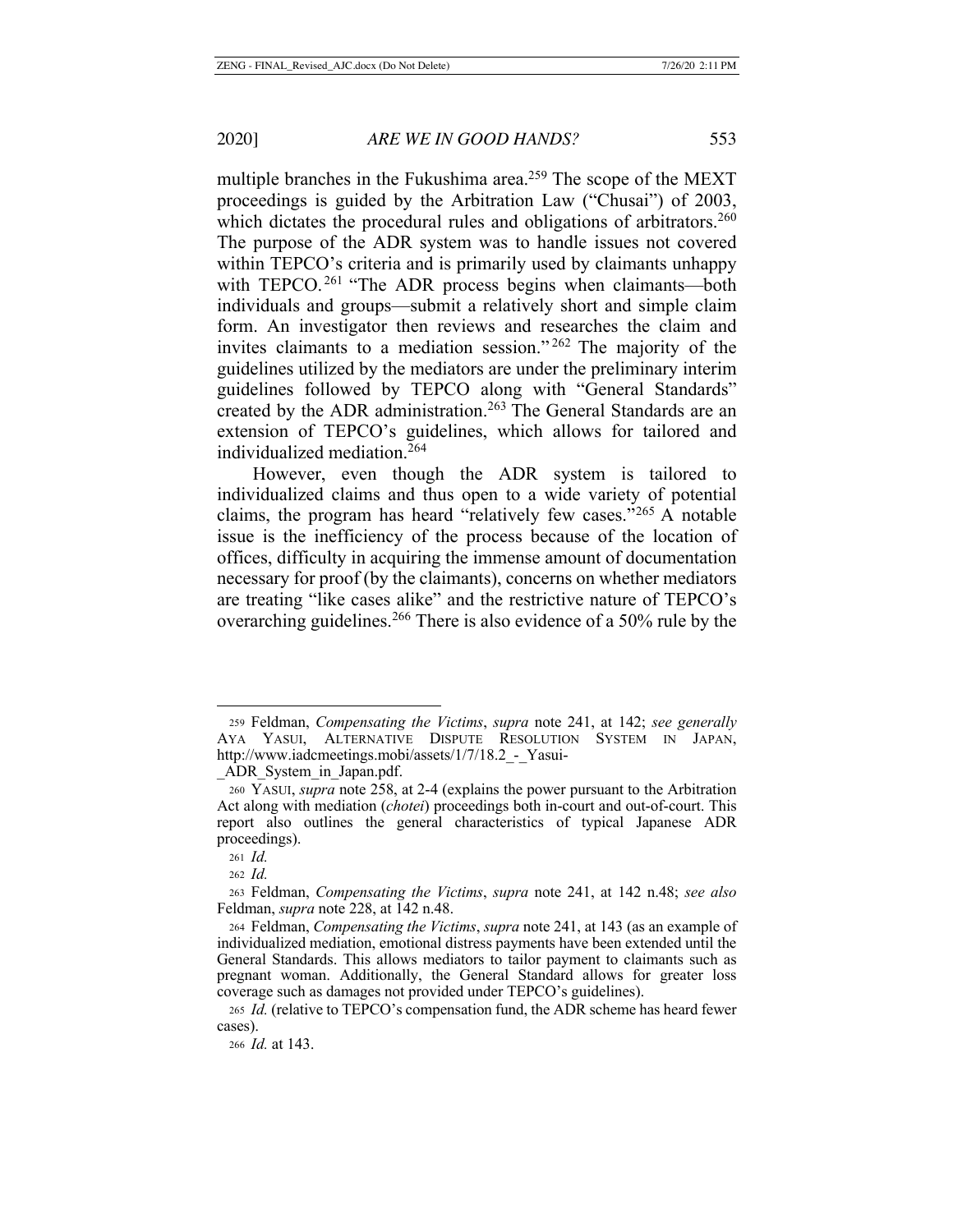ADR program, in which the mediators were awarding 50% of compensation award as to hasten the overall process.<sup>267</sup>

# 5. The Third Way—Litigation

However, the crux of the ADR system's issues stem from TEPCO—primarily, "[b]ecause the resolution of ADR cases" requires assent from TEPCO.268 Litigation has always been an option available to all claimants, but given the data, it seems most claimants have chosen either TEPCO or ADR.269 However, "nothing precludes the possibility of parties pursuing multiple routes to compensation."270 As Feldman says, "one might think it would be an attractive option given the emerging evidence of potential carelessness [by TEPCO] in managing the nuclear reactors."<sup>271</sup> However, the issue with litigation concerning Fukushima is primarily foreseeability (was the Fukushima incident foreseeable?) and causation (was the plaintiff's depression brought forth by the incident or prior?). $272$  The substances of these claims vary, spanning from plaintiffs attempting to sidestep the NDCA by bringing a cause of action against "TEPCO under Section 709 of Japan's Civil Code," to other plaintiffs having sought damages from TEPCO under civil liability rules in hopes of netting awards dwarfing TEPCO's compensation fund and the ADR program.<sup>273</sup>

The consensus is that litigation is messy and extremely lengthy. However, the governmental efforts provided by TEPCO's fund and the ADR systems do not do much to alleviate these concerns. TEPCO guidelines have demonstrated weakness in its eligibility determination, especially between "mandatory and voluntary evacuees," which has delayed compensation.274 Furthermore, ADR awards are often too low and do not adequately compensate victims.<sup>275</sup>

<sup>267</sup> *Id.* at 144 (in July 2014, the ADR administrator mandated a 50% award rule to mediators in order to expedite the nature of the process. The justification for this stemmed from the immense time it would take to gather expert medical opinions).

<sup>268</sup> Feldman, *supra* note 228, at 353.

<sup>269</sup> *Id.* at 353 n.64.

<sup>270</sup> *Id*, at 353.

<sup>271</sup> *Id.*

<sup>272</sup> Feldman, *Compensating the Victims*, *supra* note 241, at 145.

<sup>273</sup> *Id.*

<sup>274</sup> *Id.*

<sup>275</sup> *Id.* at 142-43.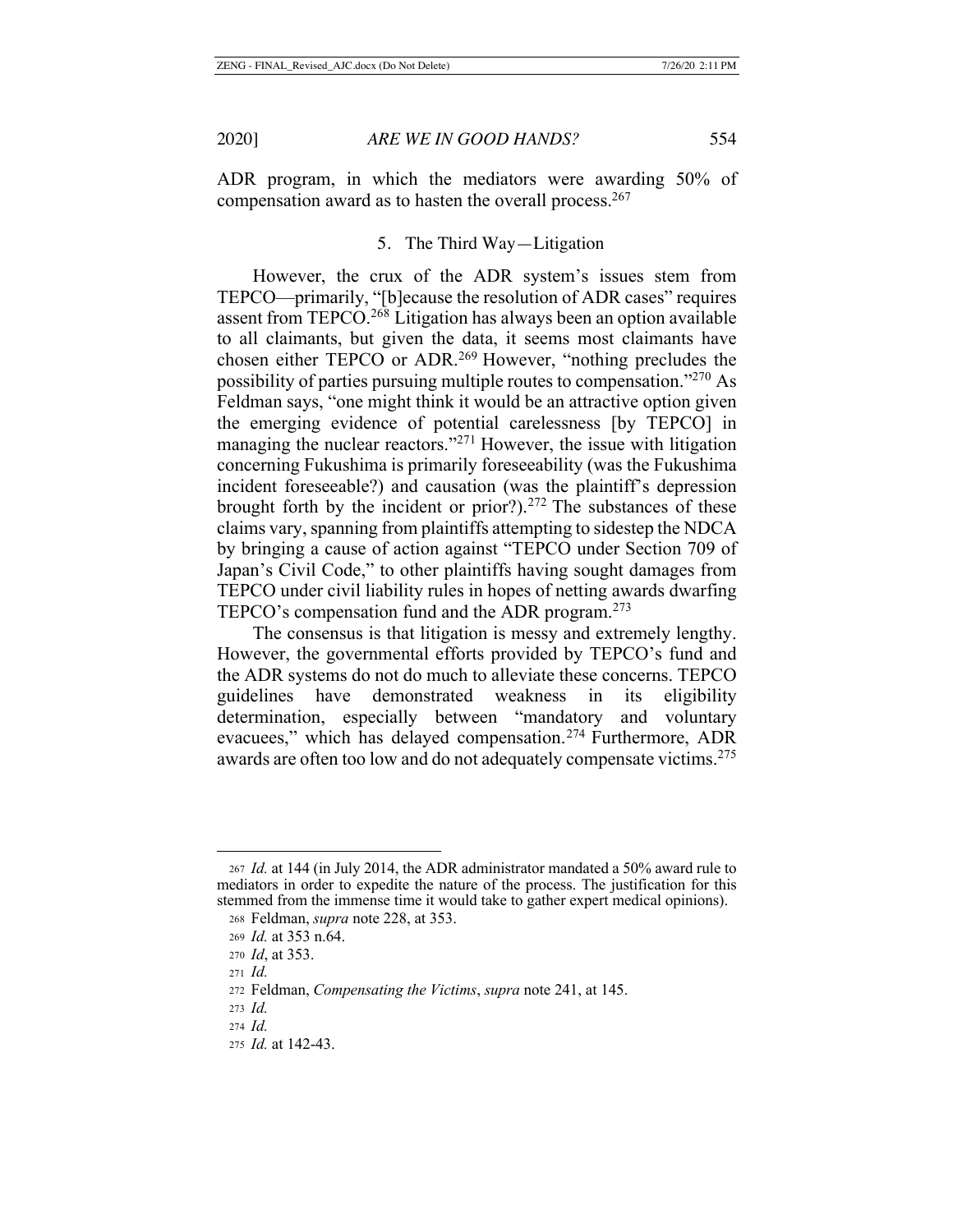### *C. Conclusions from Fukushima and Takeaways*

As a general note, this was an overview of the Fukushima incident and the government's response within its earlier stages, as to evaluate its ad-hoc scheme and its initial development within the crisis. The architecture of the TEPCO fund is largely ad-hoc and mirrors most natural disaster responses of this caliber, such as the Elbe floods or 9/11; however, the distinction is that the fund was not procedurally controlled by the government.<sup>276</sup> Subsequently, the ADR system working in conjunction with the fund had governmental control through its nature of the arbitration.<sup>277</sup> However, because of the interplay between TEPCO's guidelines and the ADR system, $278$ resolution of claims can be interestingly frustrating.279 Also, due to the nature of the APL and its lack of public transparency,  $280$  claimants may be stuck without recourse or direction.

Furthermore, when comparing Japan's APL and subsequent policymaking to its American counterparts, this lack of transparency can be startling since "there are no provisions for rule-making" within the Japanese administrative system and appeals are generally limited to "formal dispositions" within the agencies themselves.<sup>281</sup> In short, these two elements, when combined, generally limit judicial intervention "in reviewing administrative action," However, this hierarchy of policymaking can yield positive gains such as cost efficiency and speed.<sup>282</sup> Such efficiency is primarily shown through the *Keidanren* influence within policymaking in administrative

 <sup>276</sup> *See generally* Feldman, *Compensating the Victims*, *supra* note 241, at 133-35.

<sup>277</sup> *See* YASUI, *supra* note 259, T43.

<sup>278</sup> Feldman, *supra* note 228, at 353.

<sup>279</sup> *Id.* at 355 (noting that the architecture of the compensation scheme makes it hard for claimants to decide which path to take. Additionally, there is a lack of transparency and accountability as key decisions are made behind closed doors. Due to the culmination of such factors, the initial stages of the Fukushima compensation system are extremely difficult to navigate).

<sup>280</sup> *Id.*; *see* Ginsburg, *supra* note 203, at 73 ("[T]here are no provisions for rulemaking . . . [s]econd, Article 27 expressly states that Dispositions are not reviewable under the Administrative Complaints Investigation Law of 1962. Under that law, appeals are limited to formal dispositions and must be carried out inside the agency itself."); *see also* Ginsburg, *Comparative Administrative Procedure*, *supra* note 202, at 253 ("Japanese administrative law has imposed constraints on justiciability and standing to limit effective reviewability.").

<sup>281</sup> Ginsburg, *supra* note 203, at 73 (under Article 27, Dispositions are stated to be "not reviewable under the Administrative Complaints Investigation Law of 1962." As a result, there is a general bar to "[judicial] review[] by ordinary courts.").

<sup>282</sup> *See e.g.*, Ginsburg, *Comparative Administrative Procedure*, *supra* note 202, at 252-54.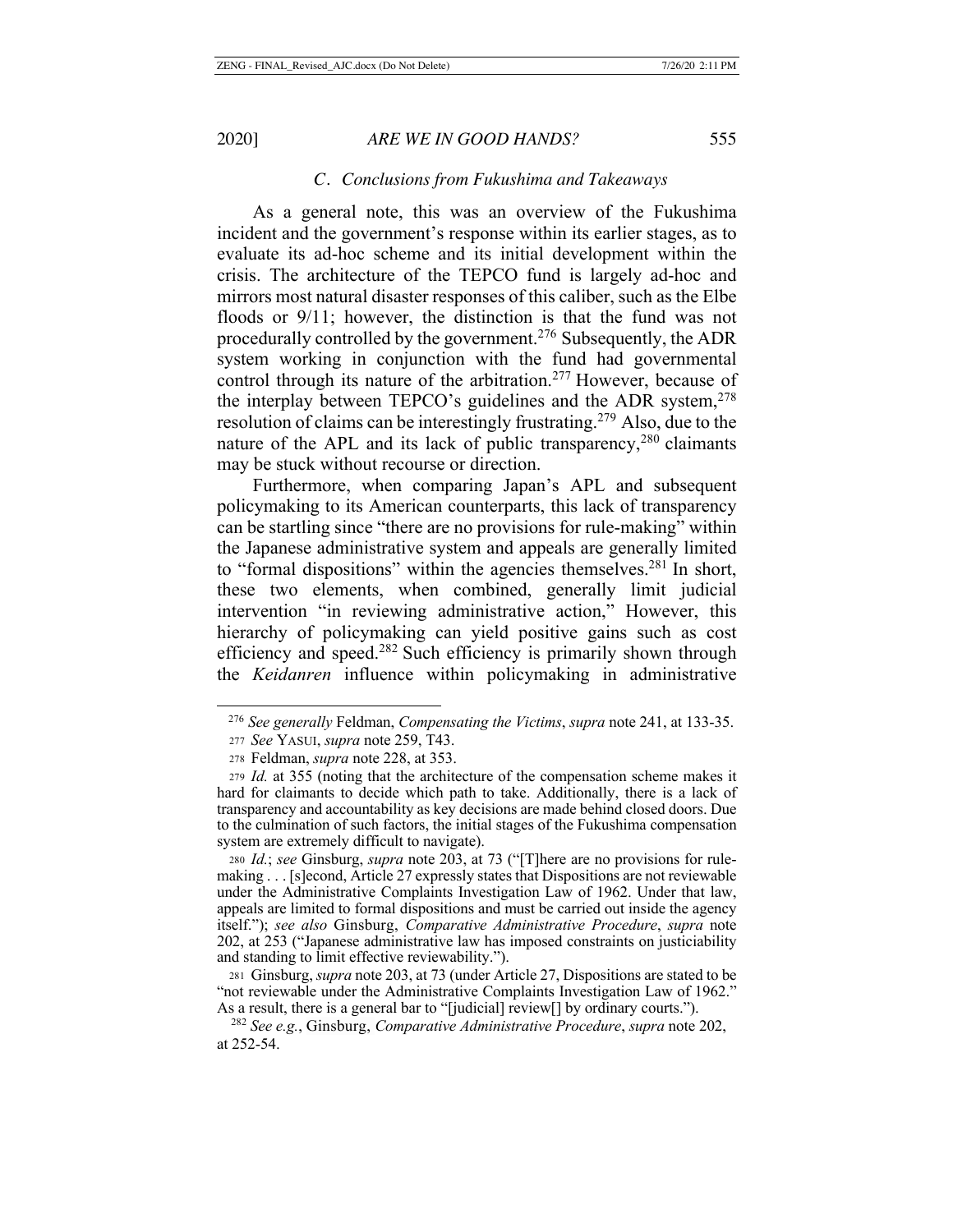matters, <sup>283</sup> along with the centralized process of adjudication. <sup>284</sup> However, in the event of disasters such as Fukushima and its kind, centralized policymaking, though accelerated, may not be a phenomenon that American bureaucracy is willing to adopt. <sup>285</sup> Though Justice Scalia has discussed certain possible leeway given concerning judicial review by courts,286 it is unclear if the U.S system is ready to adopt the hierarchy status of Japanese administrative law.

## V. OVERVIEW OF THE THREE SYSTEMS

In general, the United States' administrative system favors the judicial review of its agencies along with the review of its subsequent rulemaking through the notice-and-comment provision under the APA.<sup>287</sup> However, with the heightened review process comes the burdensome nature of administrative inefficiency, as demonstrated by the first VCF's guidelines and the hurdles it faced within the court.288 Comparing the American model to the German model under the VwVfG, administrative actions cascade downwards with minimal judicial review as the entire proceeding is structured under norms<sup>289</sup> and guidance of experts. Arising from the VwVfG is a government shepherded by a public-focused <sup>290</sup> objective where most administrative adjudication spawns from the executive. This lenient form of judicial review can expedite the process while maintaining the need of the public in the event of great disasters.

In the Japanese administrative scheme, Professor Ginsburg describes this as a hierarchy structure with a pro-business focus under the influence of the *Keidanran*. 291 This process has led to the rapid deployment of ad hoc situations in the face of the Fukushima incident, which brought forth the TEPCO compensation fund and the ADR system. However, various controversies have sprung forth in response

<sup>283</sup> *See* Ginsburg, *supra* note 203, at 75.

<sup>284</sup> Ginsburg, *Comparative Administrative Procedure*, *supra* note 202, at 252, 256.

<sup>285</sup> *See generally* Rose-Ackerman, *supra* note 86, at 1281, 1301-02.

<sup>286</sup> *See id.* at 1285 (reviewing Lujan v. Nat'l Wildlife Fed'n, 497 U.S. at 871, describing Justice Scalia's positions in the two *Lujan* cases concerning judicial review by the courts).

<sup>287</sup> *See* Pünder, *supra* note 22, at 946-47.

<sup>288</sup> *See generally Colaio*, 262 F. Supp. 2d at 279.

<sup>289</sup> Rose-Ackerman, *supra* note 86, at 1291.

<sup>290</sup> Eberle, *supra* note 86, at 71-72 nn.18-19.

<sup>291</sup> *See generally* Ginsburg, *Comparative Administrative Procedure*, *supra* note at 202.